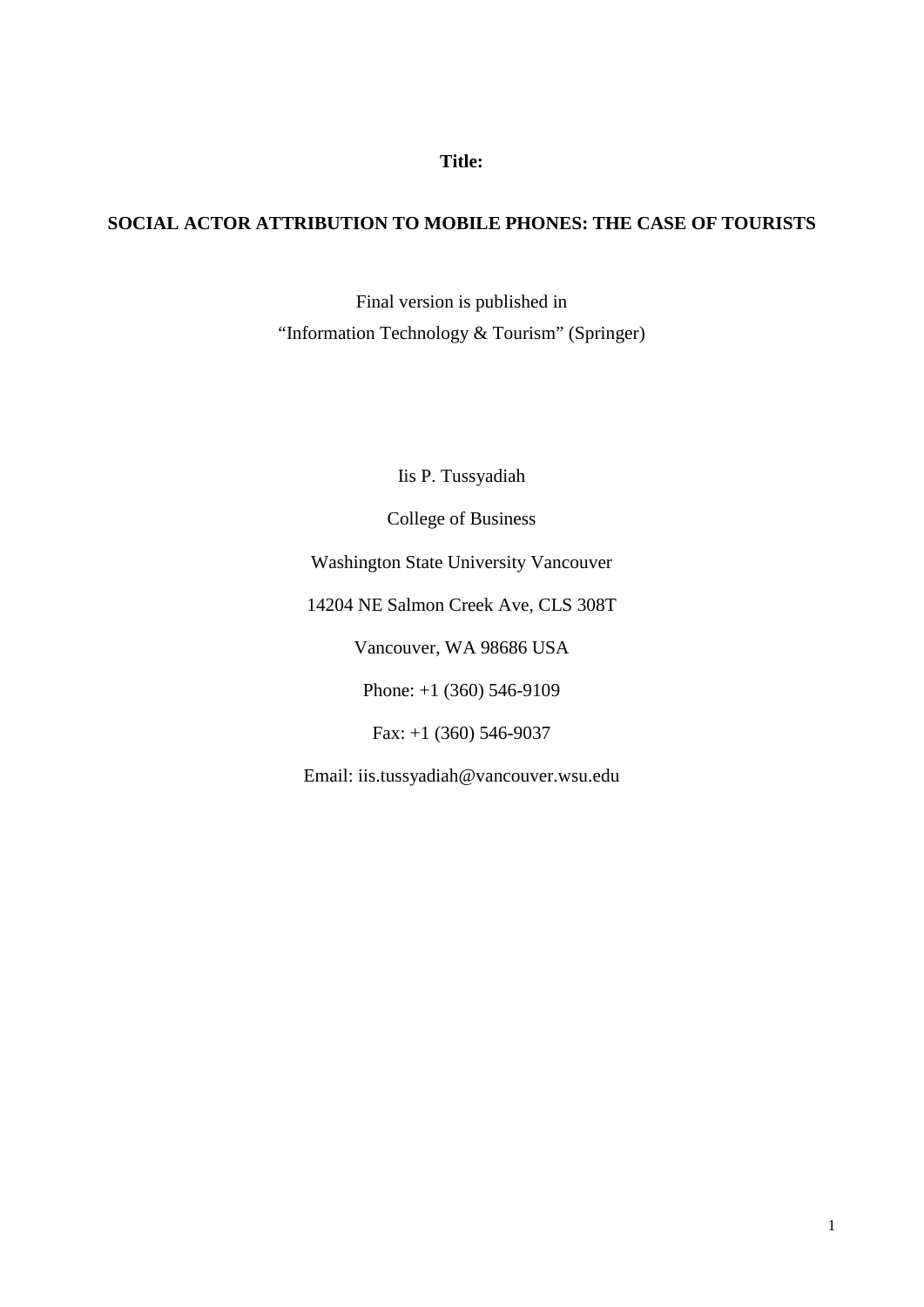### **ABSTRACT**

This study examines social actor attribution to mobile phones in general settings and travel context. Informed by attribution theory and computing technology continuum of perspective model, the hypothesized relationships between social characteristics of mobile phones, users' core selfevaluation, and social actor attribution to mobile phones were tested to determine the locus of causality of people's social responses to mobile technology. Further, the influence of mobile phones use for travel-related purposes was investigated to examine the situation attribution explaining the perceived social roles of mobile phones in travel. The results demonstrate that perceived positive and negative social characters of mobile phones as well as self-efficacy, locus of control and self-esteem of users significantly influence social actor attribution to mobile phones. In a travel setting, the significant influence of situational factor on the social roles of mobile technology emphasizes the importance of anthropomorphism in the designing of mobile technology for travel. As a managerial implication, features of mobile technology should suggest the roles of mobile devices as personal travel companions and/or assistants to increase the persuasive power of mobile phones for tourists.

**Keywords:** mobile technology, CASA, attribution theory, continuum of perspectives, persuasive technology, travel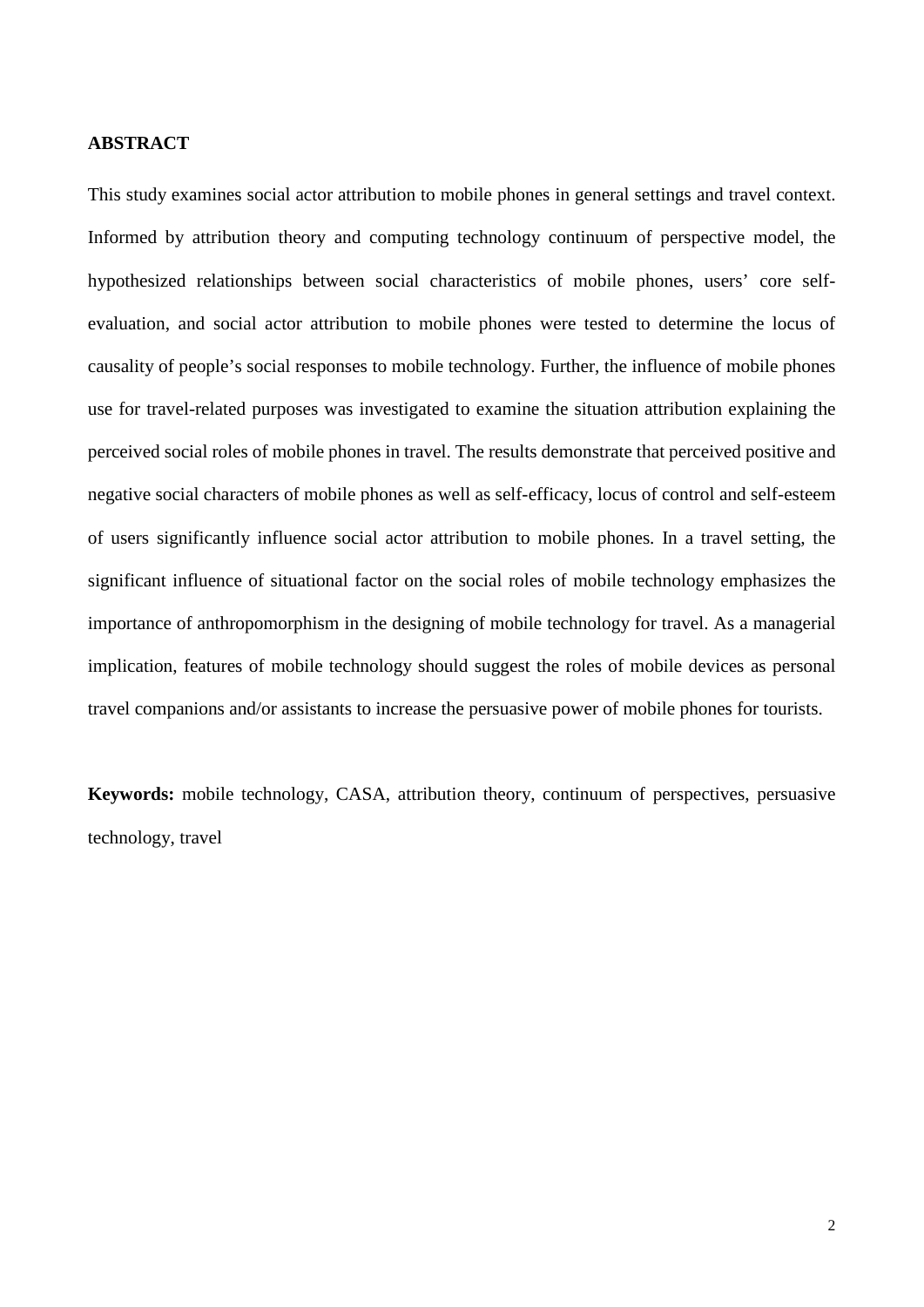#### **1. RESEARCH BACKGROUND**

As mobile technology continues to penetrate the society, mobile devices now increasingly replace the traditional tools and media, making the use of mobile technology an important part of daily experiences. In the context of tourism, the ability of mobile technology to facilitate communication and to exchange a large amount of information relevant to time and space has allowed mobile devices to be widely used as mobile guides, recommender systems, as well as location-based services (Edwards et al., 2006; Rasinger, Fuchs & Höpken, 2007, Tussyadiah, 2012). Indeed, numerous studies have supported the importance of mobile phones for tourists in terms of their roles in supporting and enhancing tourism experiences (Wang & Fesenmaier, 2013; Wang, Park & Fesenmaier, 2011). According to the concept of "functional triad" suggested by Fogg (1998; 2003), technology can have three different roles to persuade its users: as tools (e.g., by making activities easier and more efficient to do), as media (e.g., by providing users with vicarious experiences that motivate), and as social actors (e.g., by providing social support and rewarding users with positive feedback). The roles of mobile technology as tools and media have been widely researched in the context of travel and tourism (see Gretzel, 2011; Kabassi, 2010; Martin, Alzua, & Lamsfus, 2011). However, their role as social actors (i.e., an agent capable of conveying social cues to its users) has yet to be explored.

The idea that people have social perceptions of and relationships with technology has been around since the early 1980s (Turkle, 1984). In the context of human-computer interaction (HCI), the paradigm of Computers as Social Actors (CASA) suggests that when computing technology is designed to convey social cues such as conforming with social dynamics (e.g., displaying social behavior such as cooperation and reciprocity) and adopting and acting social roles (e.g., as a doctor, a teammate, an opponent, etc.), users respond socially to computing technology in the same manner as they respond to other people (Nass, Steuer, & Tauber, 1994; Nass et al., 1995). For example,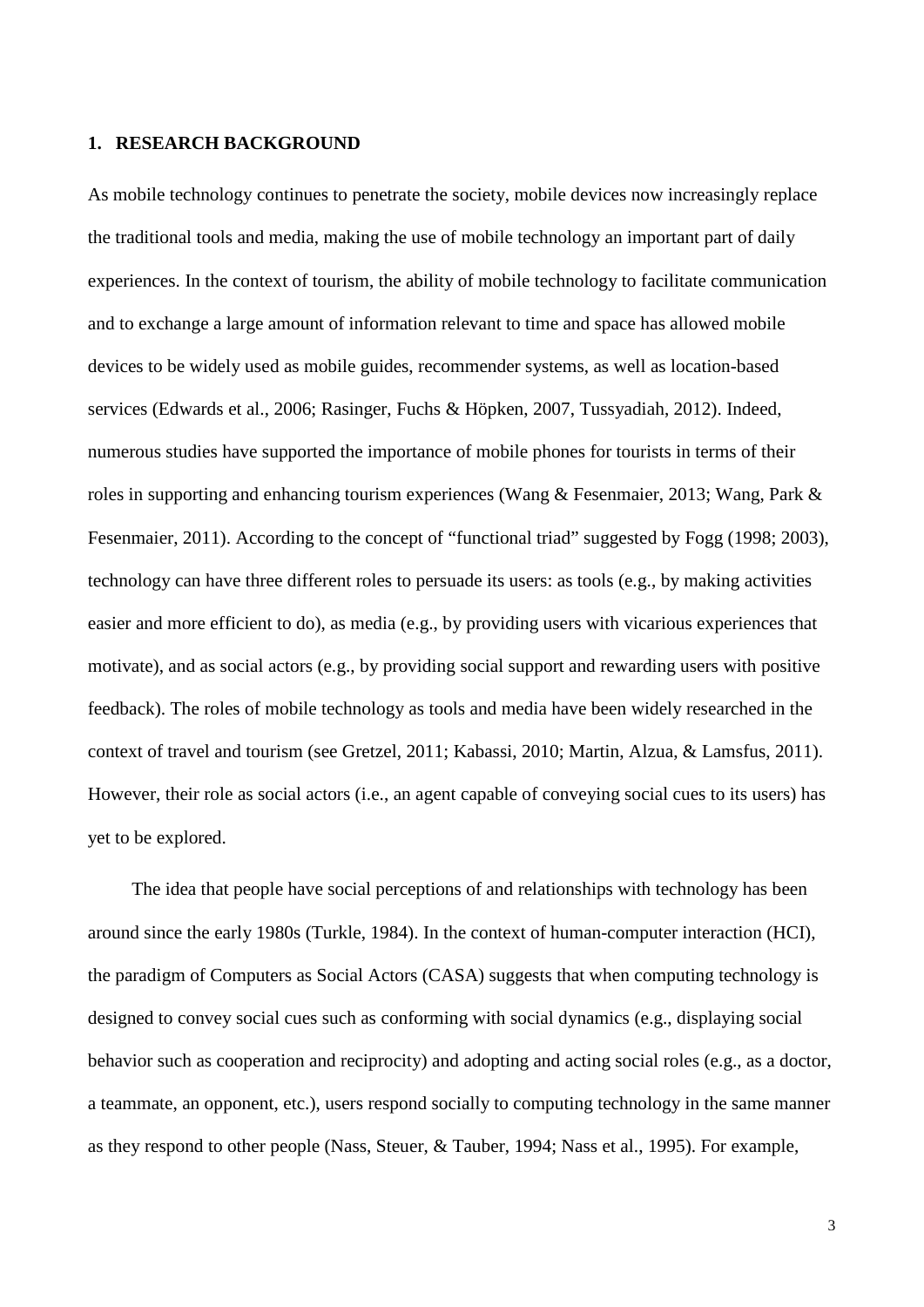users often feel empathy toward a "helpful" computer or follow certain social rules when interacting with certain computing systems (e.g., taking turn, cooperating, etc.) (Fogg, 2003). In other words, people respond to computers as though they were living beings (Reeves & Nass, 1996). This behavior is believed to be automatic rather than rational (Fogg 1998; 2003) and is often rooted in people's mindlessness when interacting with computers (Nass & Moon, 2000). Consequently, as computing technology fills the role traditionally held by humans, the persuasive effects of technology on users' opinion and behavior can be comparable to those of human contacts, such as doctors promoting a healthy lifestyle or teachers motivating an active learning behavior. This indicates a great promise held by computers as motivational actors to influence and change users' attitude and behavior in many different aspects of their life (Mumm & Mutlu, 2011).

From the technology design perspective, CASA studies are associated with the concept of anthropomorphism, which is the attribution of humanlike traits to non-human agents (Guthrie, 1993). Anthropomorphism has been an integral part of the design and use of technology (Marakas, Johnson & Palmer, 2000), including those of mobile devices such as mobile phones. As a matter of fact, a considerable amount of researchers have focused their emphasis on designing mobile devices to have humanlike characteristics (Lee, 2010; Schmeil & Broll, 2007). In 2011 Apple, Inc. introduced *Siri* (i.e., speech interpretation and recognition interface), a feature on their iPhone 4S devices that resembles a personal assistant who is capable of speaking, hearing and understanding commands, as well as completing delegated tasks (*apple.com*). A conversational personal assistant mobile application called *Winston* (*getwinston.com*) capable of briefing its users with relevant information daily was also launched in 2013. This prompts the significant potential social cues that people receive from mobile technologies that might lead them to interact socially (e.g., having a conversation, cooperating in finishing a task, etc.) with these devices on a daily basis. Eventually, this will cause users to form certain perception that mobile phones can be social actors, capable of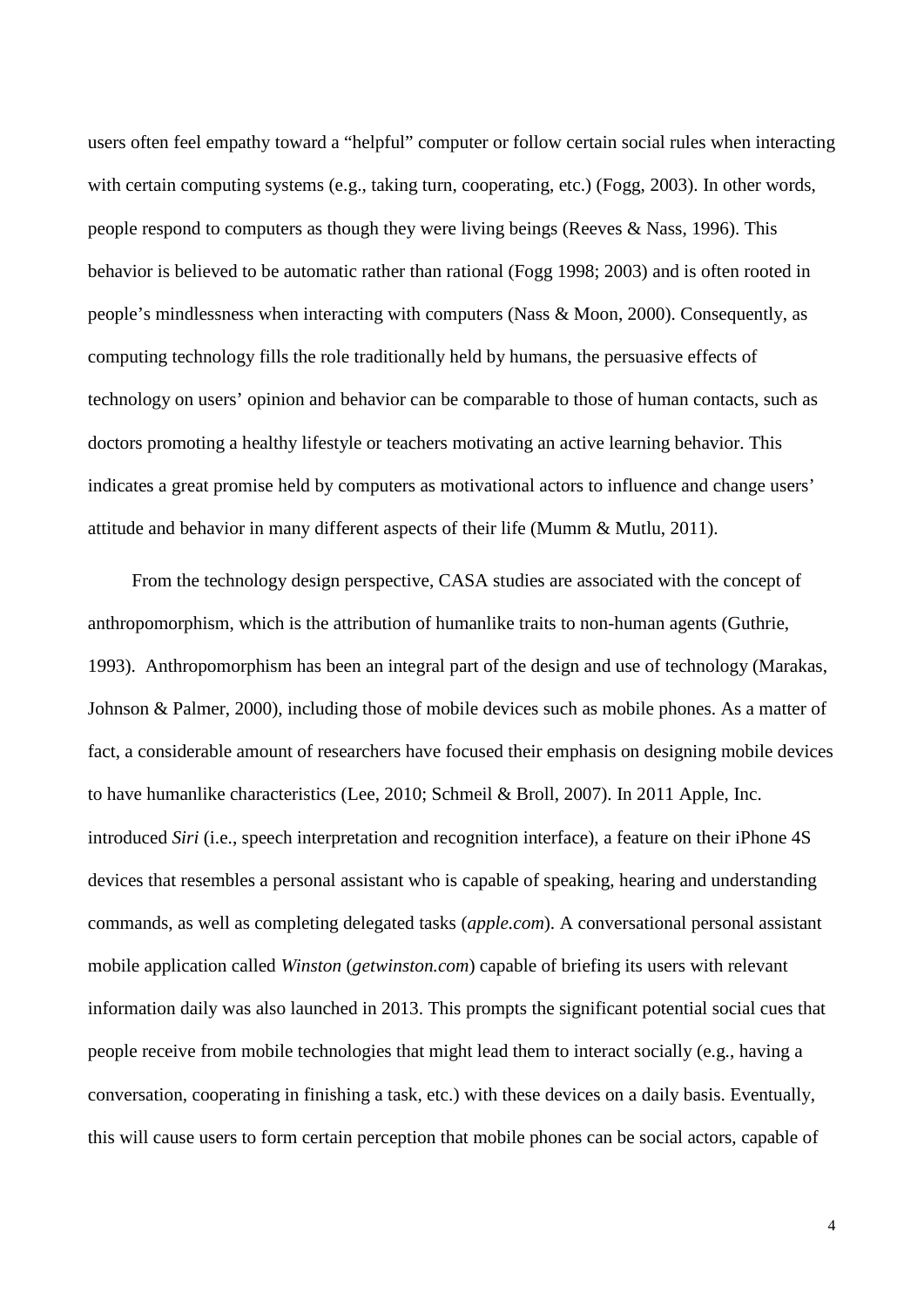displaying social cues and, thus, adopting and acting human roles (e.g., as a teacher, a teammate, etc.).

Drawing from CASA researchers, Marakas, Johnson and Palmer (2000) developed a model called Computing Technology Continuum of Perspective (CTCP) in an attempt to explain the social roles of computing technology in the society at large. The continuum is considered to be anchored by individuals with a locally simplex perspective at one end (i.e., users who see computers as mere tools) and with a globally complex perspective at the other (i.e., users who believe computers have agency and can influence their lives). They suggest that most people interacting with computers do not reside at the extremes of the continuum, but somewhere in between (Johnson, Marakas, & Palmer, 2008). The application of CTCP in the context of mobile phones has not been explored. As mobile phones are often considered the most familiar technology due to its portability and connectivity (i.e., people use their mobile phone at home, at work, in the park, during commuting and traveling, etc.), testing the applicability of CTCP for mobile phones is considered important.

Furthermore, as tourists are displaced while traveling, the perceived support provided by mobile phones while experiencing tourism destinations could lead to persuasive influences on their behavior. Hence, a deeper understanding on tourists' social attribution to mobile phones will be valuable to better conceptualize the various social roles of information and communication technology (ICT) in supporting tourists' experience. Therefore, the goal of this study is to investigate the perceived social roles of mobile phones in the context of travel by applying the CTCP model (Johnson, Marakas & Palmer, 2006; 2008; Marakas, Johnson & Palmer, 2000). The results of this study provide an understanding of how mobile phones can be designed to convey social cues that might influence tourists' behavior.

5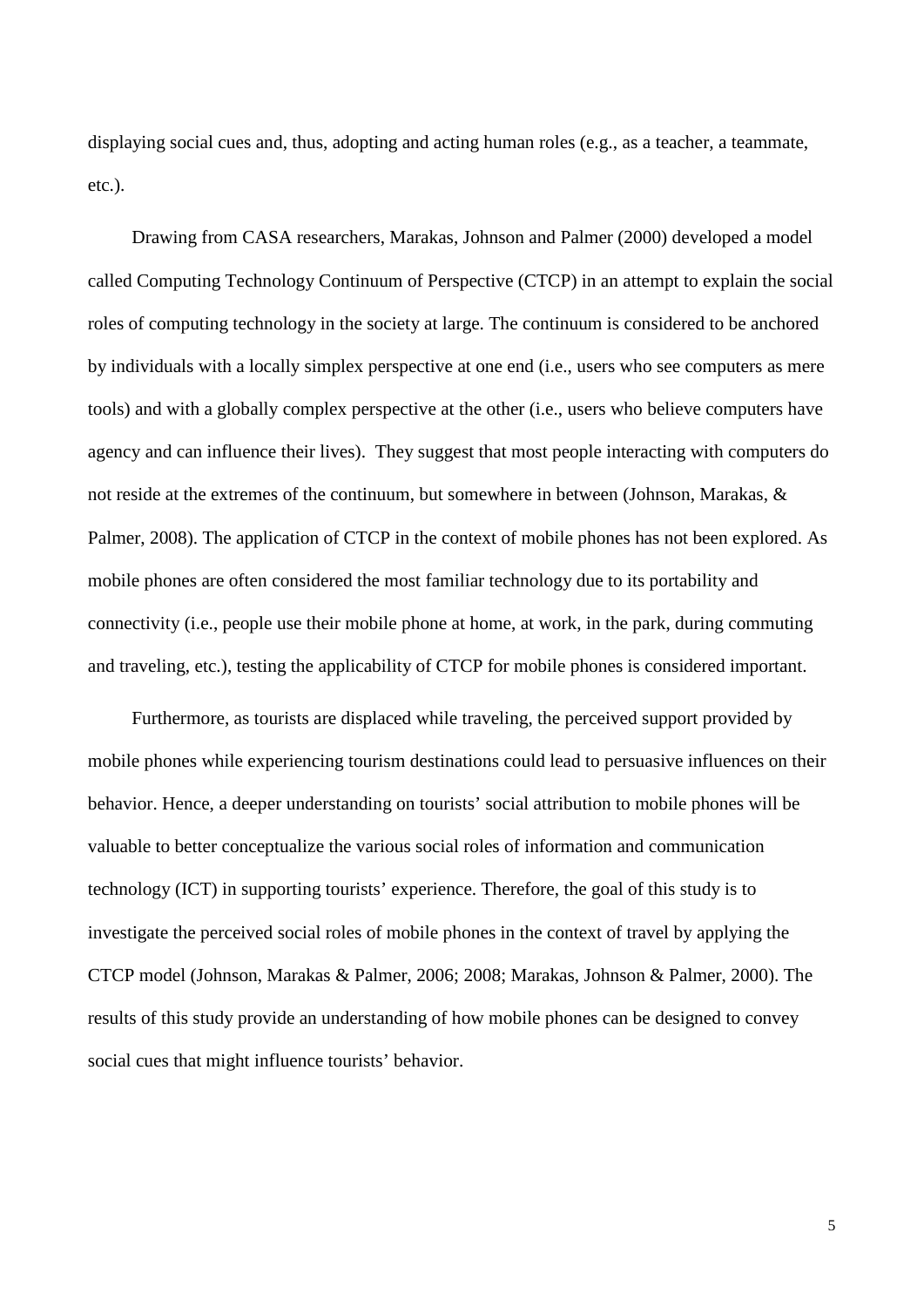#### **2. THE SOCIAL ROLES OF COMPUTING TECHNOLOGY**

People's daily communication with technology has been highly formalized by the metaphor personification of computers. People tend to anthropomorphize computers (i.e., treating them as living beings) in order to use them comfortably for work, so as to increase productivity, as well as for other daily activities. CASA researchers provide a considerable amount of evidence showing the social relationships between users and computers. For example, Fogg and Nass (1997) identified that praise from a computer to its users (e.g., a dialog box with positive feedback after completion of a task) generated positive effects similar to praise from people. The researchers reported that people who received praise from computers felt better about themselves, were in a better mood, felt more powerful, were more willing to work with the computer again, liked the computer more, etc. (Fogg, 2003). Nass et al. (1995) created computers that display dominant and submissive "personalities" and invited participants to work with these computers to solve a task. They found that participants preferred to work with technology whose personalities match their own (i.e., submissive people preferred submissive computers, dominant people preferred dominant computers). The findings suggested that computing technology can be designed to display social cues (e.g., physical, language, psychological, social dynamics, etc.) in order to motivate and persuade its users to perform specific behaviors and engage in particular experiences.

However, one of the main critiques of CASA research is the fact that most of their studies are experiments conducted in controlled laboratory settings. Hence, it is difficult to assume the applicability of their findings to a general use situation in the real world (Hall & Henningsen, 2008). To this end, Marakas, Johnson, and Palmer (2000) conceptualize a continuum of perspective with regards to computing technology in social settings that is anchored by two different viewpoints. At one end, there are those who view computing technology as locally simplex; they see computers as just machines, which are programmable, alterable, and controllable by humans (i.e., computers as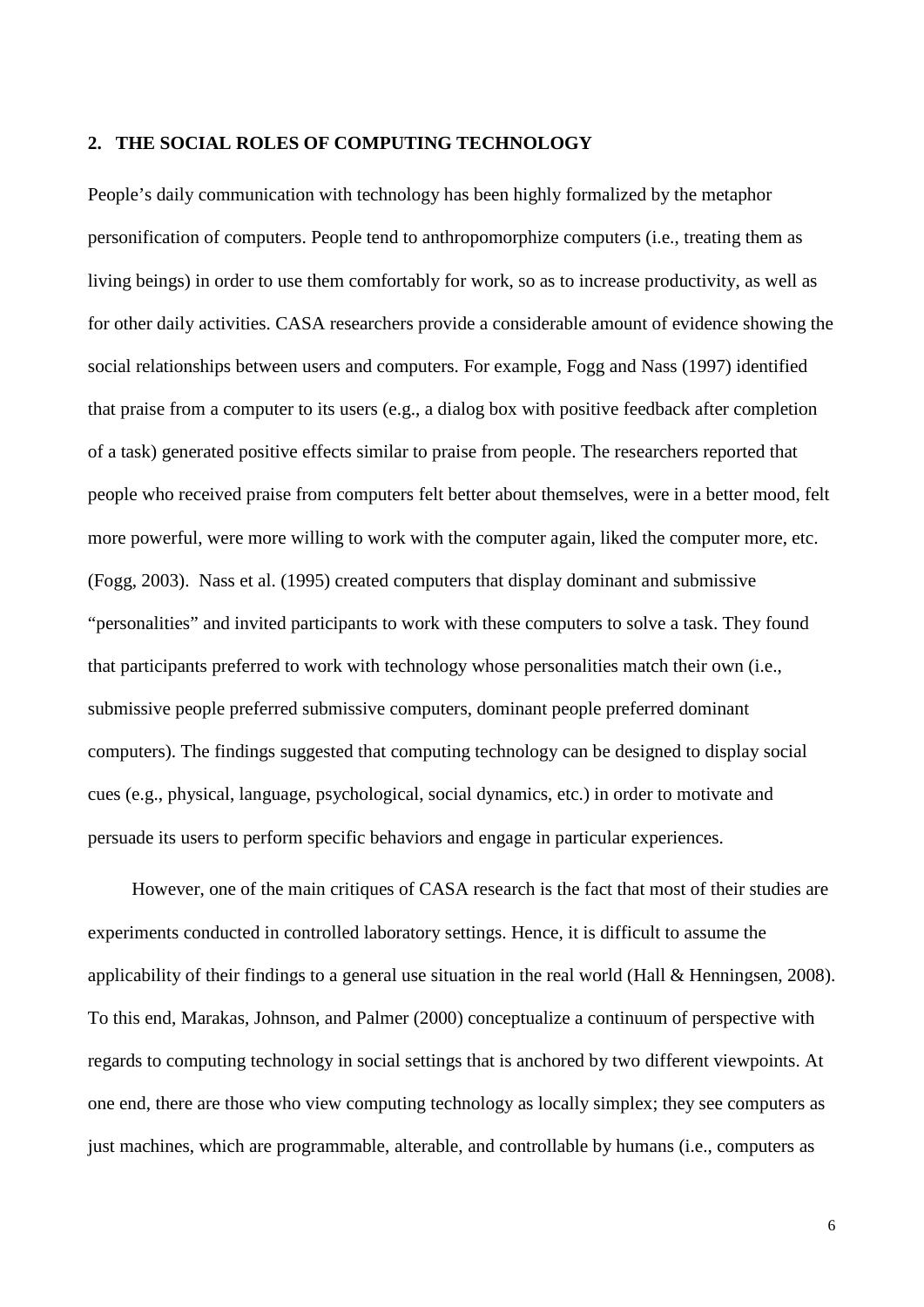tools). At the other end, there are people who perceive computing technology as globally complex (i.e., incomprehensible); they see computers as outside entities that have agencies and autonomy (i.e., computers as social actors). People with locally simplex perspective are likely to carry their perspectives when interacting with technology and view themselves as an agent of causation of their behavior. In other words, they believe that technology has very little or nothing to do with their attitude, opinion, or performance. On the other hand, people with globally complex perspectives are likely to view the technology as responsible for their opinion, feeling, and behavior (i.e., technology causes them to do and think in a certain way) (Falaleeva & Johnson, 2002).

The theoretical lens of CTCP is rooted in attribution theory, a theory that focuses on how individuals interpret and ascribe causality to internal or environmental events (Heider, 1958; Weiner, 1985). The basic premise of attribution theory is that individuals develop causal explanations for significant events in their lives and an understanding of such causes will permit the individual to behave more adaptively (Hayes & Hesketh, 1989). The differences in individuals' attribution style contribute to their motivation, performance and reactions to various life experiences (Martinko, 1995). The central concept to explain the causal dimensions people use to bring forth explanations to their behavior is *perceived locus of causality* (PLOC), which differentiates between internal PLOC or internal attribution (i.e., an actor perceives that he/she is the "origin" of his/her behavior) and external PLOC or external attribution (i.e., the actor is a "pawn" to external forces) (DeCharms, 1968; Deci & Ryan, 1985; Kelley, 1973).

In the context of technology use, attribution theory has been applied in investigating perceived success or failure experiences in working with computers, anxiety with or resistance to technology, use and non-use of technology in working environment, health, education and elearning, consumption experiences, and other contexts (Igbaria & Iivari, 1995; Karsten, 2002; Hung, Chang, & Hwang, 2011; You, Hung, Tsen & Wang, 2013; Zhu, Nakata, Shivakumar &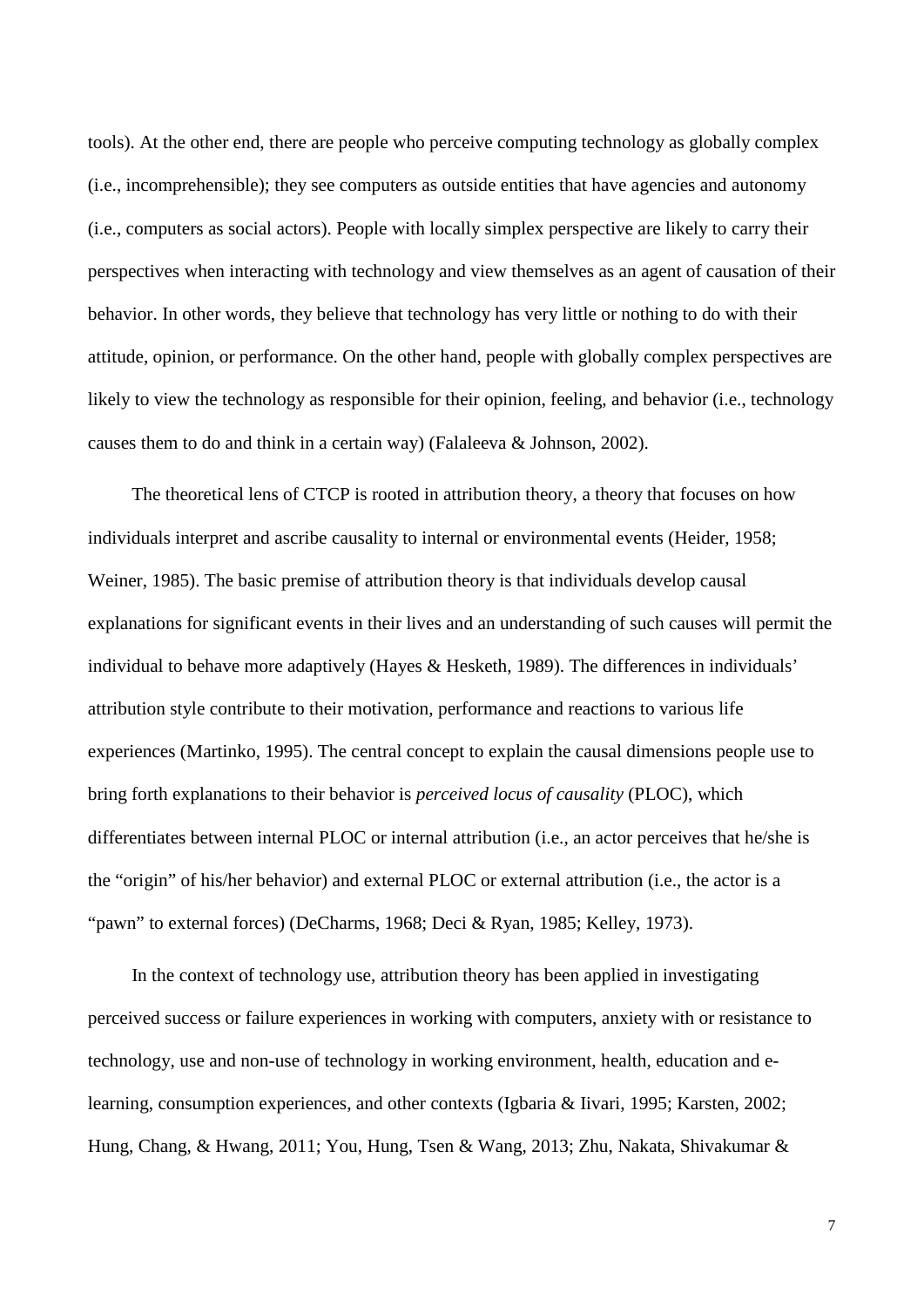Grewal, 2013). These studies examined the effects of personal (i.e., internal PLOC) and external characteristics (i.e., external PLOC) on people's interactions and experiences with technologies. Igbaria and Iivari (1995) examined the effect of self-efficacy (i.e., belief in one's capability in using computers to accomplish tasks) on how individuals use computers. More recently, Zhu et al. (2013) investigated how individual characteristics, perceived control over technology, and interactivity (i.e., the characteristics of technology) influence consumer recovery from a failure with self-service technologies such as airport check-in kiosks. In summary, these studies identified internal and external attribution to explain different experiences with computing systems in different contexts. Drawing from the same theory, the CTCP model suggests that users' perception and behavior when interacting with technology are influenced by their personal characteristics (i.e., internal PLOC), the social characteristics of the technology (i.e., external PLOC), (Falaleeva & Johnson, 2002; Johnson, Marakas, & Palmer, 2006; Marakas, Johnson & Palmer, 2000), the situational contexts, and some combination of these.

To date, the context of CTCP research has been "the interaction between a person and some computing technology in a computer-mediated activity" (Johnson, Marakas & Palmer, 2008, p. 169). However, as mobile technology has becoming more and more prevalent in the society, it is of a great importance to investigate the applicability of this model to explain the social actor attribution to mobile phones. Considering the nature of mobile phone use (i.e., the fact that people carry the phone and touch it with their fingers all the time), it is argued that people display an emotional attachment to mobile phones, often referred to as mobile phone affinity. Researchers discovered that the feeling people get when they misplace their mobile phones is comparable to the feeling they get if a family pet goes missing (Kansas State University, 2011). Further, from a study using functional magnetic resonance imaging (fMRI) among  $18 - 25$  year old users with their iPhones as stimuli, Lindstrom (2011) found that the participants' brains responded to the sound of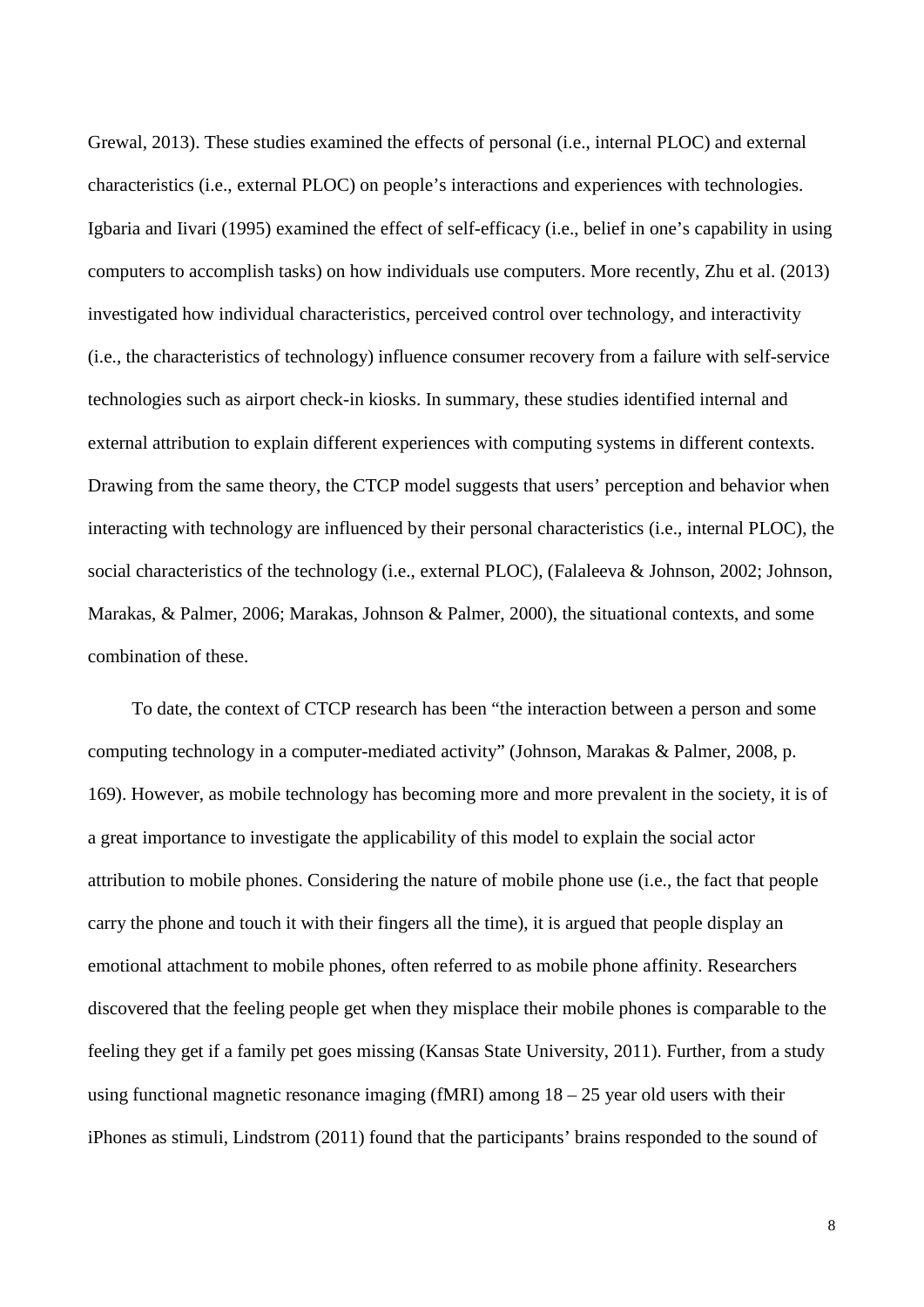their iPhones as they would respond to the presence of or proximity to their boyfriend/girlfriend or a family member. This indicates a strong perception of mobile phones as an important part of people's life. Hence, it is suggested that people place social actor attribution to mobile phones and perceive the social roles of mobile phones in their lives.

Following the Attribution Theory (Heider, 1958), the concept of PLOC (DeCharms, 1968), and CTCP (Johnson, Marakas & Palmer, 2006; 2008), Hypotheses 1a and 2a are suggested. Social actor attribution to mobile phones can be caused by users' characteristics (internal PLOC) and/or their perceived social characteristics of technology (external PLOC).

*H1a*: Perceived social characteristic of mobile phones has an impact on social actor attribution to mobile phones.

*H2a*: Users' personal characteristic has an impact on social actor attribution to mobile phones.

Nowadays, people turn to their mobile phones for support in unstructured or dead time (e.g., time spent waiting for the train or standing in line to get to a concert) and while traveling. Specifically, travel and tourism provides a context for various interactions between tourists and mobile phones that might result in decision making activities and behaviors that are important for tourism organizations. For example, recent studies found that the use of mobile phones by tourists has transformed the traditional three-stages of tourism experience: anticipatory – experiential – recollection (Wang & Fesenmaier, 2013). The use of mobile phones makes it possible for tourists to shorten or even bypass the planning process by making more on-site purchase decisions and to perform activities formerly associated with recollection purposes (e.g., posting pictures, reviews, etc.) while at the destination (Wang & Fesenmaier, 2013). Wang and Xiang (2012) categorize travel-related smartphone applications into macro-level (i.e., for travel panning) and micro-level (i.e., for travel experience enhancement). Based on user reviews of these applications, they further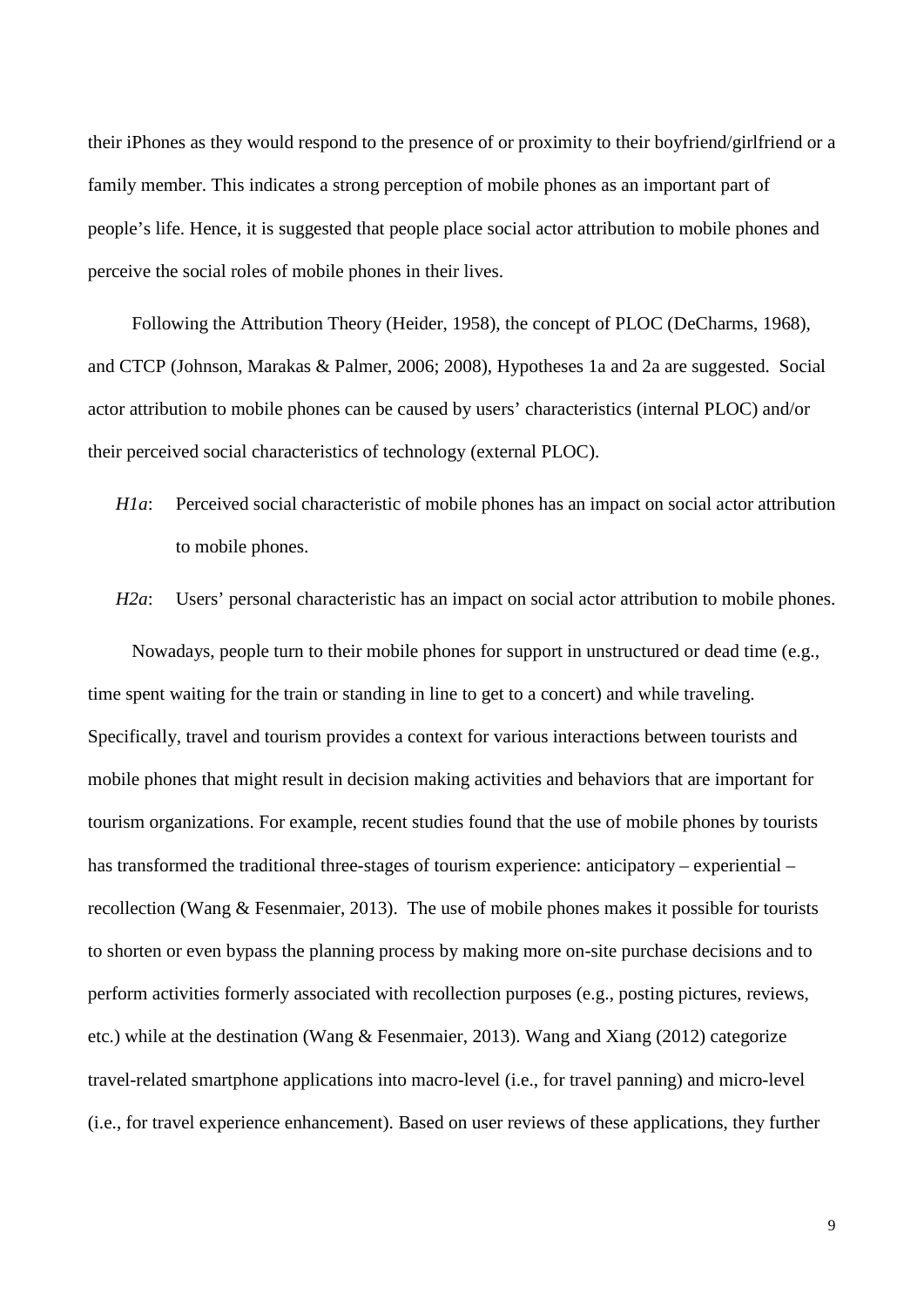assert that customers preferred applications that not only reduce decision-making efforts (i.e., indicating the roles of mobile phones as tools), but are also fun and helpful (i.e., indicating the potential of integrating social cues in the design of travel-related applications).

Tourism is seen as a form of temporary mobility characterized by social encounters and patterns of consumption of tourism destinations (Hall, 2004; Tussyadiah, 2012). More and more of these encounters and consumption experiences are mediated by technology (Tussyadiah & Fesenmaier, 2009). During traveling, mobility leads to the need for social support to ease possible stress due to displacement and detachment from social network (Kim & Tussyadiah, 2013). While tourists typically rely on others for support (i.e., close ties such as friends and family, locals, guides, and other tourists), tourists also increasingly use mobile phones to assist them with navigation and way-finding (Tussyadiah & Zach, 2012) and to provide contextual information to support meaningful encounters with and consumption of tourism destinations. Therefore, technology use for tourism experience provides a distinct situational context for social actor attribution to technology as mobile phones can adopt and act some of the roles traditionally held by humans, such as a personal tour guide or a concierge. At tourism destinations, tourists may engage in experiences that are extension and intensification of, or contrast from their everyday activities (Quan & Wang, 2004), which potentially allow for continuing, intensified or new interactions with mobile devices. These interactions will then result in users' perception of the social roles of mobile phones during traveling.

In addition to the locus of causation of social actor attribution being internal (i.e., caused by users' characteristics) and external (i.e., caused by mobile phones' characteristics) in a general setting, social actor attribution to mobile phones while traveling is influenced by situational contexts relevant to the circumstances of use and interactions (i.e., situation attribution). Hence, the

10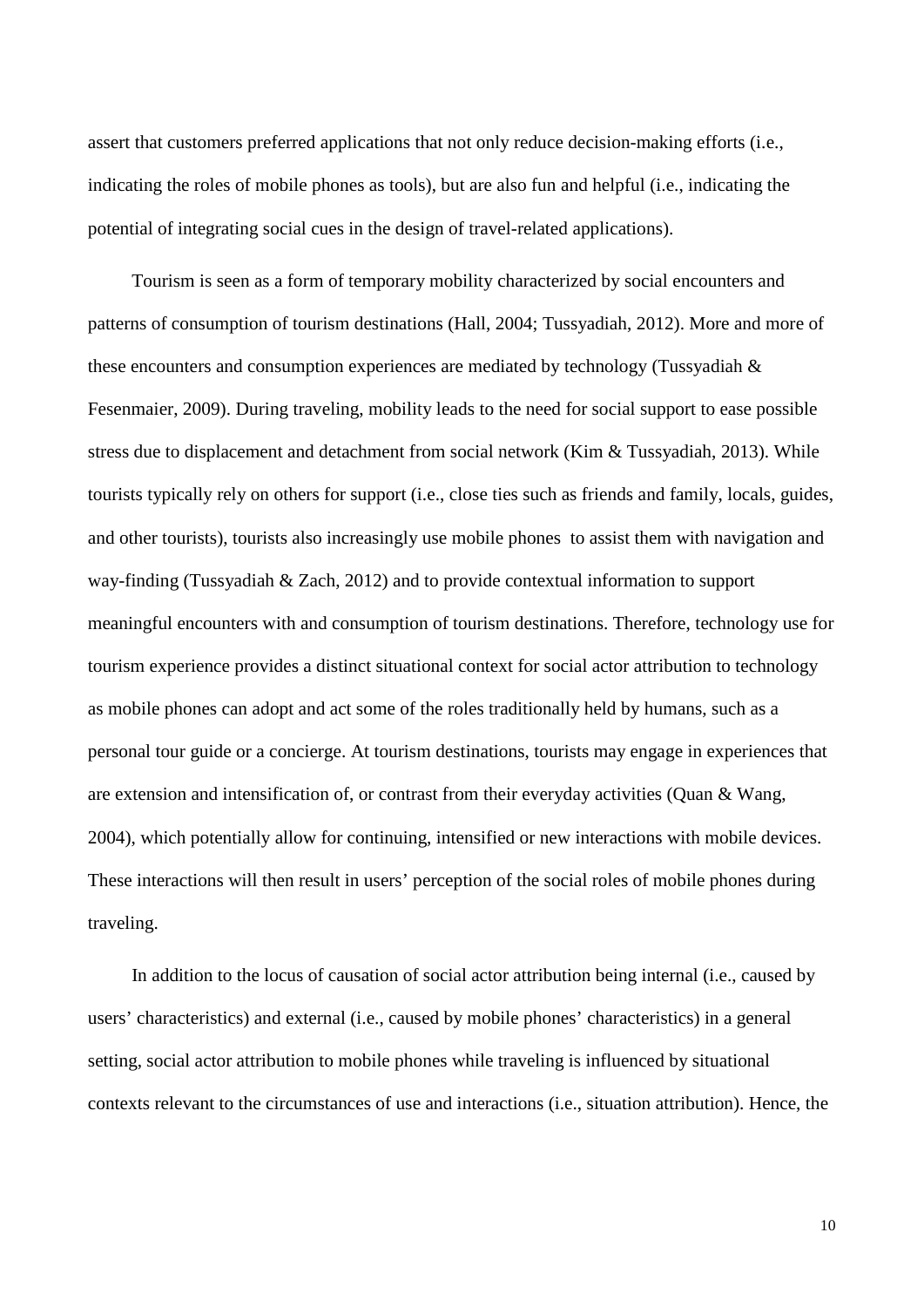following hypotheses are suggested to capture the internal and external PLOC that cause social actor attribution to mobile phones in the context of travel:

- *H1b*: Perceived social characteristic of mobile phones has an impact on perceived social roles of mobile phones in travel.
- *H2b*: Users' personal characteristics has an impact on their perceived social roles of mobile phones in travel.
- *H3*: The intensity of use of mobile phones in travel has an impact on perceived social roles of mobile phones in travel.

### **3. METHODOLOGY**

This study attempts to apply the CTCP to mobile computing using mobile phones as context. First, the dimensions of Mobile Technology Continuum of Perspective (MTCP) was conceptualized and tested to explain the degree to which respondents place social actor attribution to mobile phones. Second, the influences of the social characteristics of mobile phones and the users' core selfevaluation were tested on the dimensions of MTCP (Model 1) to explain what causes social actor attribution to mobile phones in a general setting (i.e., using mobile phones for day-to-day activities). Third, to explain tourists' perceived social roles of mobile phones while traveling, the influences of the social characteristics of mobile phones, users' core self-evaluation and the contextual use of mobile phones for travel purposes on the perceived social roles of mobile phones while traveling (i.e., more than 50 miles away from home for leisure purposes) were tested (Model 2). The hypotheses were tested using previously validated constructs. Specifically, the measures used in this study are as follow (details of the measurement items can be found in Appendix):

*a. Social Actor Attribution of Mobile Phones* 

11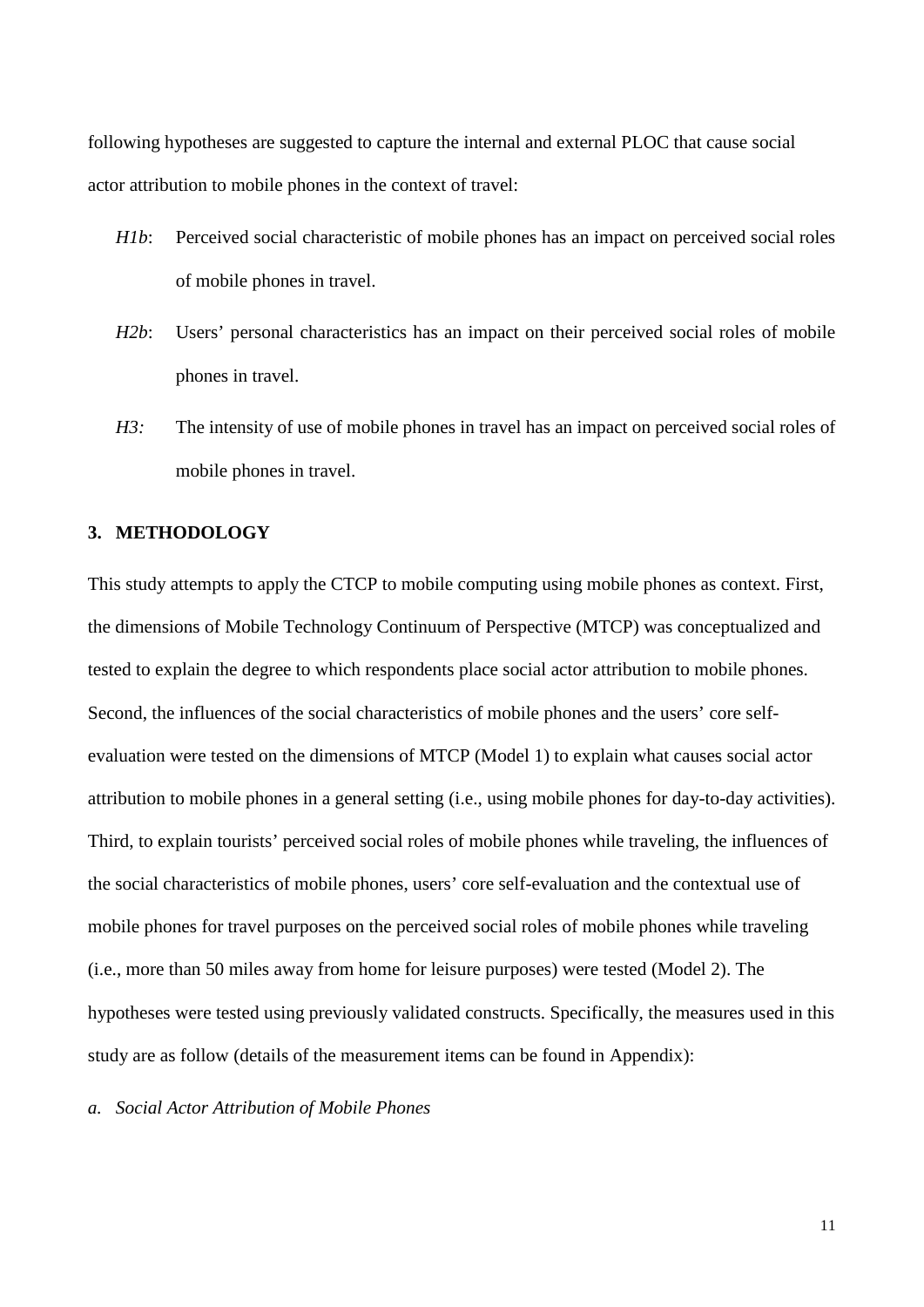To support the applicability of CTCP, a scale to measure social response to technology was developed (Johnson, Marakas & Palmer, 2008). It is argued that in order to fully understand the continuum, a deeper investigation toward the dimensions of users' beliefs of the characteristics of computing technology is necessary. Based on previous literature (e.g., Turkle, 1984; Sproull, Subramani, Kiesler & Walker, 1996), Marakas, Johnson and Palmer (2000) suggest three dimensions of computing technology characteristics: perceived socialness, intelligence, and control. Perceived socialness occurs when users interacting with computers sense that the technology is responding to their action. Perceived intelligence explains users' perception toward knowledge within technology. Finally, perceived control occurs when users perceive that their interaction with technology is directed or supervised by the technology (i.e., technology has control over the processes and outcomes of user-technology interactions). In a more recent study, Johnson, Marakas and Palmer (2008) conceptualized computing technology characteristics as having four dimensions by adding perceived emotion, which occurs when users sense an emotional reaction from the technology. Their scale development study resulted in 13 items measuring users' social responses to technology, which is found to be a multi-dimensional scale consisting of four dimensions: perceived intelligence, socialness, control, and control of rights. Three dimensions corresponding to the conceptual study (i.e., intelligence, socialness and control), were identified, one dimension (i.e., emotion) was dropped from the scale, and one dimension (i.e., control of rights, which was the extension to control) was added from the analysis.

The same scale has been used previously to test the conceptualized relationships in CTCP model (Falaleeva & Johnson, 2002; Johnson, Marakas & Palmer, 2006). However, inconsistent treatment of this scale was detected. For example, the dimensions of intelligence, socialness, and control were attributed to CTCP scale in their scale development study (Johnson, Marakas & Palmer, 2008); thus, the continuum of perspective was conceptualized as the degree of "social actor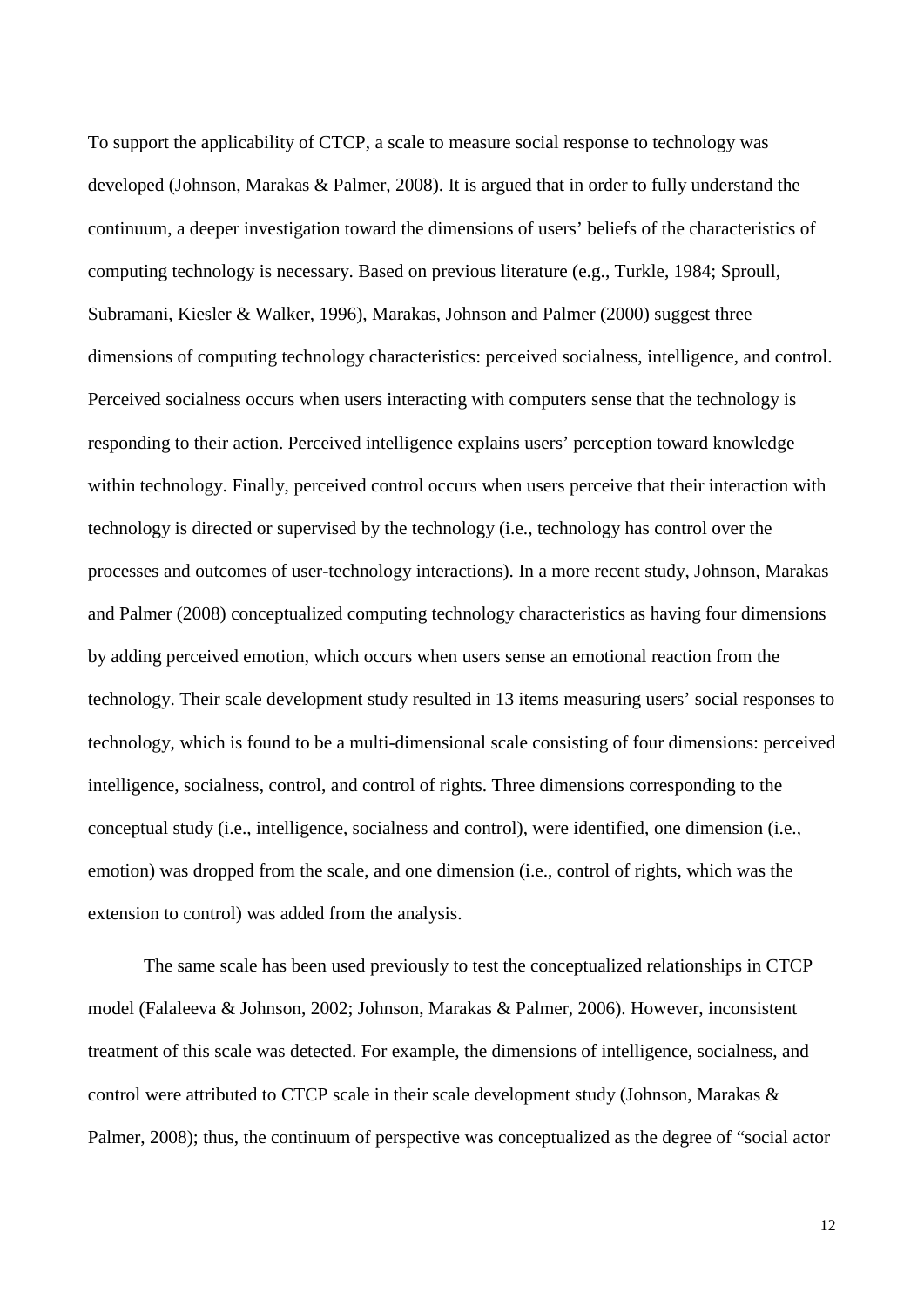attribution" (i.e., the extent to which users perceive that computers can act a human role). However, in another empirical analysis (Johnson, Marakas & Palmer, 2006), these dimensions were used to measure the social characteristics of technology, which was treated as a different construct from attribution. Based on the theoretical relevance of the scale and support from attribution theory, this study applies the continuum as social actor attribution scale following Johnson, Marakas and Palmer (2008).

The 13 items measuring Computing Technology CP developed in the study by Johnson, Marakas and Palmer (2008) were modified, reworded, and applied into mobile computing context. All items were presented in 5-point Likert-type scale with Agree–Disagree anchor statements. After a pilot study, confirmatory factor analysis was conducted to test the multidimensionality of the Mobile Technology CP (MTCP). The items loaded into three dimensions labeled as Perceived Intelligence, Perceived Socialness, and Perceived Control. Construct validity and reliability measures were consulted. Three items with factor loadings lower than .60 were excluded from further analysis; 10 items were retained for the construct. The MTCP scale represents the continuum of perspective that explains the degree to which respondents believe that mobile phones can have social roles.

### *b. Perceived Social Characters of Mobile Phones*

To capture the perceived social characters of mobile technology, 20 participants in a series of focus group discussions about mobile technology in travel, conducted in a metropolitan area of East Coast US from October 2010 to February of 2011, were asked to describe the personified characteristics of their mobile phones. This resulted in 32 keywords expressing positive and negative characters of mobile phones (e.g., arrogant, trusting, etc.). All keywords were integrated into the first draft of questionnaire. After an evaluation by a panel of experts in tourism and ICT, the list was shortened using random generator into 16 keywords in order to increase responses in the main survey. After a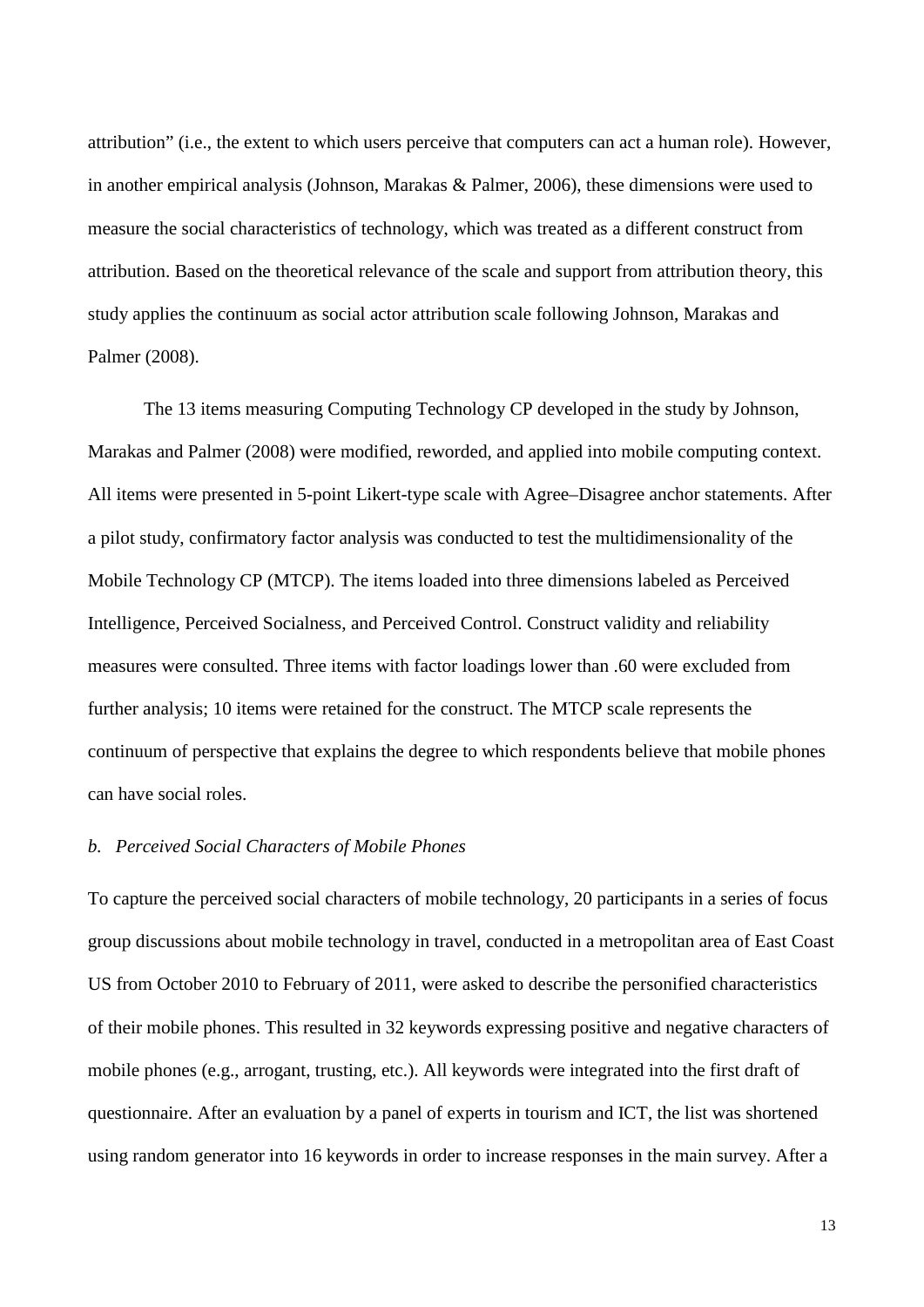pilot study, the list was finalized at 14 items, retaining those with factor loadings of .60 or higher. All items were presented in 5-point Likert-type scale with Agree–Disagree anchor statements. The items loaded into two constructs: Positive Characters and Negative Characters.

## *c. Users' Personal Characteristics*

Following Johnson, Marakas and Palmer (2008), core self-evaluation (CSE) scale was used to measure users' personal characteristics. Core self-evaluation is a stable measurement representing personality traits that encompass individuals' assessment about themselves, their own ability, and their own control over outcomes of life events (Judge, Locke, and Durham, 1997; Judge et al., 2002; Chang et al., 2012). It contains four dimensions: neuroticism, locus of control, self-esteem, and self-efficacy. In line with Judge, Locke and Durham's (1997) study that suggest the core selfevaluations as a single scale, previous CTCP studies treated core self-evaluations scale as a measure representing an individual's collection of fundamental, global psychological evaluations of themselves within the domain of computing technology (Johnson, 2001; Falaleeva & Johnson, 2002). However, as supported by attribution theory, Falaleeva and Johnson (2002) suggest that each component of individual's core self-evaluation plays a role in influencing attributions toward technology. Hence, this study uses four constructs to measure the four dimensions of core selfevaluation and estimates the individual relationship of each dimension of the core self-evaluation with the social actor attribution to mobile phones (H2a).

• *Neuroticism.* Neuroticism explains personality traits that are associated with anxiety, moodiness, worries, and jealousy (Thomson, 2008). Individuals with a high degree of neuroticism tend to be internally insecure, highly dependent and helpless (Costa & McCrae, 1988) and, thus, would be more likely to depend on circumstances and external forces. It can be suggested that, in the context of user – mobile phone interactions, uses with higher neuroticism would have a higher tendency to attribute social actions towards mobile phones.

14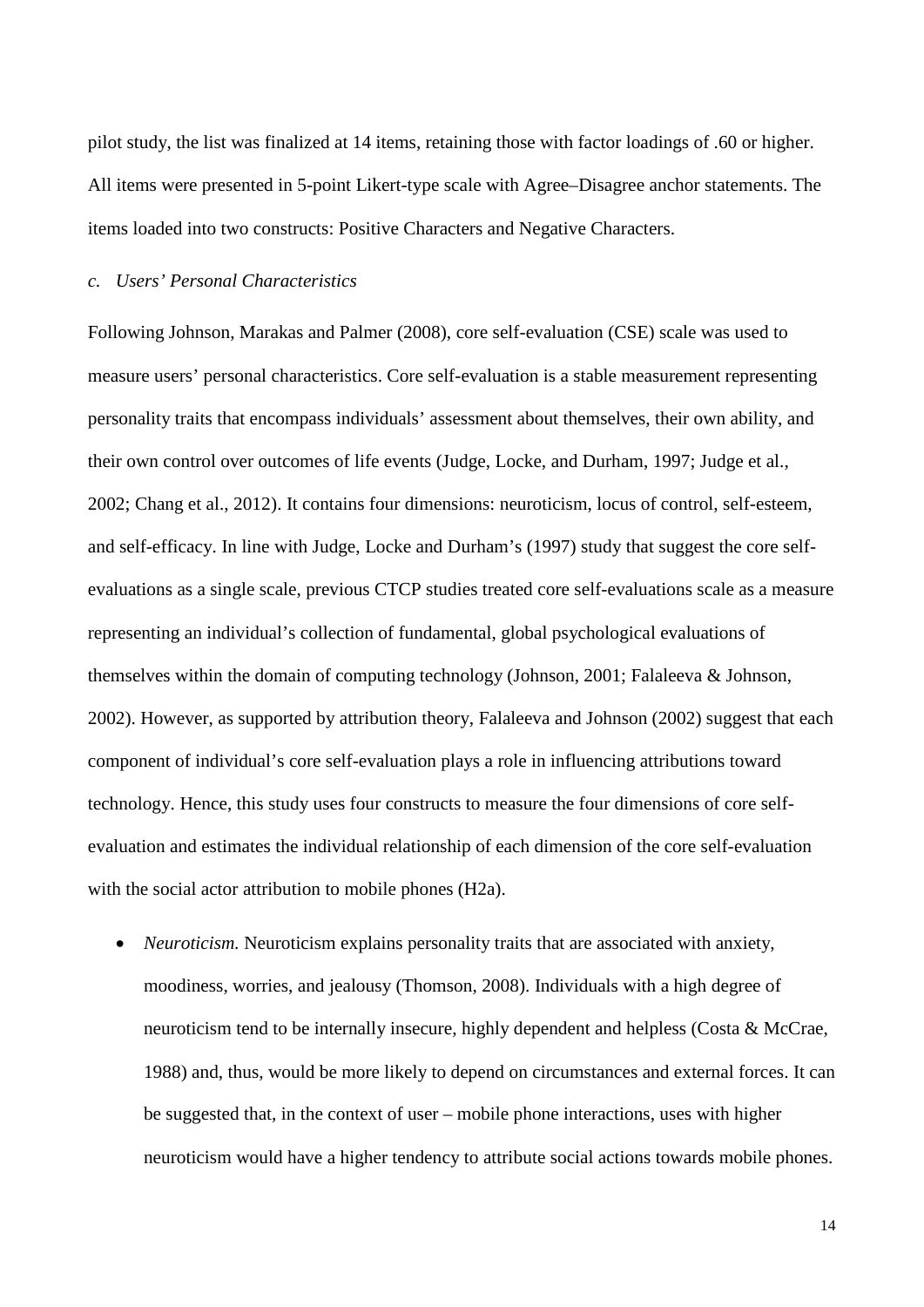Eight items from Eysenck personality inventory neuroticism scale (Eysenck & Eysenck, 1968) were used to represent neuroticism. All items were presented in 5-point Likert-type scale with Agree–Disagree anchor statements.

- *Locus of Control.* The theory of locus of control (Rotter, 1954) postulates that an individual's "locus" is either internal (i.e., people controls their life) or external (i.e., people's life is controlled by others). Compared with attribution theory, locus of control is typically linked with expectancies about outcomes of the future (Judge, Locke, & Durham, 1997), such as outcomes of decisions and performance. In CTCP research, it is hypothesized that users with internal locus of control will attribute the outcomes of user – technology interactions with factors within themselves. In contrast, users with external locus of control will attribute interaction outcomes with factors within technology or the circumstances (Marakas, Johnson, & Palmer, 2000; Falaleeva & Johnson, 2002). In summary, users with external locus of control tend to make social actor attribution to mobile phones. Seven items measuring locus of control from Levenson's (1973) scale were adopted. All items were presented in 5-point Likert-type scale with Agree–Disagree anchor statements.
- *Self-Esteem*. In psychology, self-esteem is believed to be an enduring personal characteristic that reflects an individual's assessment toward their own worth (Judge, Locke, & Durham, 1997). People with high self-esteem sees themselves more positively in terms of ability and, in the context of users – mobile phones interactions, would be more likely to place themselves as the locus of causation for their behaviour and opinion. Self-esteem was measured initially using seven items from Rosenberg's (1965) scale. However, three items with extremely low factor loadings were omitted from further analysis. All items were presented in 5-point Likert-type scale with Agree–Disagree anchor statements.

15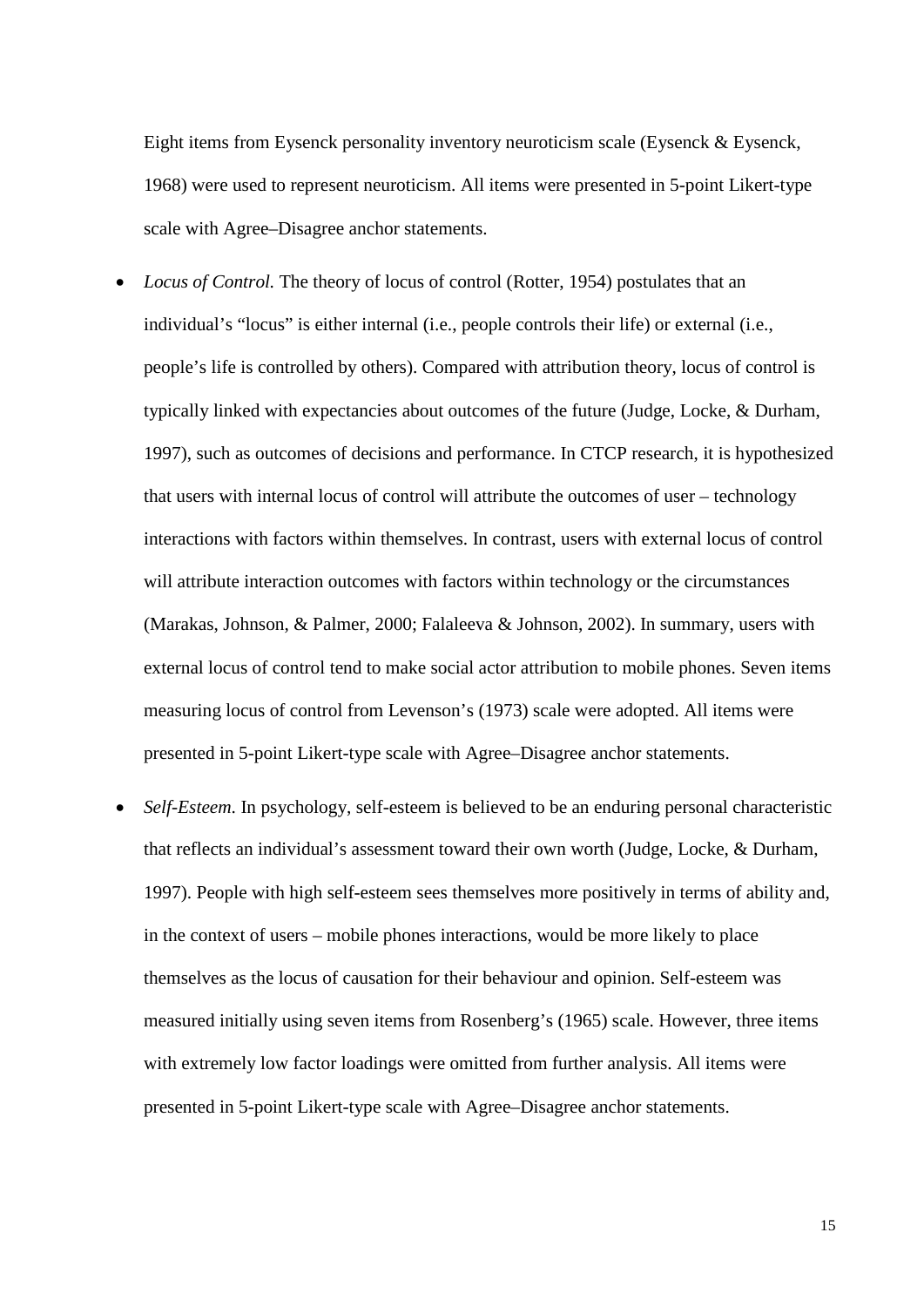• *Self-Efficacy*. Self-efficacy refers to an individual's belief on his/her own ability to complete tasks or to reach goals (Ormrod, 2006). In the domain of computing technology, studies suggest that higher self-efficacy leads to internal attribution, in that people who believe that they are capable of using computer technology to achieve their goals perceive that the outcomes of their interaction with technology is attributed to them. Since self-efficacy scale is associated with specific use context (i.e., domain specific), seven items measuring the generalized computing self-efficacy (GCSE) used in previous CTCP studies (Marakas, Yi, & Johnson, 1998; Marakas, Johnson & Palmer, 2000; Johnson, 2001) were reworded and adapted into mobile phone context (i.e., labeled as mobile technology self-efficacy (MTSE)). All items were presented in 5-point Likert-type scale with Agree–Disagree anchor statements.

### *d. Mobile Phone Use for Travel*

To measure the intensity of use of mobile phones while traveling, four items measuring the frequency of use of mobile phones were developed based on a previous study by Tussyadiah and Zach (2012) on the use of geo-based technology for travel. These items correspond to the functionalities and applications of mobile phones typically used for direction and navigation, information search, social networking, and general communication. The items were measured by 5-point scale from Never to Always.

## *e. Perceived Social Roles of Mobile Phones in Travel*

The same group of participants in a series of focus group discussions about mobile technology in travel was asked to describe the roles of their mobile phones in travel. This effort resulted in three items that describe the social roles of mobile phones for tourists on the move, which include a companion (i.e., who accompanies), a personal assistant (i.e., who gives assistance), and a personal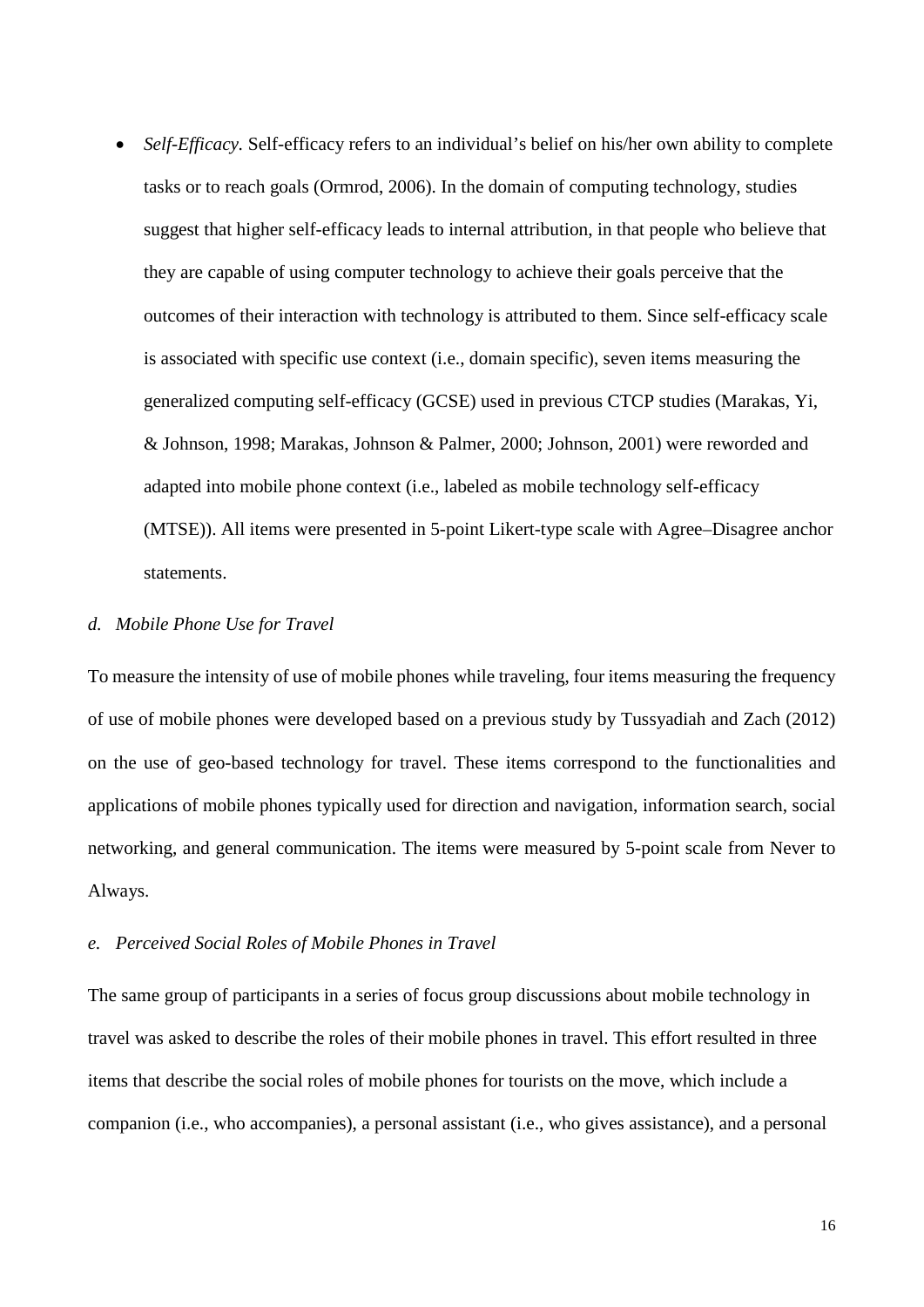guide/mentor (i.e., who gives guidance) tourists to experience tourism destinations. All items were presented in 5-point Likert-type scale with Agree–Disagree anchor statements.

A pilot study to test the reliability of measurement items was conducted from December 21 – 31, 2011 with convenience sampling through social media channels resulted in 111 respondents. After accommodating necessary adjustments to the questionnaire, the main survey was conducted from March 20 – 30, 2012. An invitation to participate in the survey was distributed to 10000 email addresses of American travelers who have requested travel-related information through *vacationfun.com*, resulting in 355 completed responses (a total of 3.5% response rate). The majority of respondents were female (71%) and older, with 29.1% between the ages of 55 and 64 years, 27.7% between 45 and 54 years old, and about 31% respondents were younger than 45 years old. Respondents were highly educated, with 34.6% holding Graduate or Advanced Degree and 30.6% Bachelor's Degree. Most respondents (84%) have been using a mobile phone for more than five years. In terms of mobile devices, 54.2% respondents use smart phones (e.g., iPhone, Android, Blackberry, etc.) and the rest of them use feature phones. To measure the hypothesized relationships, path analysis was conducted using Mplus software (Muthén & Muthén, 1998-2011). To date, there is limited empirical support to the CTCP model and only parts of the conceptualized relationships have been tested. A simultaneous examination to explain the causal relationships between different variables through path analysis will be useful in strengthening the theoretical framework of CTCP model and its adaptation to mobile computing context. Several model fit indices were consulted: Comparative Fit Index (CFI) and the Tucker-Lewis Index (TLI) of .90 or higher (Hu & Bentler, 1999), root mean square error of approximation (RMSEA) up to .08 (Bagozzi & Yi, 1988).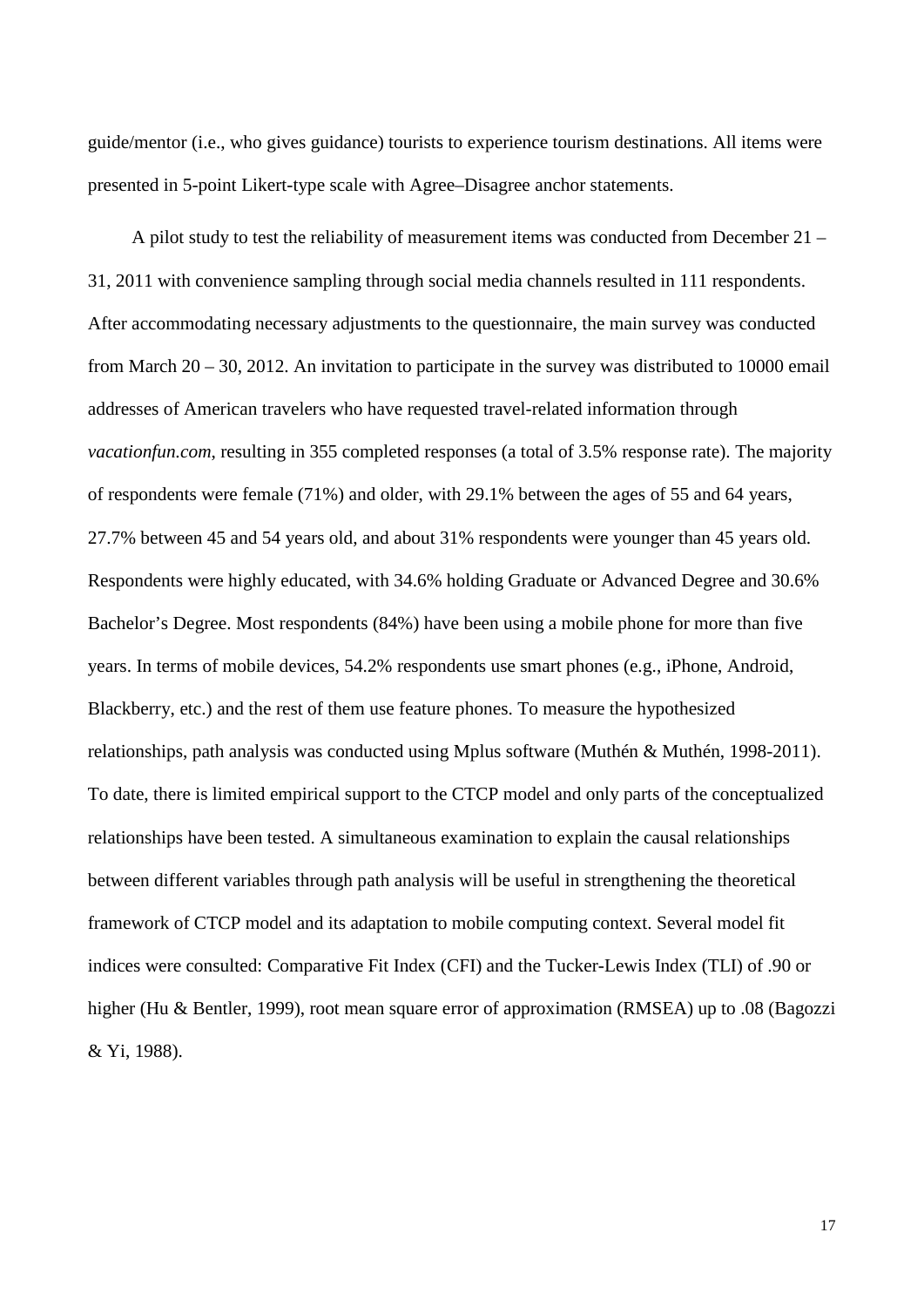#### **4. RESULTS AND DISCUSSION**

Before testing the hypothesized relationships, the constructs' composite reliabilities (CR) and the average variance extracted (AVE) were calculated to assess internal consistency, reliability, convergent validity, and discriminant validity of the construct measurements. As seen in Table 1, composite reliability scores for every construct are well above .70, which is the suggested benchmark for acceptable reliability (Chin, 1998). Additionally, the AVEs of all constructs are also above the cut-off point of .50, which is an indication of convergent validity (Dillon & Goldstein, 1984; Fornell & Larcker, 1981). All of the items have loadings at .60 or above with *t*-statistic significant at  $p \leq 0.01$ . These results indicate that the measurement model displays both internal consistency reliability and item convergent validity. The scale items loadings on their assigned construct are larger than their loading on any other latent variable, which support discriminant validity (individual factor loadings are not reported due to space limitation). Additionally, AVE square roots that appear in the diagonal in Table 2 are larger than any correlation between the associated construct and any other construct (Chin, 1998), which suggests that the measurement model displays discriminant validity.

 $==$  Table 1 about here  $==$ 

 $==$  Table 2 about here  $==$ 

Several independent-samples t-tests were conducted to identify mean differences for different constructs among different respondents and technology devices. In terms of social characters of mobile phones, a significant mean difference was found between smart phones and feature phones in terms of Positive Characters (smart phones  $M(s.d.) = 2.43$  (1.04), feature phones  $M(s.d.) = 1.96$  $(0.97)$ ,  $t = 4.28$  ( $p < 0.001$ ). However, no significant difference was found in terms of Negative Characters. Regarding core self-evaluation, the majority of respondents evaluated themselves quite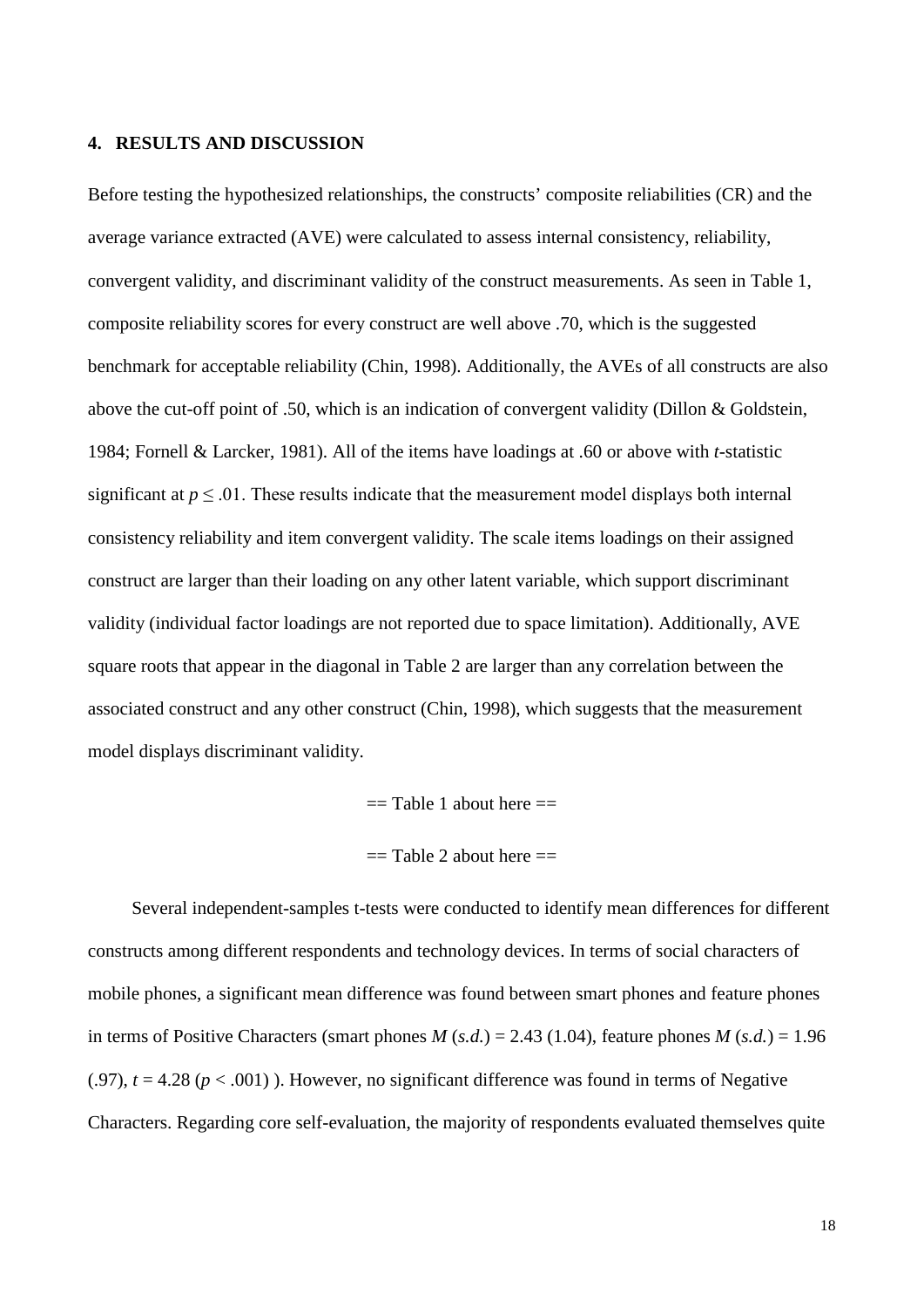high in terms of self-efficacy related with mobile phones (i.e., they know how to use mobile phones to their fullest capacity), relatively low in neuroticism (i.e., they are more emotionally stable and less reactive to stress), relatively low in locus of control, which suggests low external orientation (i.e., they are less likely to attribute the outcomes of events on external circumstances) and relatively high in self-esteem. Mean differences were observed between respondents who are younger than 45 years old and those who are 45 or older in terms of neuroticism and MTSE. Older respondents have lower neuroticism, indicating higher emotional stability. On the other hand, younger respondents exhibit higher MTSE than older respondents (see Table 3). No significant difference was found among other demographic variables.

## $==$  Table 3 about here  $==$

To identify the mean differences in terms of MTCP among different groups of respondents, several independent-samples t-tests were conducted (see Table 4). Significant differences were found between respondents younger than 45 years old and those of 45 years or older in terms of perceived intelligence; the level of perception toward intelligence of mobile phones is higher among younger respondents. Significant mean differences were also found between respondents who use smart phones and those using feature mobile phones in terms of perceived intelligence and perceived socialness, with smart phone users exhibit a higher level of perception.

## $==$  Table 4 about here  $==$

It can be observed that smart phone users used their phones more frequently for different functionalities during traveling than feature phone users (smart phones  $M(s.d.) = 3.32$  (.94), feature phones  $M(s.d.) = 1.46$  (.58),  $t = 21.59$  ( $p < .001$ )). As seen in Table 5, significant differences were also found in all items measuring the intensity of mobile phone use in travel, which include various travel activities supported by the functionalities of mobile phones (e.g., navigation and way-finding,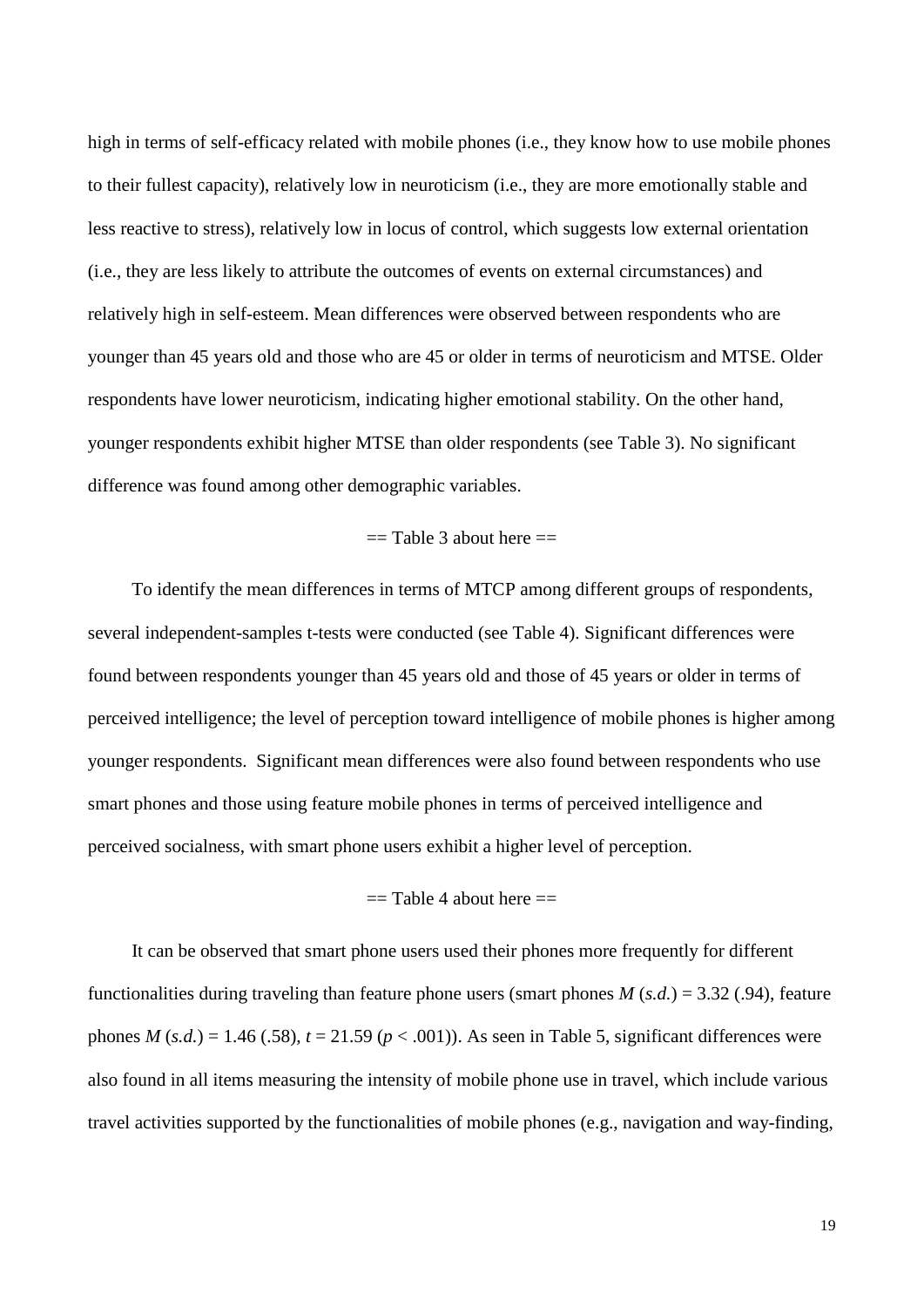information search, sharing experiences, etc.). Significant differences were also identified between respondents who are younger than 45 and those who are 45 years or older characters (<45 years *M*  $(s.d.) = 3.05$  (1.17), feature phones *M* (*s.d.*) = 2.16 (1.13),  $t = -6.78$  ( $p < .001$ )), even though the mean differences are smaller than those between the smart phone and feature phone user groups. This indicates that younger respondents tend to use their mobile phones more often during traveling.

#### $==$  Table 5 about here  $==$

The measurement model to test the hypothesized effects of perceived social characteristics of mobile phones and core self-evaluation on social actor attribution to mobile phones (Model 1) is presented in Figure 1. For legibility of the figure, non-significant relationships among variables are not pictured and the item-to-construct loadings are presented in Table 6. The fit indices indicate a good model fit with *CFI* = .91, *TLI* = .90, *RMSEA* = .06, and *SRMR* = .05. Significant effects on Perceived Intelligence ( $R^2 = .29$ ,  $p < .001$ ) were identified from both constructs representing the social characteristics of mobile phones: Positive Characters ( $\beta$  = .41,  $p$  < .001) and Negative Characters of mobile phones ( $\beta$  = -.23,  $p$  < .001), as well as two constructs representing core selfevaluation of users: MTSE ( $\beta$  = .30,  $p$  < .001), and self-esteem ( $\beta$  = -.12,  $p$  < .05). The positive effects of Positive Characters and MTSE suggest that the more users perceived that mobile phones possess positive social characteristics and the more they believe that they are capable of dealing with mobile phones, the more they would perceive that mobile phones are intelligent. On the other hand, negative influences of Negative Characters and Self-Esteem indicate that the lower users view that mobile phones are exhibiting negative social cues and the lower their self-esteem, the more they would attribute intelligence to mobile phones. Significant influences from Positive Characters ( $\beta$  = .69, *p* < .001) and Negative Characters of mobile phones ( $\beta$  = -.16, *p* < .01) were identified on Perceived Socialness ( $R^2 = .42$ ,  $p < .001$ ), indicating that socialness is attributed to mobile phones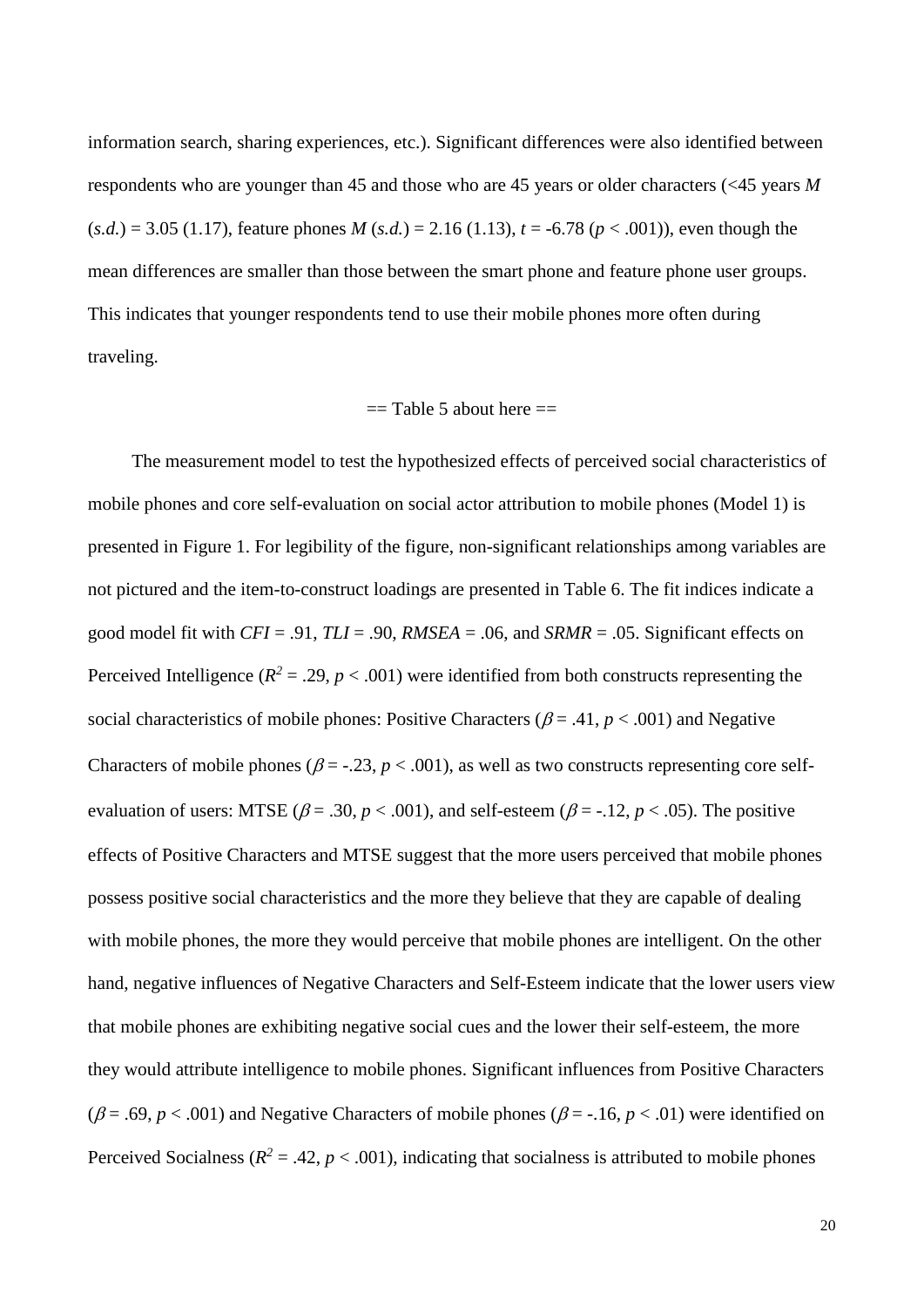displaying higher positive social characteristics and lower on negative characteristics. Lastly, significant influences of Negative Characters of mobile phones ( $\beta$  = .26, *p* < .001) and Locus of Control ( $\beta$  = .15, *p* < .05) were found on Perceived Control of mobile phones ( $R^2$  = .13, *p* < .001). This indicates that the more users perceived that mobile phones show negative social characters, the more they are perceived as controlling the outcomes of user – mobile phone interactions. Also, it confirms that external locus of control (i.e., those who will attribute causation of events on external environments) lead to attribution to mobile phones as an agency capable of controlling interactions among them. These results provide support for *H1a* (the impacts of social characteristics of mobile phones on social actor attribution of mobile phones were identified) and partial support for *H2a* (the impacts of user core self-evaluation on social actor attribution of mobile phones were partially identified).

#### $==$  Figure 1 about here  $==$

#### $==$  Table 6 about here  $==$

Additionally, several significant correlations were identified from the model. Within the social characteristics of mobile phones, significant positive correlation among Positive Characters and Negative Characters of mobile phones was identified  $(r = .56, p < .001)$ , indicating that the two perceived characters are associated with each other. Within the core self-evaluation, Neuroticism is positively correlated with Locus of Control ( $r = .52$ ,  $p < .001$ ), strongly indicating that those with lower emotional stability (i.e., higher in neuroticism) tend to have a higher external locus of control (i.e., blame external environment for life events). Neuroticism is negatively correlated with Self-Esteem ( $r = -0.34$ ,  $p < 0.001$ ) and with MTSE ( $r = -0.13$ ,  $p < 0.05$ ), indicating that lower emotional stability is associated with lower self-esteem and perception of own ability to use mobile technology to its fullest capacity. MTSE has a negative correlation with Locus of Control  $(r = -14, r = 14)$  $p < .05$ ) and a positive correlation with Self-Esteem ( $r = .31$ ,  $p < .001$ ); indicating that higher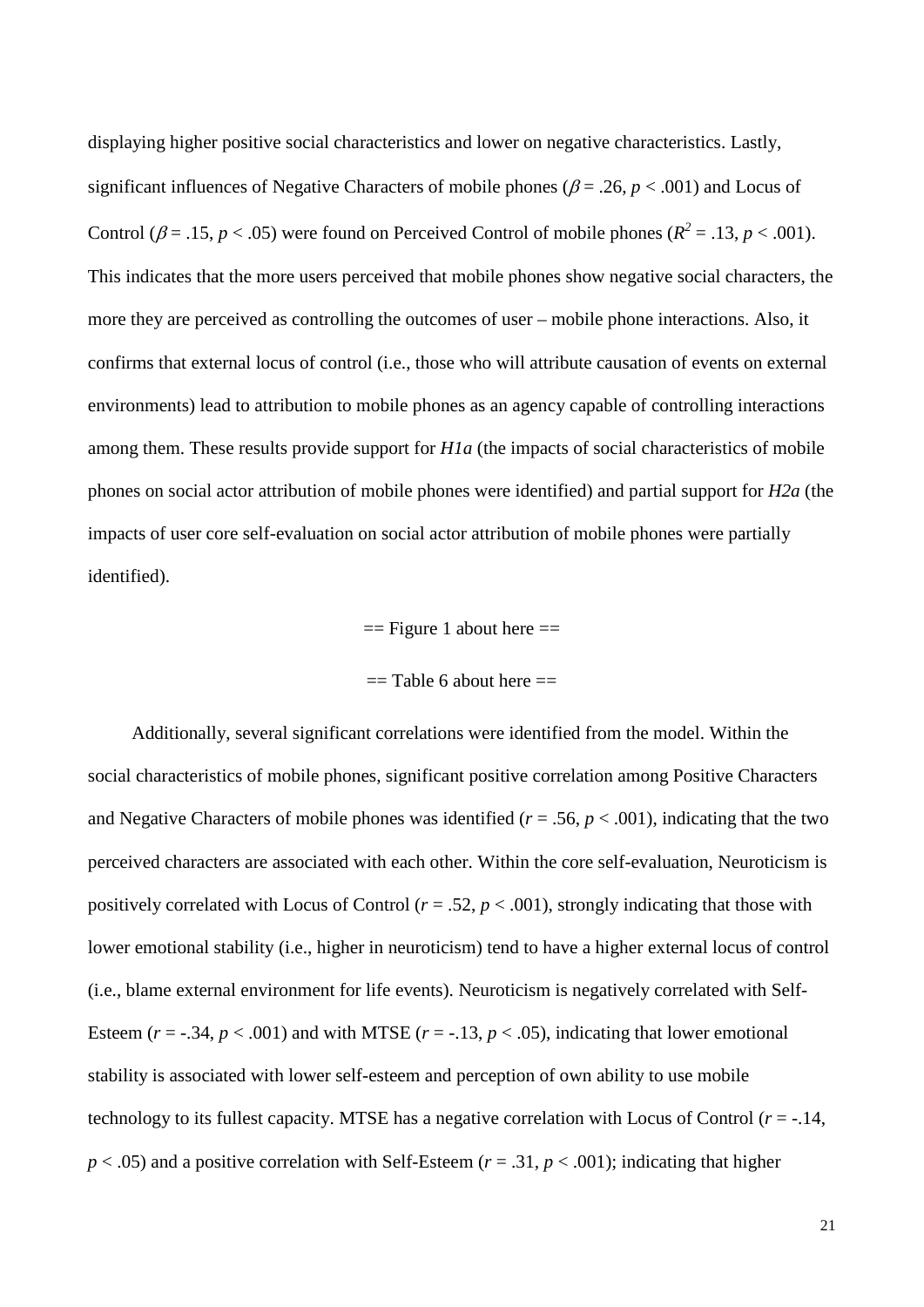capability in dealing with mobile phones is associated with higher self-esteem and higher internal locus of control. Finally, Locus of Control is negatively correlated with Self-Esteem (*r* = -.32, *p* < .001), suggesting that users with high self-esteem tend to have more internal locus of control (i.e., attributing the causation of event to themselves).

Significant correlations were also found among the constructs of users' core self-evaluation and mobile phones characteristics. Positive Characters of mobile phones construct is positively correlated with MTSE  $(r = .10, p < .01)$  and Locus of Control  $(r = .29, p < .001)$ , suggesting that the perception of positive characters of mobile phones is associated with higher self-efficacy and external locus of control of their users. Negative Characters of mobile phones construct is positively correlated with Neuroticism ( $r = .14$ ,  $p < .05$ ) and Locus of Control ( $r = .29$ ,  $p < .001$ ) and negatively with Self-Esteem ( $r = -0.26$ ,  $p < 0.001$ ). That is, the perception of negative social characteristics of mobile phones is associated with lower emotional stability, higher external locus of control, and lower self-esteem of their users. Finally, among the dimensions of MTCP, Perceived Intelligence is significantly correlated with Perceived Socialness ( $r = .41$ ,  $p < .001$ ) and Perceived Control  $(r = .31, p < .001)$ .

Model 2 tested the hypotheses surrounding the social roles of mobile phones in travel (see Figure 2). Specifically, the model measures the effects of social characteristics of mobile phones, users' core self-evaluation and the intensity of use of mobile phones for travel-related activities on the social roles of mobile phones in travel. For legibility of the figure, non-significant relationships among variables are not pictured. The fit indices indicate a good model fit with *CFI* = .90, *TLI* = .90, *RMSEA* = .06, and *SRMR* = .06. In terms of MTCP, Perceived Intelligence ( $R^2$  = .29, *p* < .001) was significantly influenced by Positive Characters ( $\beta$  = .41,  $p$  < .001) and Negative Characters of mobile phones ( $\beta$  = -.23,  $p < .001$ ) as well as MTSE ( $\beta$  = .30,  $p < .001$ ) and Self-Esteem ( $\beta$  = .12,  $p$  $<$  .05). Perceived Socialness ( $R^2$  = .42,  $p$  < .05) was influenced positively by Positive Characters ( $\beta$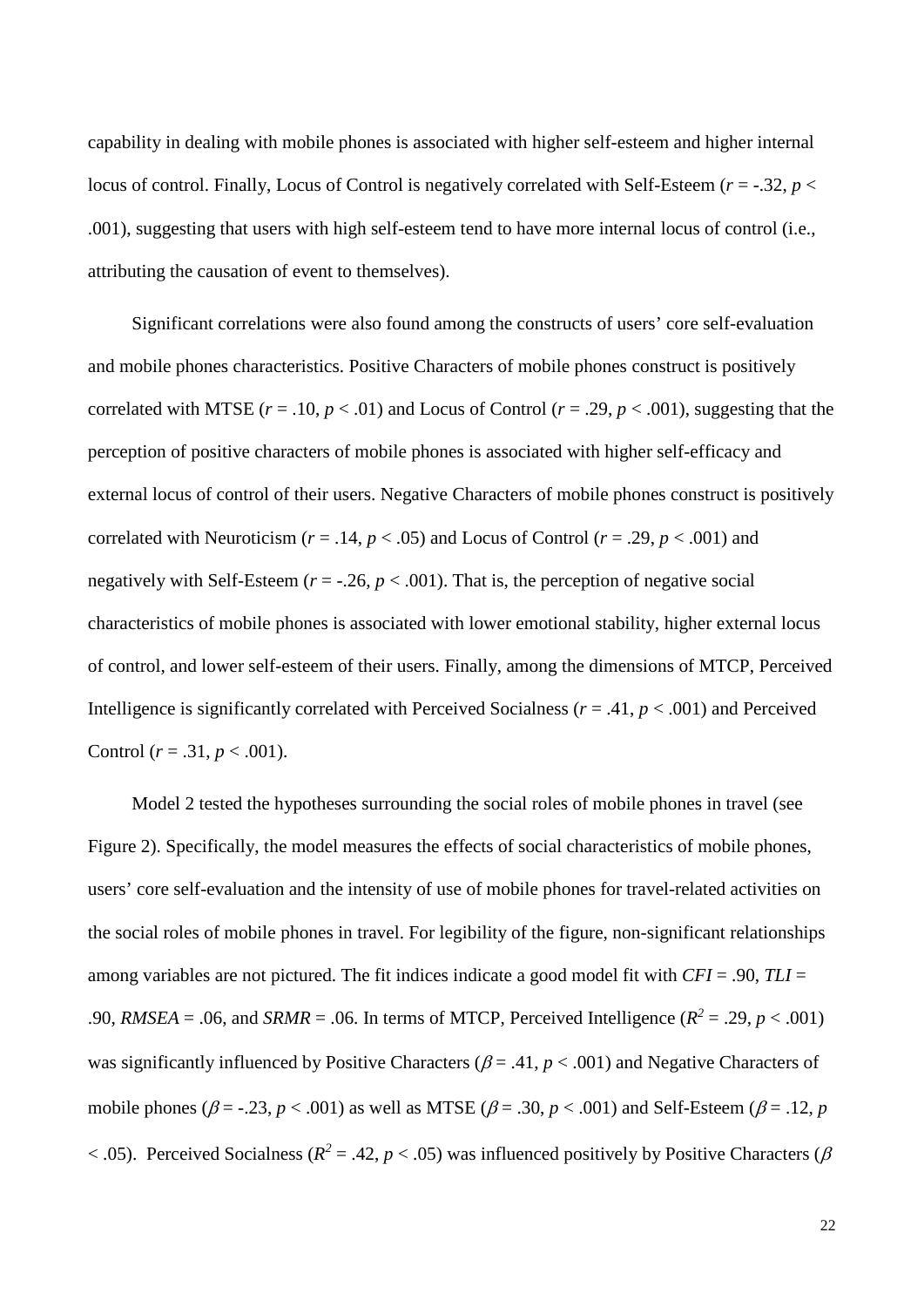$= .69, p < .001$ ) and negatively by Negative Characters of mobile phones ( $\beta = -.16, p < .01$ ). Lastly, Perceived Control ( $R^2 = .16$ ,  $p < .001$ ) was significantly influenced by Negative Characters ( $\beta = .26$ , *p* < .001) and Locus of Control ( $\beta$  = .15, *p* < .05).

 $==$  Figure 2 about here  $==$ 

 $==$  Table 7 about here  $==$ 

In terms of the Social Roles of mobile phones during traveling, significant effects were found from Positive Characters of mobile phones ( $\beta = .33$ ,  $p < .001$ ) and Mobile Use for travel ( $\beta = .76$ , *p* < .001). This indicates that tourists' behavior to attribute social roles of mobile phones while traveling is highly dependent on whether they use mobile phones more intensively during traveling and if their mobile phones are perceived to display strong positive social characteristics that allow for frequent social interactions between the tourists and their mobile phones (*H1b* and *H3* was supported). None of the users' core self-evaluation was identified to significantly impact the Social Roles of mobile phones in travel. This suggests that, while users' characteristics are important in influencing the society's perspective on mobile phones in general, the effects of users' characteristics diminish in travel settings (*H2b* was not supported).

The Social Roles of mobile phones for travel is also significantly correlated with Perceived Intelligence ( $r = .40$ ,  $p < .001$ ) and Perceived Socialness ( $r = .32$ ,  $p < .001$ ), indicating that users with globally complex perspective who regard their mobile phones as smart and friendly are associated with higher social roles attribution to mobile phones while traveling. The same significant correlations were also identified in Model 2 among different constructs of social characteristics of mobile phones and users' core self-evaluation as in Model 1. Additionally, Mobile Use for travel is significantly correlated with Positive Characters of mobile phones ( $r = .40$ ,  $p <$ .001), users' MTSE ( $r = .40$ ,  $p < .001$ ) and the Perceived Intelligence of mobile phones ( $r = .16$ ,  $p <$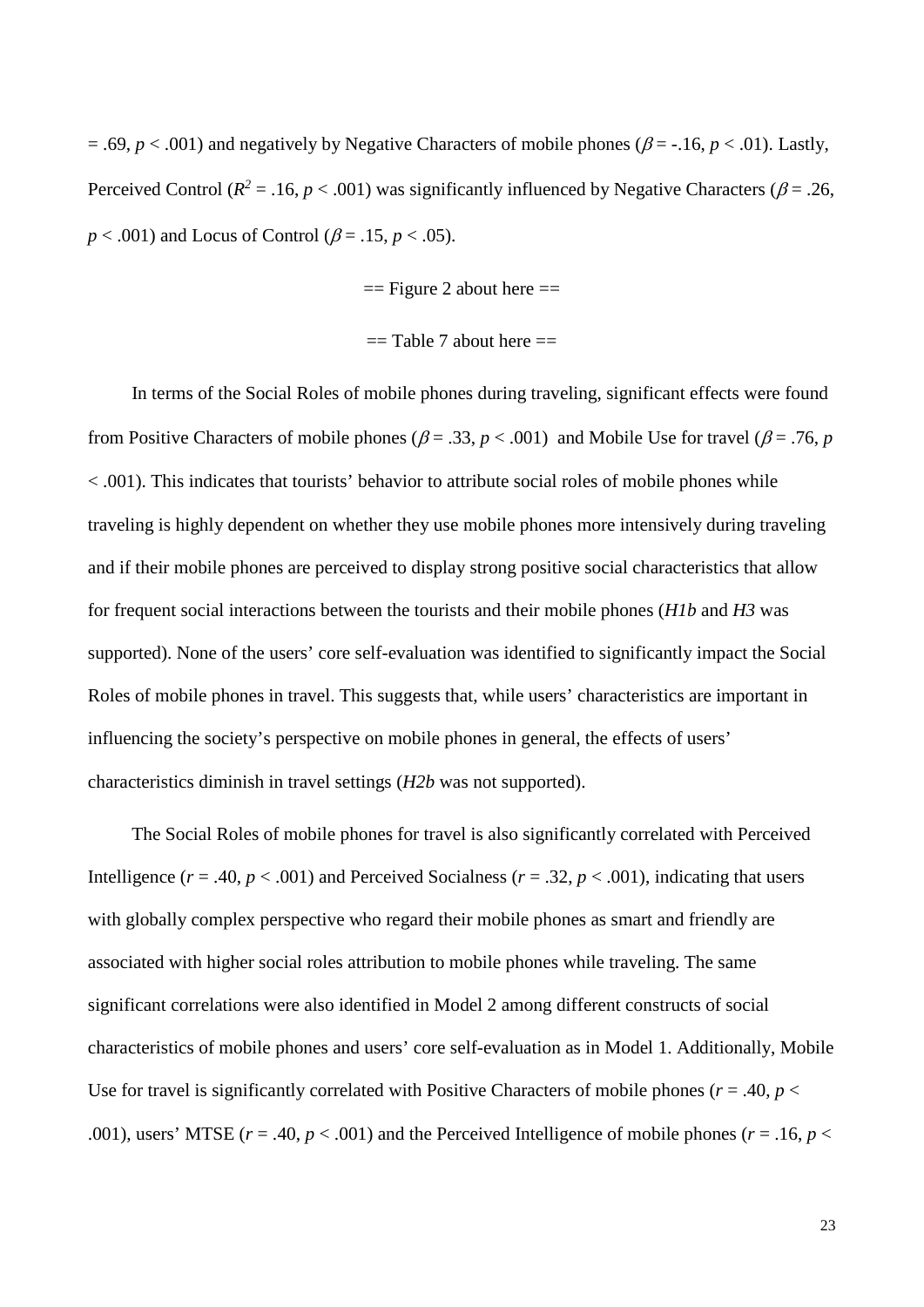.001). The correlations indicate that frequent/intense use of mobile phones for travel-related activities is associated with those who are highly capable in working with mobile technology, mobile phones with stronger positive social cues, and the higher attribution of intelligence to mobile technology.

### **5. CONCLUSION AND IMPLICATION**

This study provides empirical evidence supporting the application of CTCP model to mobile technology. The MTCP captured three dimensions of social actor attribution to mobile phones among users: perceived intelligence, perceived socialness, and perceived control. Most respondents perceive their mobile phones as highly intelligent (i.e., closer to globally complex perspective), neutral in terms of control, and relatively low in terms of socialness (i.e., closer to locally simplex perspective). The results provide support for the supposition that mobile phones are perceived by some groups of users as having humanlike characteristics and, hence, to some extent are considered social actors, which confirms the previous studies on CASA and CTCP. To examine the locus of causation of such social attribution to mobile phones, the effects of the social characters of mobile phones and respondents' core self-evaluation on the three dimensions of MTCP were tested. The results demonstrate that the social characteristics of mobile phones have significant effects on users' social attribution to mobile phones. Mobile phones revealing strong positive social characters (e.g., friendly, kind, polite) to their users will lead to a higher attribution of intelligence and socialness to the devices. On the other hand, mobile phones with negative social cues (e.g., arrogant, mean, rude) will lead to a higher attribution of control and lower attribution of intelligence and socialness. This demonstrates the external locus of causation, in which users' social actor attribution to mobile phones is caused by the characteristics of the technology and devices. In other words, users perceived that mobile phones are capable of interacting socially with the users because of the attributes inherent to the phones. The implication of this result is the importance of

24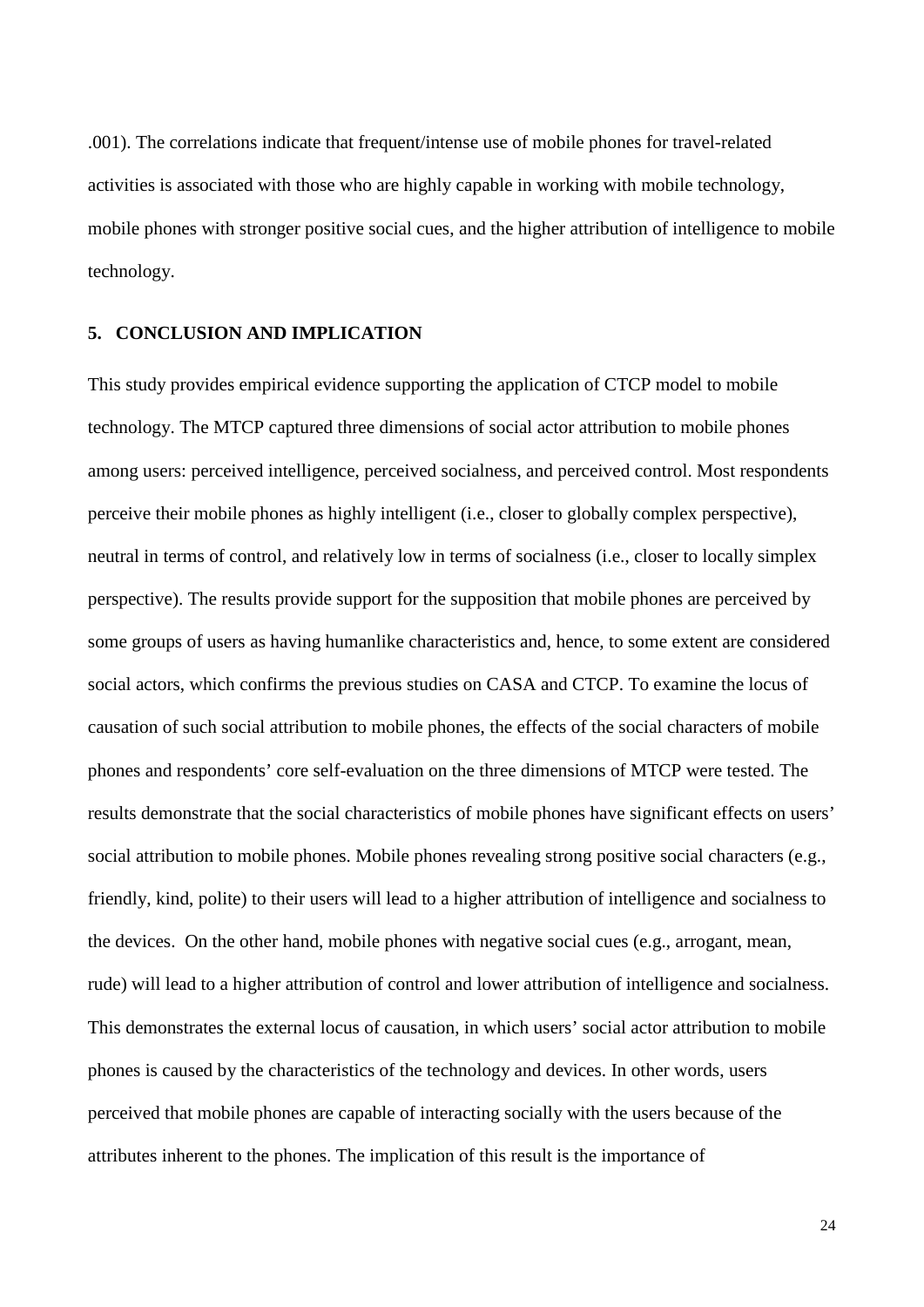anthropomorphism in the designing of mobile technology in order to increase the persuasive power of mobile phones to its users. To increase the persuasive power of mobile phones in general use situation, it is important to design mobile phones that display positive social characters, which can be achieved through designing social cues through physical characteristics (i.e., the "look" of the mobile phones), personality, language, social dynamics (i.e., the "manners"), etc., which support Fogg's (1998) design for computers as persuasive social actors.

From users' core self-evaluation, self-esteem and self-efficacy were found to be significant predictors of the intelligence attribution to mobile phones. Social actor attribution to mobile phones is determined by the extent to which users are confident in themselves and capable of working with mobile phones without issues. In other words, those who know how to deal with mobile phones will understand the technologies' fullest capacity and, thus, perceive mobile phones as intelligent social actors who will provide guidance for them when needed and hold intelligent conversations with them. The attribution of control to mobile phones is influenced by users' internal or external locus of control. Higher perceived control of mobile phones over user – phone interactions is caused by users' tendency to blame others for various events in their life (i.e., external locus of control). This demonstrates the internal locus of causation, in which users attribute their behavior on their own attributes.

Further, to provide a deeper understanding on what prompted tourists to respond socially to mobile phones in the context of travel, the effects of social characteristics, users' core selfevaluation and mobile use for travel on social roles of mobile phones in travel were tested. While the same effects were found on the dimensions of MTCP, the perceived social roles of mobile phones in travel is determined by two factors: the characteristics of the phones and the intensity of use of the phones for travel-related purposes. Attributing social roles to mobile phones in the context of travel is highly affected by the intensity of use of mobile phones for travel-related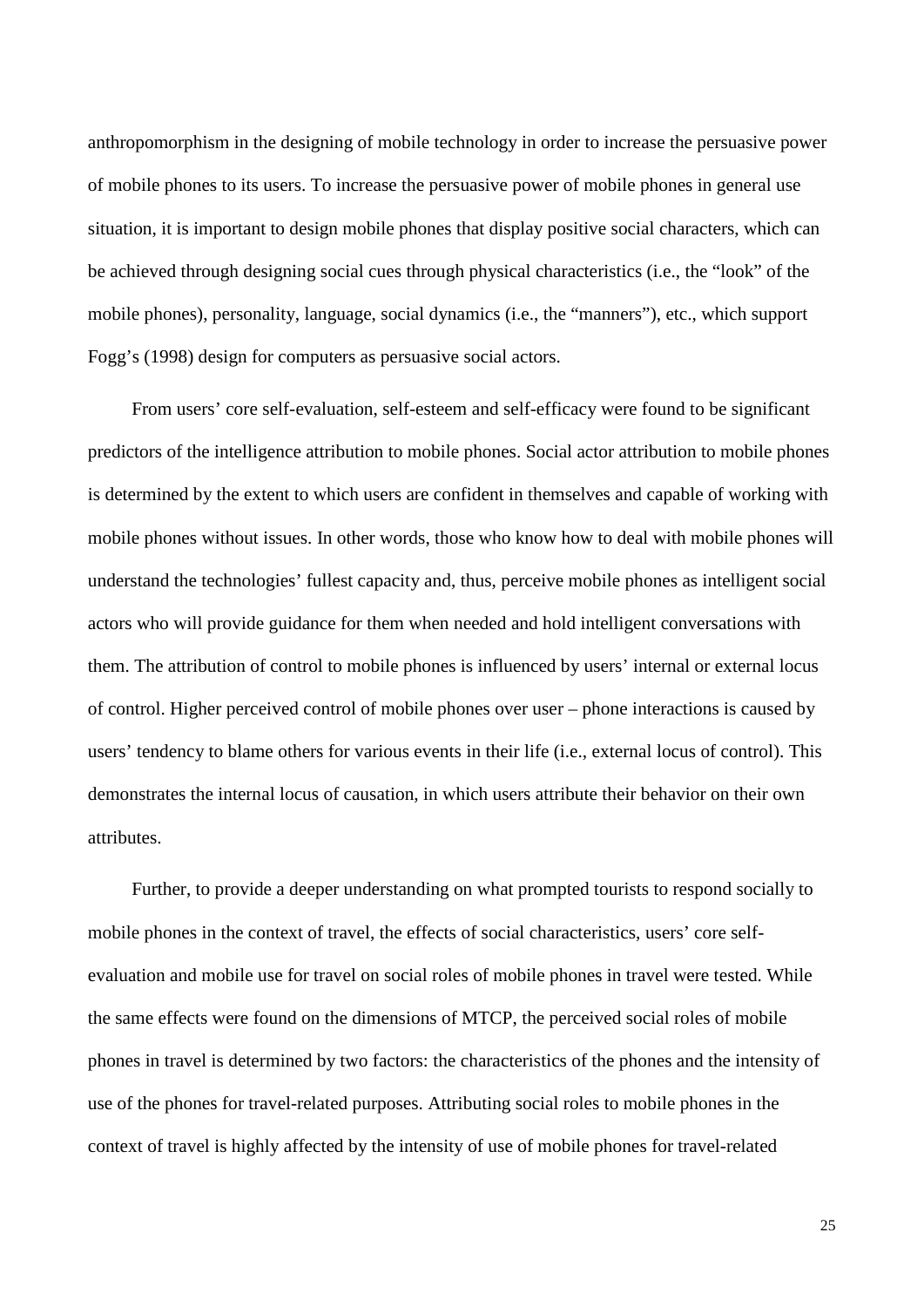activities. The more tourists turn to mobile phones to assist them with various tasks at a destination (e.g., give them direction and information, navigate them around, etc.), the more they tend to interact socially with their mobile phones, which leads to social attribution (i.e., mobile phones as travel buddies or personal travel guides). This supports the concept of situation attribution (i.e., attributing individuals' behavior to the circumstance of use), in that tourists have social interactions with mobile phones due to the situational context of travel. None of core self-evaluation constructs showed significant effects on social roles of mobile phones in travel. This indicates that even though people's characteristics influence their perception and behavior toward mobile technology in general, these influences are not significant in the context of travel. This also suggests that regardless of their emotional stability, capability, confidence, and orientation of control, people may demonstrate a tendency to anthropomorphize technology as long as the design of the technology and the circumstances allow.

Other important findings supporting the design of mobile technology for travel are the factors associated with tourists' use of mobile phones in travel. Mobile phone use by tourists is associated with the attributes of the mobile phones (i.e., whether they are demonstrating positive social characteristics), the intelligence attribution to mobile phones and users' mobile technology selfefficacy. Respondents who are highly capable in working with mobile phones and perceived that their mobile phones are intelligent and socially pleasant tend to use their mobile phones more frequently when they travel.

With these findings, this study supports and extends the results from CASA researchers by applying the concepts outside the laboratory settings into real use situations (i.e., the travel context) using commonly-used consumer devices (i.e., mobile phones), hence adds to the generalizability of the results. Specifically, the findings emphasize the importance of the technology characteristics and use situation to stimulate social interactions between users and technology in the context of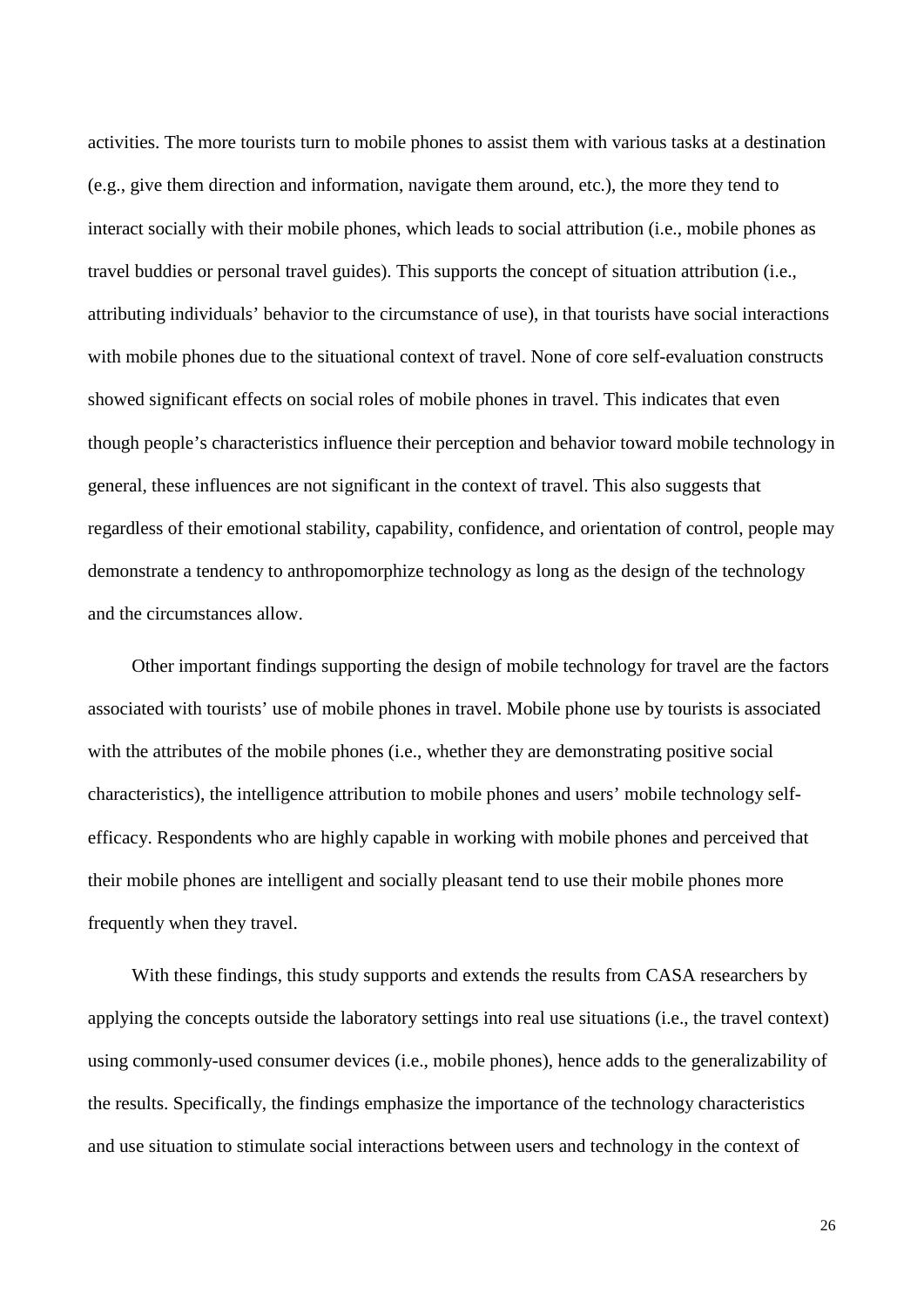travel, regardless of users' personality or characteristics. By examining the social attribution to mobile phones in both general and travel context, this study provides an explanation to how travel can stimulate different patterns of user – technology interaction. Previous studies found that patterns of use of and interactions with technology in everyday life can extend to and influence those in the travel context (Tussyadiah & Zach, 2012; Wang & Fesenmaier, 2013). This study confirms that travel context shapes and transforms HCI, emphasizing the persuasive power of technology for tourists on the move. It is important to note that the demographic characteristics of respondents in this study are slightly different to the previous studies on CASA or social attribution to mobile phones; most respondents in previous studies were younger (i.e., college students), while most respondents in this study were older. However, statistical tests showed no significant effects of age and other demographic characteristics on social actor attribution to mobile phones. Future research should capture more general demographic characteristics to support generalizability of the findings. Additionally, it is also important to note that the response rate in this study is quite low (3.5%), which can be attributed to the nature of the study panel who potentially received numerous invitations to participate in similar studies. While this may contribute to a possible bias with the study findings, the number of respondents is sufficient to draw inference from the statistical tests.

As a managerial implication, the results support the relevance of attaching humanlike characteristics in the designing of mobile technology devices, applications, and features, as well as different functionalities of mobile technology for tourism and travel contexts. Consequently, destination marketers embracing mobile technology for persuasion, especially in influencing on-site consumption decisions, should consider designing mobile technology that suggest high intelligence, socialness, and express positive social cues. Mobile phones that convey the characteristics of a travel buddy, capable of giving not only the necessary information and recommendation, but also engaging in a friendly conversation will potentially have the power to influence what tourists think

27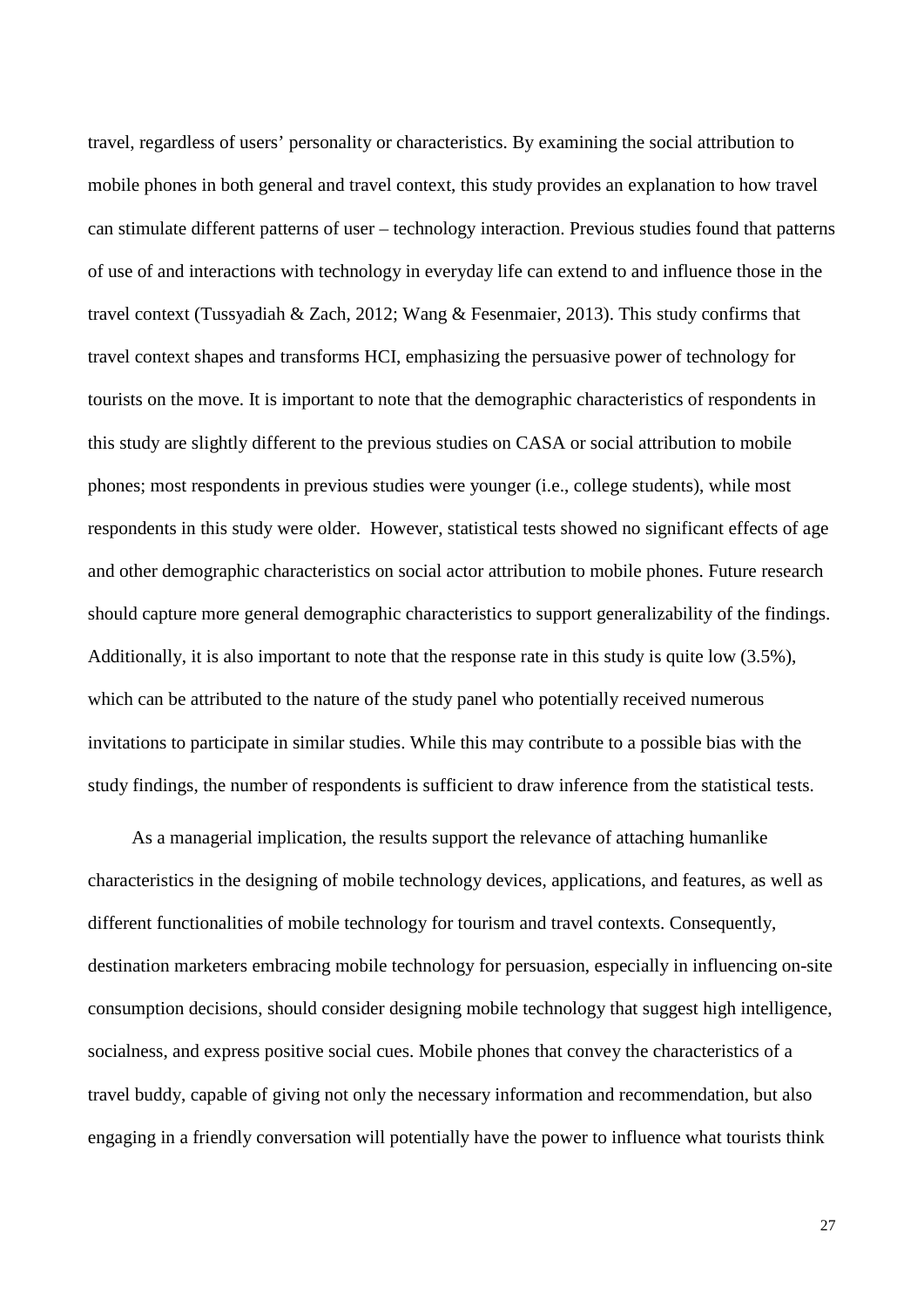and do. As mobile technology continues to evolve into smart devices with open platform supporting third party applications, attaching these social characteristics to mobile technology can also be achieved effectively through the design of mobile phone applications for travel. In other words, smart mobile devices and mobile applications that act as travel companions should be developed to provide social support and increase the persuasive power of mobile phones for tourists.

Even though CASA research has been around since early 1990s, this area of research is still in need of further exploration. While this study provide empirical support for the applicability of CTCP model by testing the hypothesized internal and external attribution to explain people's perception of the social roles of mobile phones, future research applying the model to different use situations will strengthen the theoretical model. Finally, CTCP researchers have also attempted to reformulate the relationships among the variables in the model by treating CTCP as a mediating variable on the relationship between core self-evaluation and attribution (Fallaleeva & Johnson, 2002). However, no empirical support was presented. Future research should explore and elaborate this issue further.

### **REFERENCES**

- Bagozzi, R. P. & Yi, T. (1988). On the Evaluation of Structural Equation Models. *Journal of the Academy of Marketing Science,* 16(1), 74-94.
- Chang, C.-H., Ferris, D. L., Johnson, R. E., Rosen, C. C., & Tan, J. a. (2012). Core self-evaluations: A review and evaluation of the literature. *Journal of Management*, 38(1), 81-128.

Chin, W. (1998). The partial least squares approach to structural equation modeling. *In* Marcoulides. G. A. (ed.), *Modern Methods for Business Research* (pp. 295-336). New Jersey: Laurence Erlbaum Associates.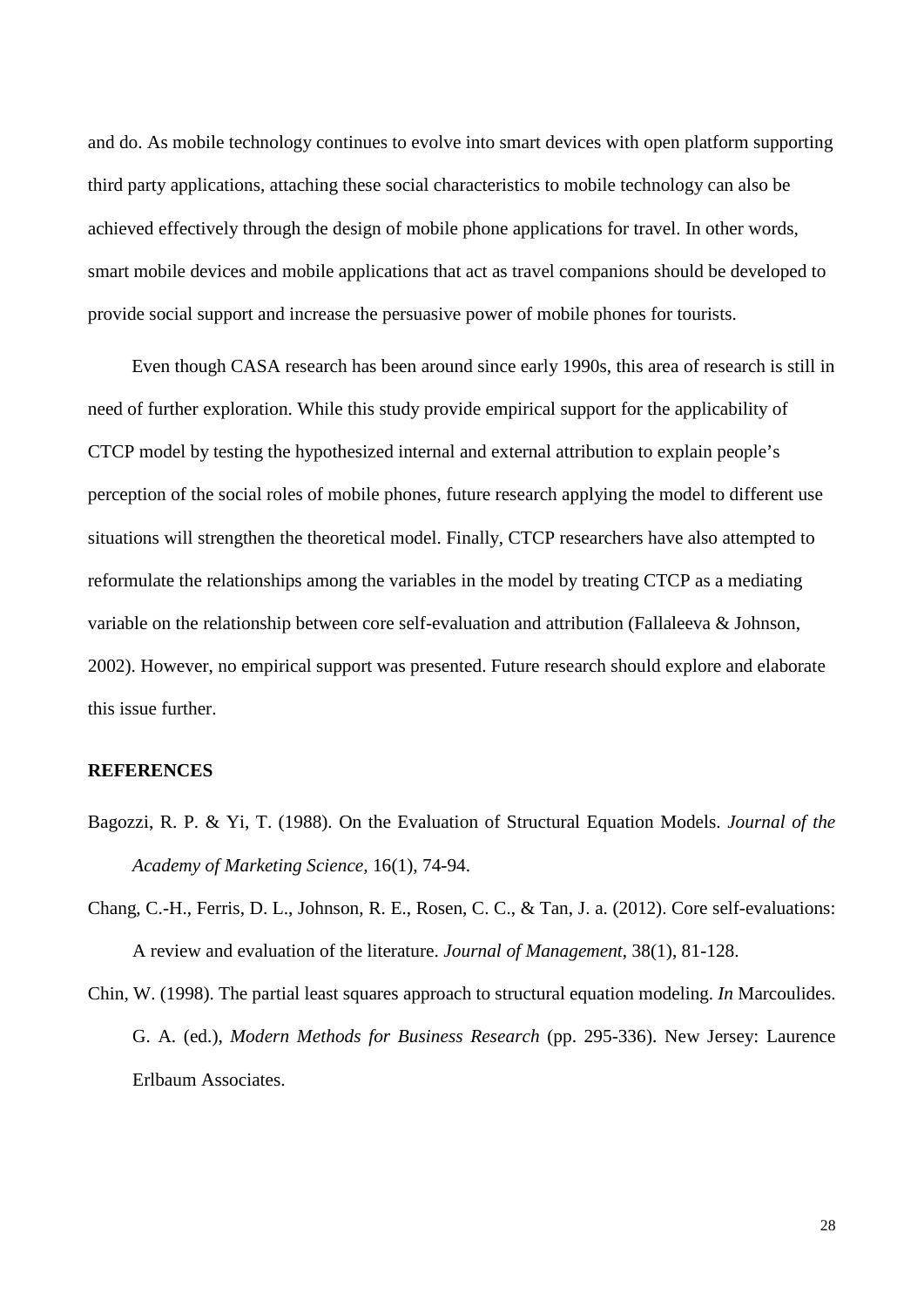- Costa, P.T.J. & McCrae, R.R. (1988). Personality in adult-hood: A six-year longitudinal study of selfreports and spouse ratings on the NEO personality inventory. *Journal of Personality and Social Psychology*, 54, 853-863.
- DeCharms, R. (1968). *Personal Causation: The Internal Affective Determinants of Behavior.* New York: Academic Press.
- Deci, E. L., & Ryan, R. M. (1985). *Intrinsic Motivation and Self-Determination in Human Behavior.* New York: Plenum.
- Dillon, W.R. & Goldstein, M. (1984). *Multivariate Analysis, Methods and Applications*. New York: John Wiley & Sons.
- Edwards, S. J., Blythe, P. T., Scott, S. & Weihong-Guo, A. (2006). Tourist information delivered through mobile devices: Findings from the image project. *Information Technology & Tourism,* 8, 31-46.
- Eysenck, H. J. & Eysenck, S. B. G. (1968). *Manual for the Eysenck Personality Inventory*. San Diego, CA: Educational and Industrial Testing Service.
- Falaleeva, N. & Johnson, R. (2002). Influence of individual psychological traits on attribution toward computing technology. *Eighth Americas Conference on Information Systems* (2002), 1028- 1033.
- Fogg, B.J. (1998). Persuasive computers: Perspectives and research directions. *Proceedings of the SIGCHI conference on Human Factors in Computing Systems.* New York: ACM Press.
- Fogg, B. J. (2003). Persuasive Technology: Using Computers to Change What We Think and Do. San Francisco, CA: Morgan Kaufmann Publishers.
- Fogg, B. J. & Nass, C. I. (1997). Silicon Sycophants: The effect of computers that flatter. *International Journal of Human-Computer Studies*, 46, 551-561.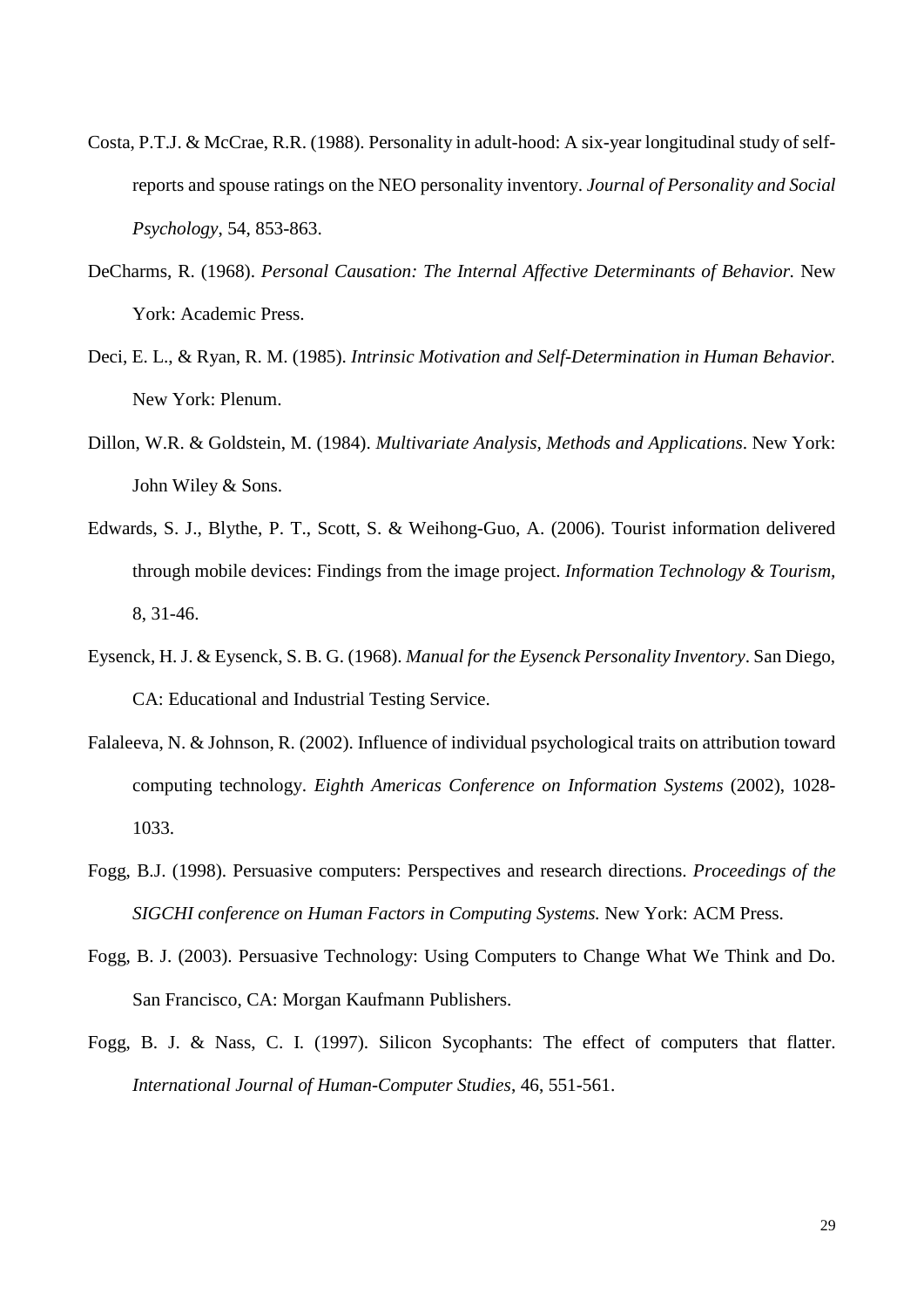- Fornell, C. & Larcker, D. F. (1981). Evaluating structural equation models with unobserved variables and measurement error. *Journal of Marketing Research,* 18, 39-50.
- Gretzel, U. (2011). Intelligent systems in tourism: A social science perspective. *Annals of Tourism Research,* 38 (3), 757-779.
- Guthrie, S. E. (1993). *Faces in the Clouds: A New Theory of Religion.* New York: Oxford University Press.
- Hall, C. M. (2004). *Tourism*. Harlow, United Kingdom: Prentice-Hall.
- Hall, B. & Henningsen, D. D. (2008). Social facilitation and human–computer interaction. *Computers in Human Behavior,* 24(6), 2965-2971.
- Hayes, B. & Hesketh, B. (1989). Attribution theory, judgmental biases, and cognitive behavior modification: Prospects and problems. *Cognitive Therapy and Research,* 1[3\(3\),](http://link.springer.com/journal/10608/13/3/page/1) 211-230.

Heider, F. (1958). *The Psychology of Interpersonal Relations.* New York: Wiley.

- Hu, L., & Bentler, P.M. (1999). Cutoff Criteria for Fit Indexes in Covariance Structure Analysis: Conventional Criteria versus New Alternatives. *Structural Equation Modeling,* 6, 1–55.
- Hung, M.-C., Chang, I.-C., & Hwang, H.-G. (2011). Exploring academic teachers' continuance toward the web-based learning system: The role of causal attributions. *Computers and Education,* 57(2), 1530-1543.
- Igbaria, M., & Iivari, J. (1995). The Effects of self-efficacy on computer usage. *Omega,* 23(6), 587- 605.
- Johnson, R. D. (2001). *Tool or Social Actor: Factors Contributing to Differential Social Attributions toward Computing Technology*. College Park: University of Maryland.
- Johnson, R. D., Marakas, G. M. & Palmer, J. W. (2006). Differential social attributions toward computing technology: An empirical examination. *International Journal of Human-Computer Studies,* 64, 446-460.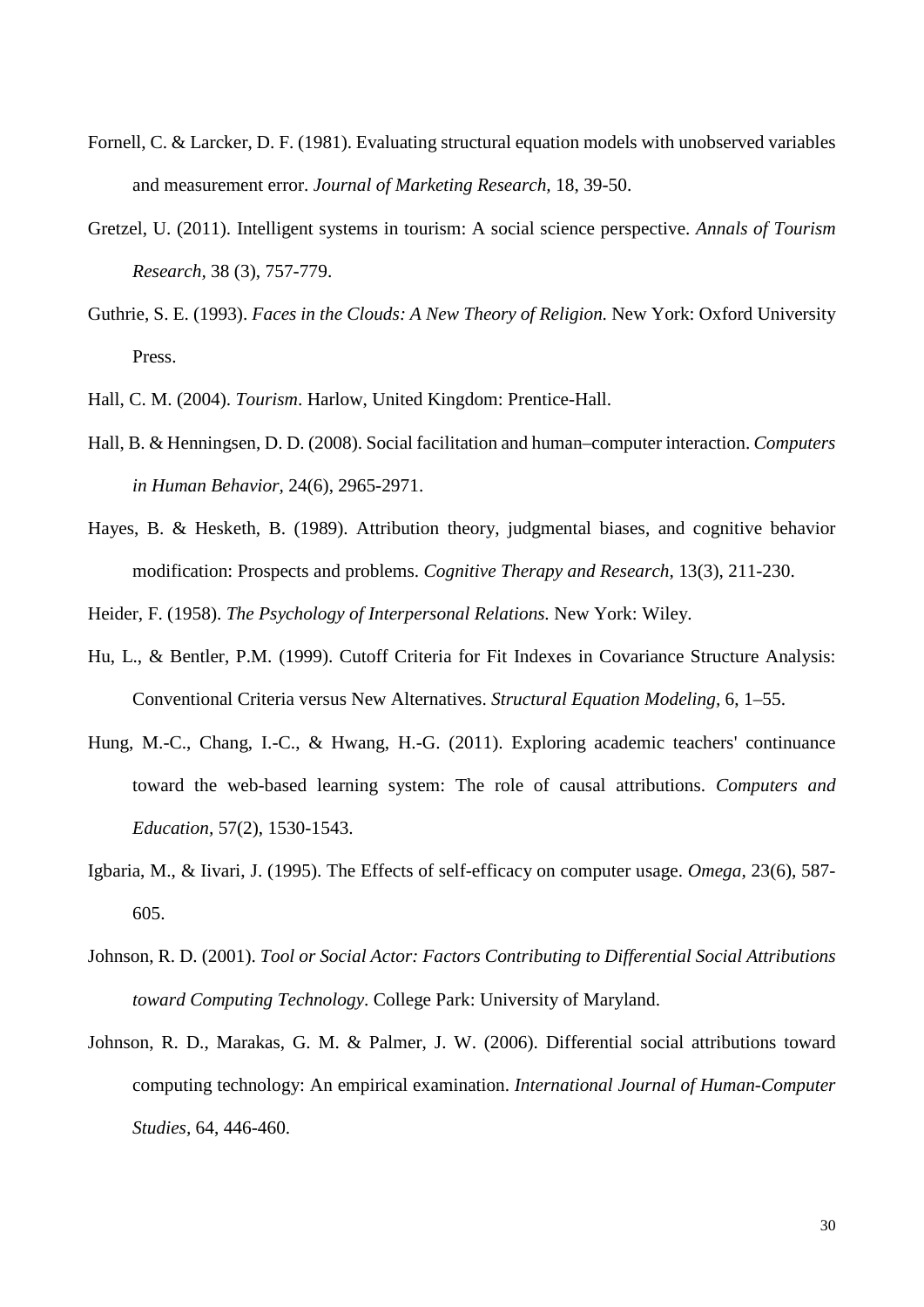- Johnson, R. D., Marakas, G. M., & Palmer, J. W. (2008). Beliefs about the social roles and capabilities of computing technology: Development of the computing technology continuum of perspective. *Behaviour & Information Technology*, 27(2), 169-181.
- Judge, T. A., Erez, A., Bono, J. E., & Thoresen, C. J. (2002). Are measures of self-esteem, neuroticism, locus of control, and generalized self-efficacy indicators of a common core construct? *Journal of Personality and Social Psychology* 83 (3), 693–710.
- Judge, T. A., Locke, E. A., & Durham, C. C. (1997). The dispositional causes of job satisfaction: A core evaluations approach. *Research in Organizational Behavior,* 19, 151–188.
- Kabassi, K. (2010). Personalizing recommendations for tourists. *Telematics and Informatics,* 27(1), 51-66.
- Kansas State University (2011, June 28). Attachment to cellphones more about entertainment, less about communication. *ScienceDaily*. Retrieved January 3, 2012, from http://www.sciencedaily.com/releases/2011/06/110628113139.htm
- Karsten, R. (2002). An analysis of IS professional end user causal attributions for user-system outcomes. *Journal of End User Computing*,14(4), 51-73.
- Kelley, H. H. (1973). The processes of causal attribution. *American Psychologist*, 28(2), 107-128.
- Kim, J. & Tussyadiah, I. P. (2013). Social networking and social support in tourism experience: The moderating role of online self-presentation strategies. *Journal of Travel & Tourism Marketing* 30 (1): 78-92.
- Lee, E.-U. (2010). The more humanlike, the better? How speech type and users' cognitive style affect social responses to computers. *Computers in Human Behavior,* 26, 665-672.
- Levenson, H. (1973). Multidimensional locus of control in psychiatric patients. *Journal of Consulting and Clinical Psychology*, 41(3), 397-404.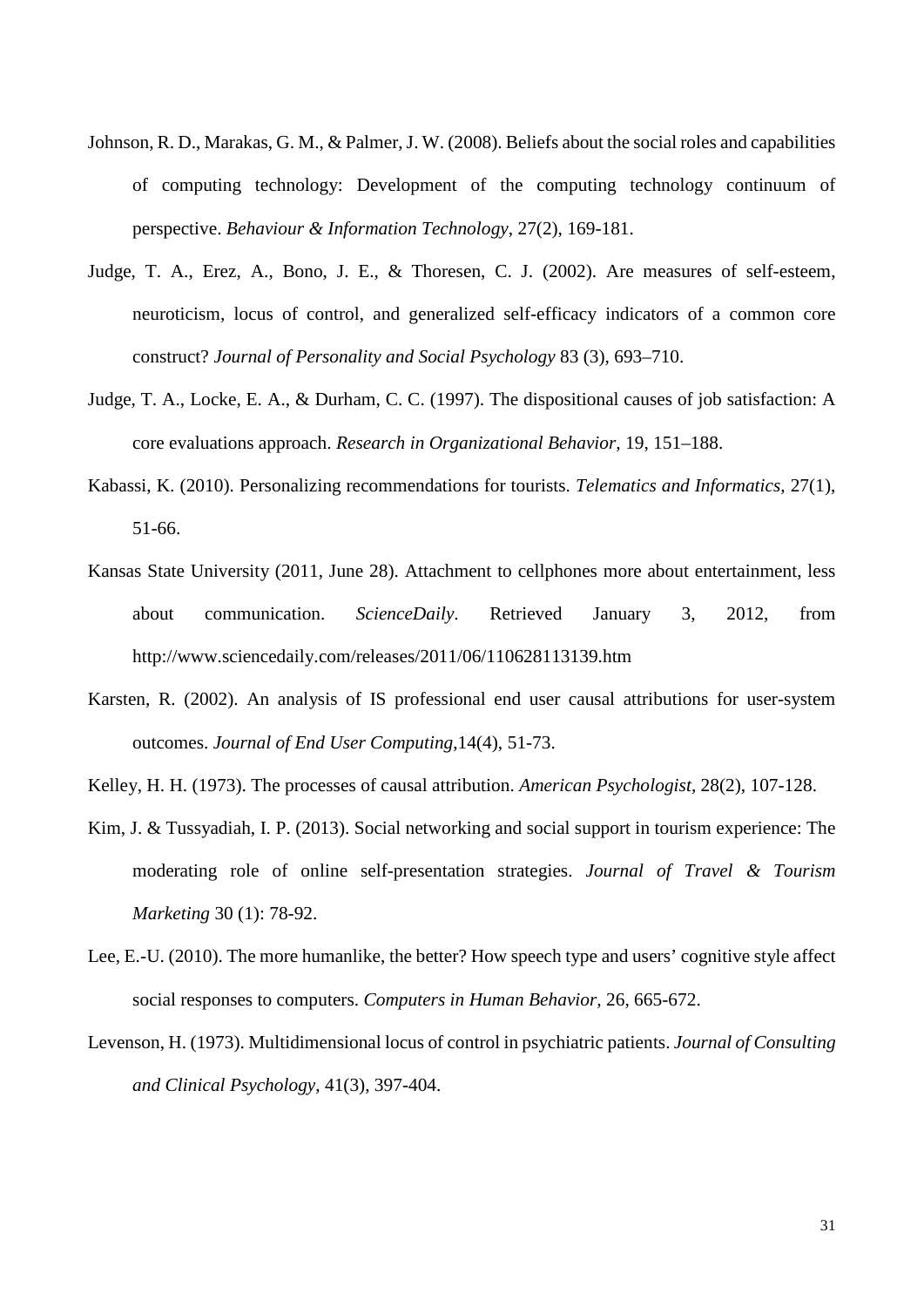- Lindstrom, M. (2011, September). You love your iPhone. Literally. *The New York Times*. Retrieved January 3, 2012, from [http://www.nytimes.com/2011/10/01/opinion/you-love-your-iphone](http://www.nytimes.com/2011/10/01/opinion/you-love-your-iphone-literally.html)[literally.html](http://www.nytimes.com/2011/10/01/opinion/you-love-your-iphone-literally.html)
- Marakas, G. M., Yi, M. Y., & Johnson, R. D. (1998). The multilevel and multifaceted character of computer self-efficacy: Toward clarification of the construct and an integrative framework for research. *Information Systems Research*, 9(2), 126-163.
- Marakas, G. M., Johnson, R.D., & Palmer, J. W. (2000). A theoretical model of differential social attributions toward computing technology: When metaphor become the model. *International Journal of Human-Computer Studies,* 52, 719-750.
- Martin, D., Alzua, A., & Lamsfus, C. (2011). A contextual geofencing mobile tourism service, In R. Law, M. Fuchs, & F. Ricci (Eds.), *Information and Communication Technologies in Tourism 2011* (Pp. 191-202), Vienna – New York: Springer.
- Martinko, M. J. (1995). The nature and function of attribution theory within the organizational science. In M. J. Martinko (Ed.), *Attribution Theory: An Organizational Perspective* (pp. 7-16). Delray Beach, FL: St. Lucie Press.
- Mumm, J. & Mutlu, B. (2011). Designing motivational agents: The role of praise, social comparison, and embodiment in computer feedback. *Computers in Human Behavior*, 27(5), 1643-1650.
- Muthén, L. K., & Muthén, B. O. (1998-2011). *Mplus User's Guide*. Sixth Edition. Los Angeles, CA: Muthén & Muthén.
- Nass, C. & Moon, Y. (2000). Machines and mindlessness: Social responses to computers. *Journal of Social Issues*, 56(1), 81-103.
- Nass, C., Moon, Y., Fogg, B. J., Reeves, B. & Dryer, C. (1995). Can computer personalities be human personalities? *International Journal of Human–Computer Studies*, 43, 223–239.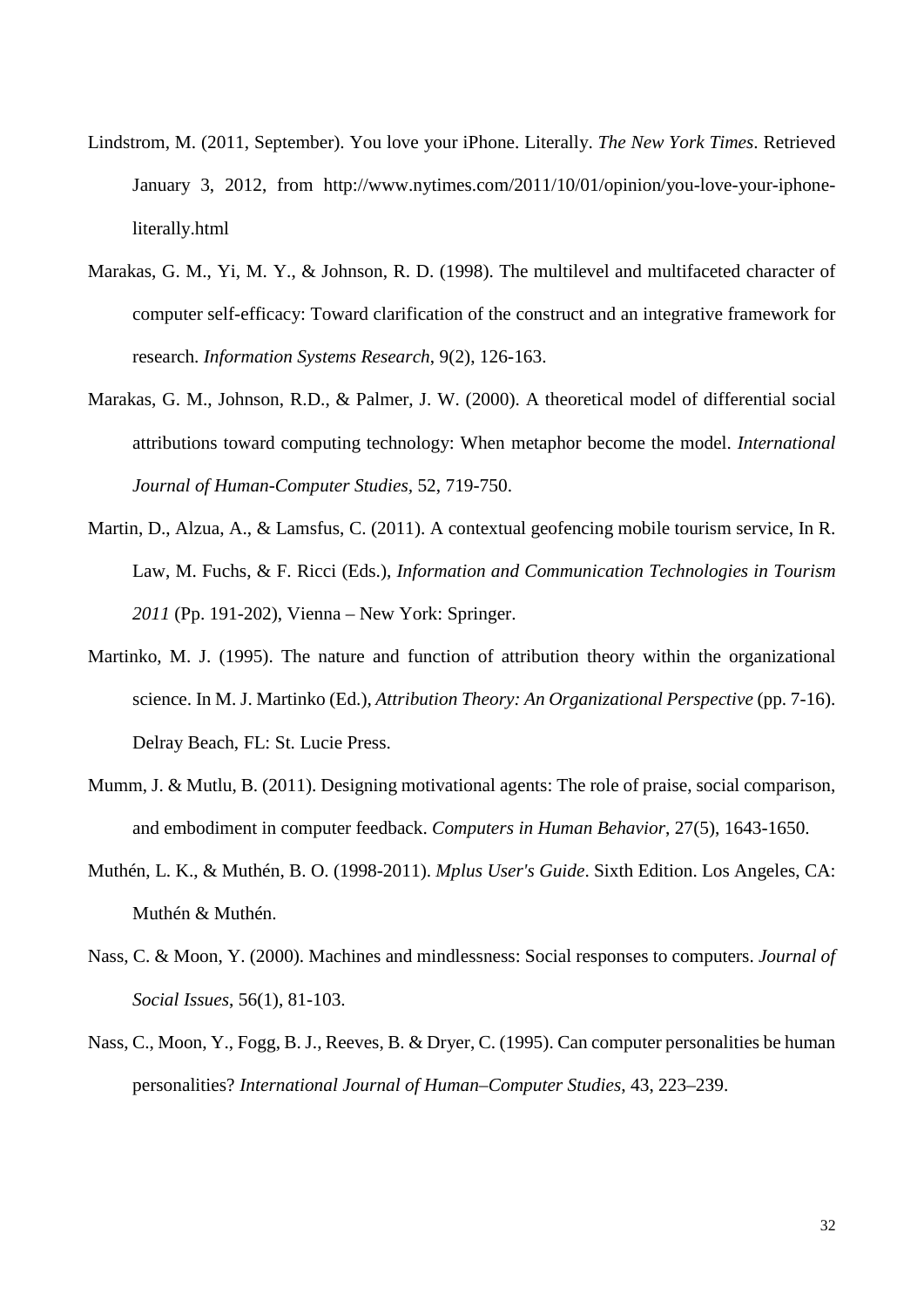- Nass, C, Steuer, J., & Tauber, E.R. (1994). Computers are social actors. In the proceedings of the SIGCHI conference on Human Factors in Computing Systems: Celebrating interdependence (pp. 72–78), Boston: Massachusetts.
- Ormrod, J. E. (2006). *Educational Psychology: Developing Learners* (5th ed.). Upper Saddle River, N.J.: Pearson/Merrill Prentice Hall.
- Quan, S., & Wang, N. (2004). Towards a structural model of the tourist experience: An illustration from food experiences in tourism. *Tourism Management,* 25, 297–305.
- Rasinger, J., Fuchs, M., & Höpken, W. (2007). Information search with mobile tourist guides: A survey of usage intention. *Information Technology & Tourism,* 9(3-4), 177-194.
- Reeves, B. & Nass, C. (1996). *The Media Equation: How People Treat Computers, Television, and New Media Like Real People and Places.* Stanford, CA: Cambridge University Press.
- Rosenberg, M. (1965). *Society and the Adolescent Self-Image*. Princeton, NJ: Princeton University Press.
- Rotter, J. B. (1954). *Social Learning and Clinical Psychology*. New York: Prentice-Hall.
- Schmeil, A. & Broll, W. (2007). An Anthropomorphic AR-based Personal Information Manager and Guide. Proceedings of HCI International 2007, July 22-27, Beijing, PR China.
- Sproull, L., Subramani, M., Kiesler, S., & Walker, J. H. (1996). When the interface is a face. *Human– Computer Interaction*, 11, 97–124.
- Thompson, E.R. (2008). Development and validation of an international English big-five minimarkers. *Personality and Individual Differences*, 45(6), 542–548.

Turkle, S. (1984). *The Second Self*. New York: Simon and Schuster.

- Tussyadiah, I.P. (2012). A Concept of Location-Based Social Network Marketing. *Journal of Travel & Tourism Marketing,* 29(3), 205-220.
- Tussyadiah, I.P., Fesenmaier, D. R. (2009). Mediating Tourists Experiences-Access to Places via Shared Videos. *Annals of Tourism Research,* 36(1), 24-4.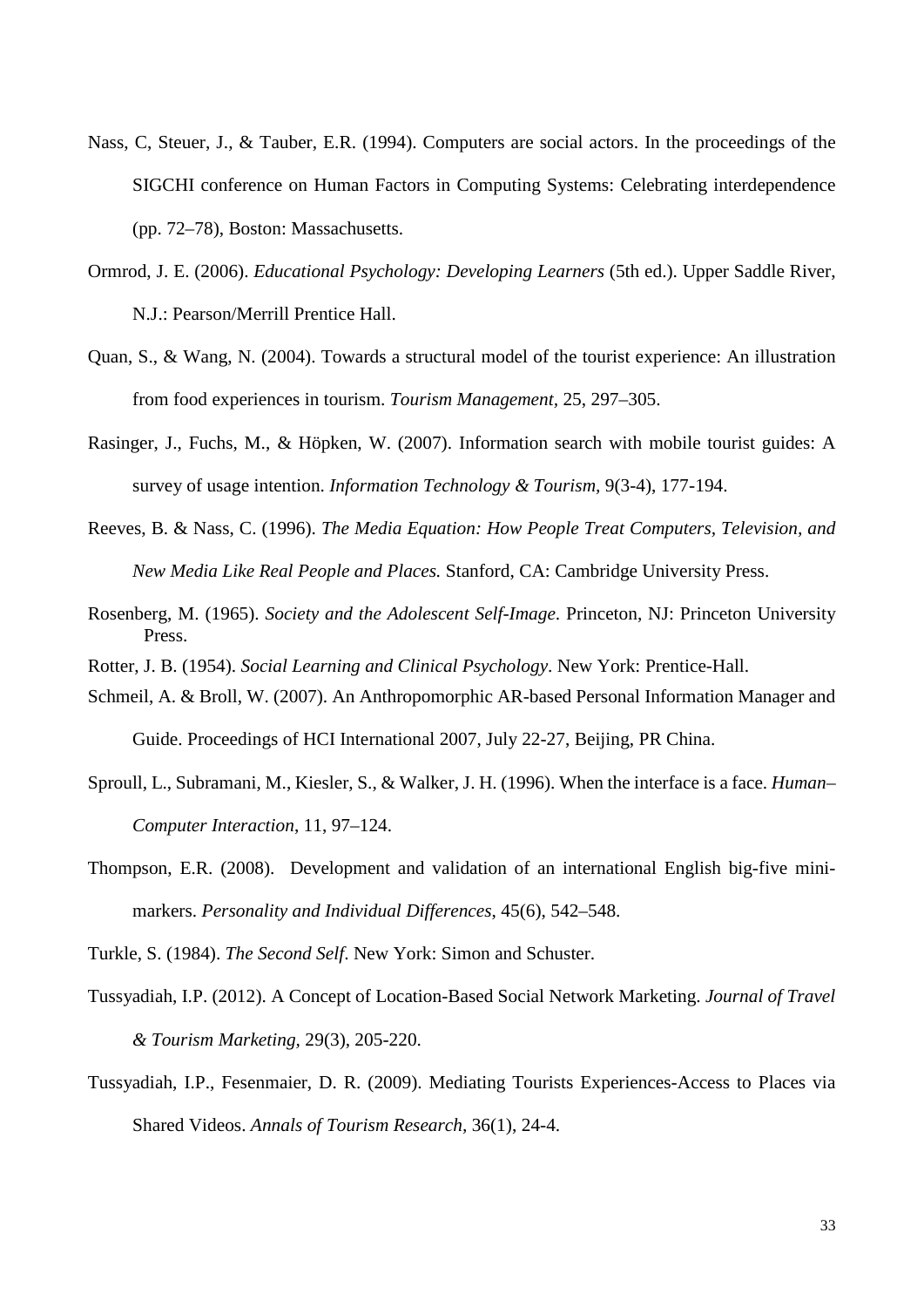- Tussyadiah, I.P. & Zach, F.J. (2012). The role of geo-based technology in place experiences. *Annals of Tourism Research* 39, (2), 780-800.
- Wang, D., & Fesenmaier, D. R. (2013). Transforming the travel experience: The use of smartphones for travel. In L. Cantoni & Z. Xiang (Eds.), Information and Communication Technologies in Tourism 2013. Vienna – New York: Springer.
- Wang, D., Park, S. & Fesenmaier, D. R. (2011). The role of smartphones in mediating the touristic experience. *Journal of Travel Research,* 51(4), 371-387.
- Weiner, B. (1985). An attribution theory of achievement motivation and emotion. *Psychological Review,* 92, 548–73.
- You, C.-S., Hung, Y.-C, Tsen, Y.-J., Wang, H.-B. (2013). The roles of causal attribution on the continued use of e-learning systems. *International Journal of Applied Mathematics and Statistics,* 38(8), 28-42.
- Zhu, Z., Nakata, C., Shivakumar, K. & Grewal, D. (2013). Fix it or leave it? Customer recovery from self-service technology failures. *Journal of Retailing,* 89(1), 15-29.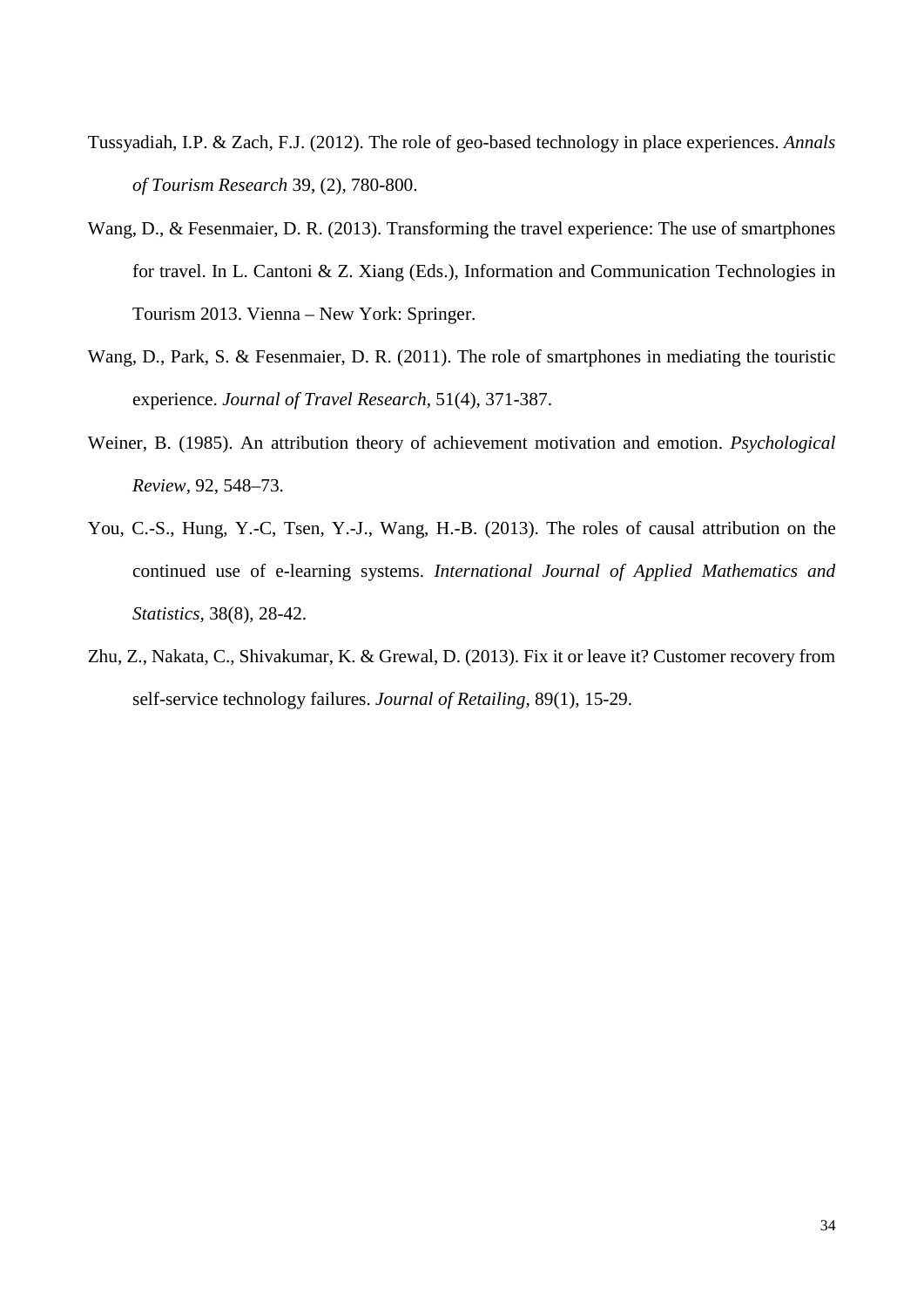## **APPENDIX A**. Measurement Items

### **Positive Social Characters of Mobile Phones (PC)** – self-developed

- PC1 My cell phone is empathetic.
- PC2 My cell phone is friendly.
- PC3 My cell phone is kind.
- PC4 My cell phone is persuasive.
- PC5 My cell phone is polite.
- PC6 My cell phone is sensitive.
- PC7 My cell phone is trusting.

#### **Negative Social Characters of Mobile Phones (NC)** – self-developed

- NC1 My cell phone is arrogant.
- NC2 My cell phone is frigid.
- NC3 My cell phone is grumpy.
- NC4 My cell phone is judgmental.
- NC5 My cell phone is manipulative.
- NC6 My cell phone is mean.
- NC7 My cell phone is rude.

## **Neuroticism (NE)** – Eysenck & Eysenck (1967)

- NE1 I often feel lonely.
- NE2 My feelings are easily hurt.
- NE3 My mood often goes up and down.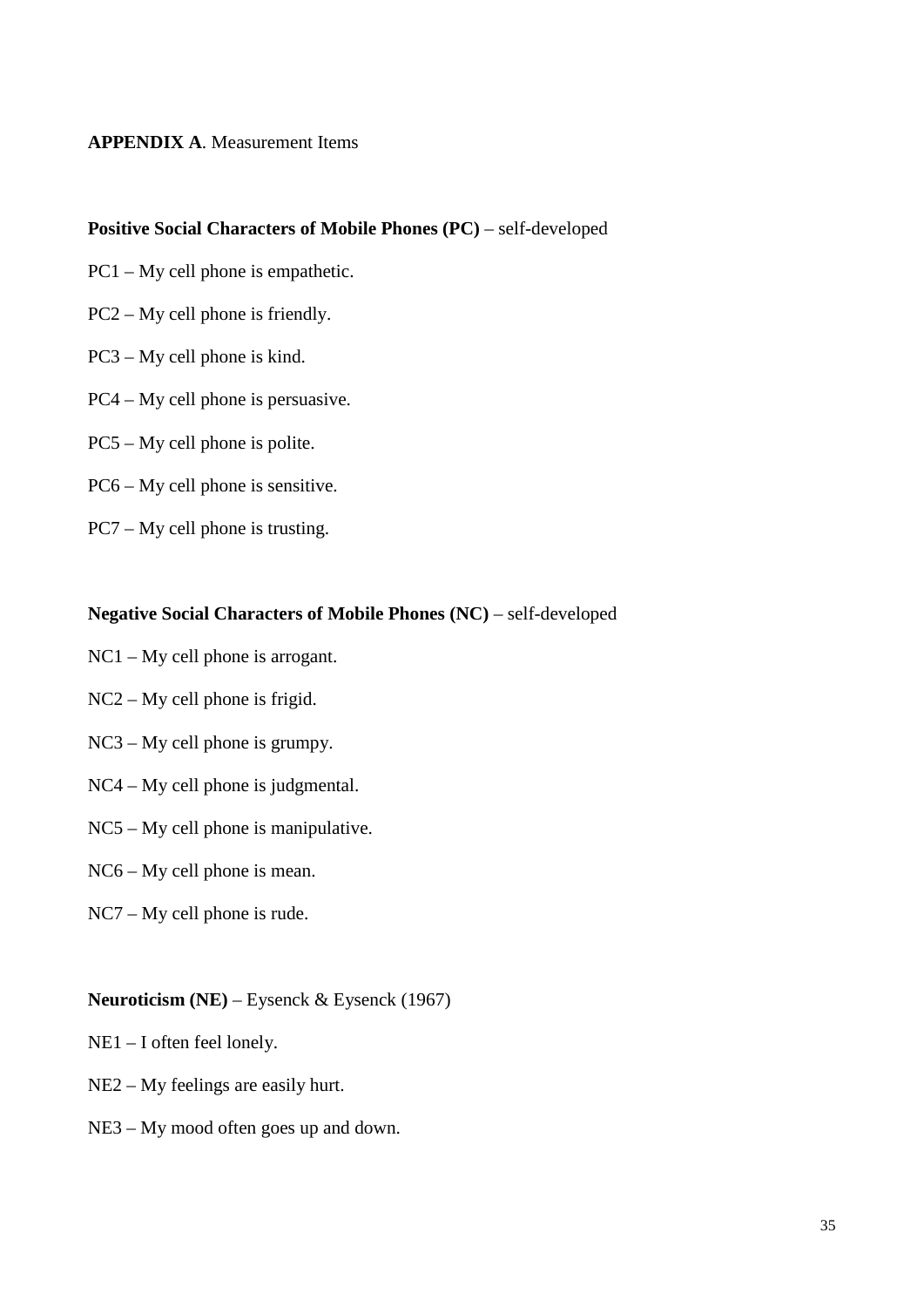NE4 – I am often troubled by feelings of guilt.

NE5 – I am an irritable person.

NE6 – I often feel 'fed up'.

NE7 – I am often tense of high strung.

NE8 – Sometimes I feel miserable for no reason.

**Mobile Technology Self-Efficacy (MTSE)** – Adapted from Johnson, Marakas & Palmer (2008)

MT1 – I believe I have the ability to make a brand new cell phone work.

MT2 – I believe I have the ability to describe how a cell phone works.

MT3 – I believe I have the ability to install new apps on a cell phone.

MT4 – I believe I have the ability to identify and correct common operational problems on a cell phone.

MT5 – I believe I have the ability to remove information from a cell phone that I no longer need.

MT6 – I believe I have the ability to use a cell phone to search and display information in a desired manner.

MT7 – I believe I have the ability to use a cell phone for its fullest capacity.

**Locus of Control (LC)** – Levenson (1973)

LC1 – It's chiefly a matter of fate whether or not I have a few friends or many friends.

LC2 – It's not always wise for me to plan too far ahead because many things turn out to be a matter of good or bad fortune.

LC3 – Even if I were a good leader, I would not be made a leader unless I play up to those in positions of power.

LC4 – Often there is no chance of protecting my personal interest from bad luck happening.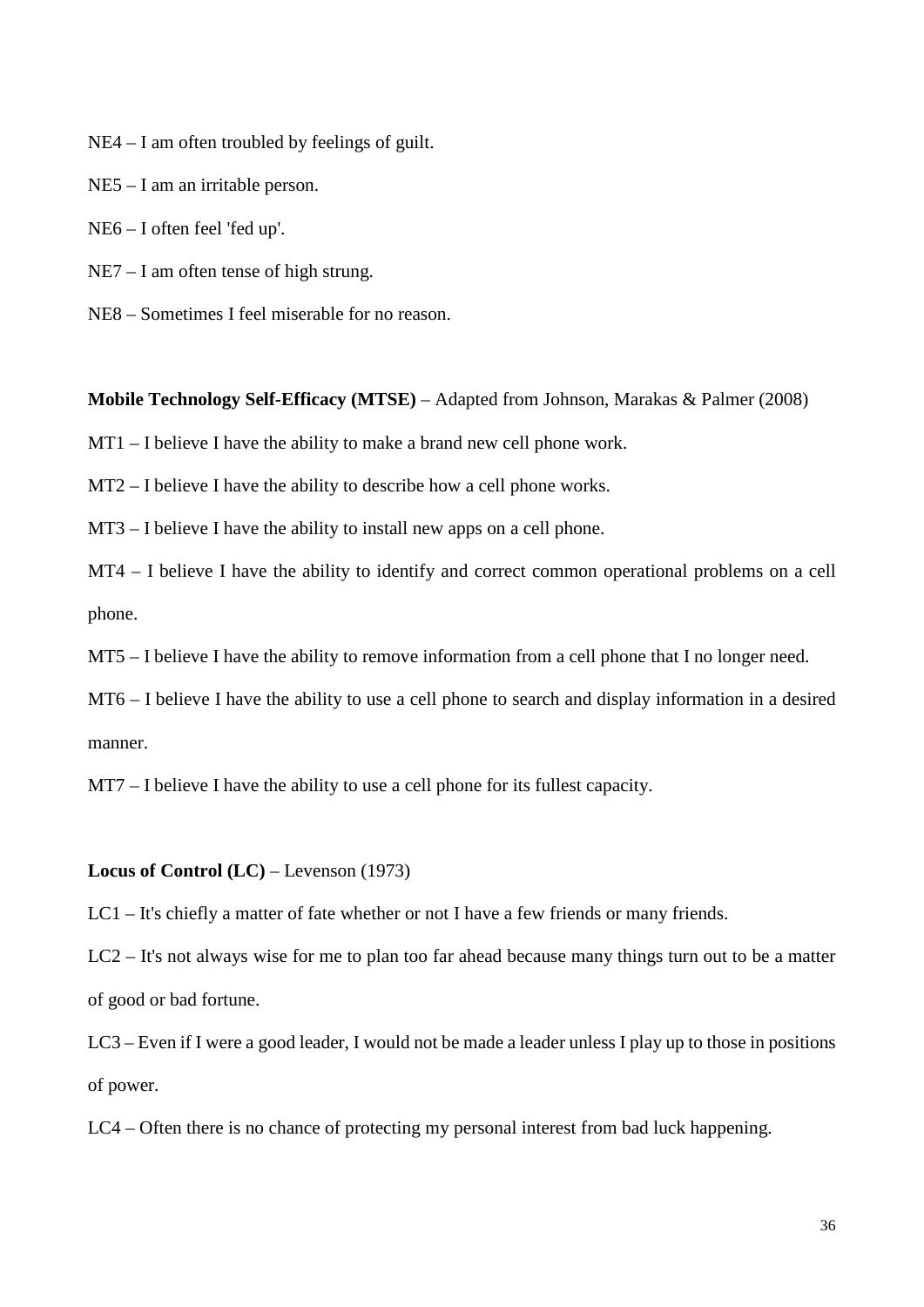LC5 – I feel like what happens in my life is mostly determined by powerful people.

LC6 – My life is chiefly controlled by powerful others.

LC7 – Whether or not I get to be a leader depends on whether or not I'm lucky enough to be in the right place at the right time.

**Self-Esteem (SE)** – Rosenberg (1965), positive statements

- SE1 On the whole, I am satisfied with myself.
- SE2 I am able to do things as well as most people.
- SE3 I feel that I have a number of good qualities.
- SE4 I feel that I am a person of worth, at least on an equal plane with others.

**Mobile Technology Continuum of Perspective (MTCP)** – adapted from Johnson, Marakas & Palmer (2008)

### **Perceived Intelligence of Mobile Phones (PI)**

- PI1 Cell phones are capable of telling people to navigate around an unfamiliar city.
- PI2 Cell phones are capable of effectively guiding and educating people.
- PI3 Cell phones are capable of facilitating a simultaneous discussion among many people.
- PI4 Cell phones are capable of remembering things.
- PI5 Cell phones are capable of telling us the answers when we have questions.

#### **Perceived Socialness of Mobile Phones (PS)**

- PS1 Cell phones are capable of learning from their experiences.
- PS2 Cell phones are capable of holding intelligent conversations.
- PS3 Cell phones are capable of caring for people.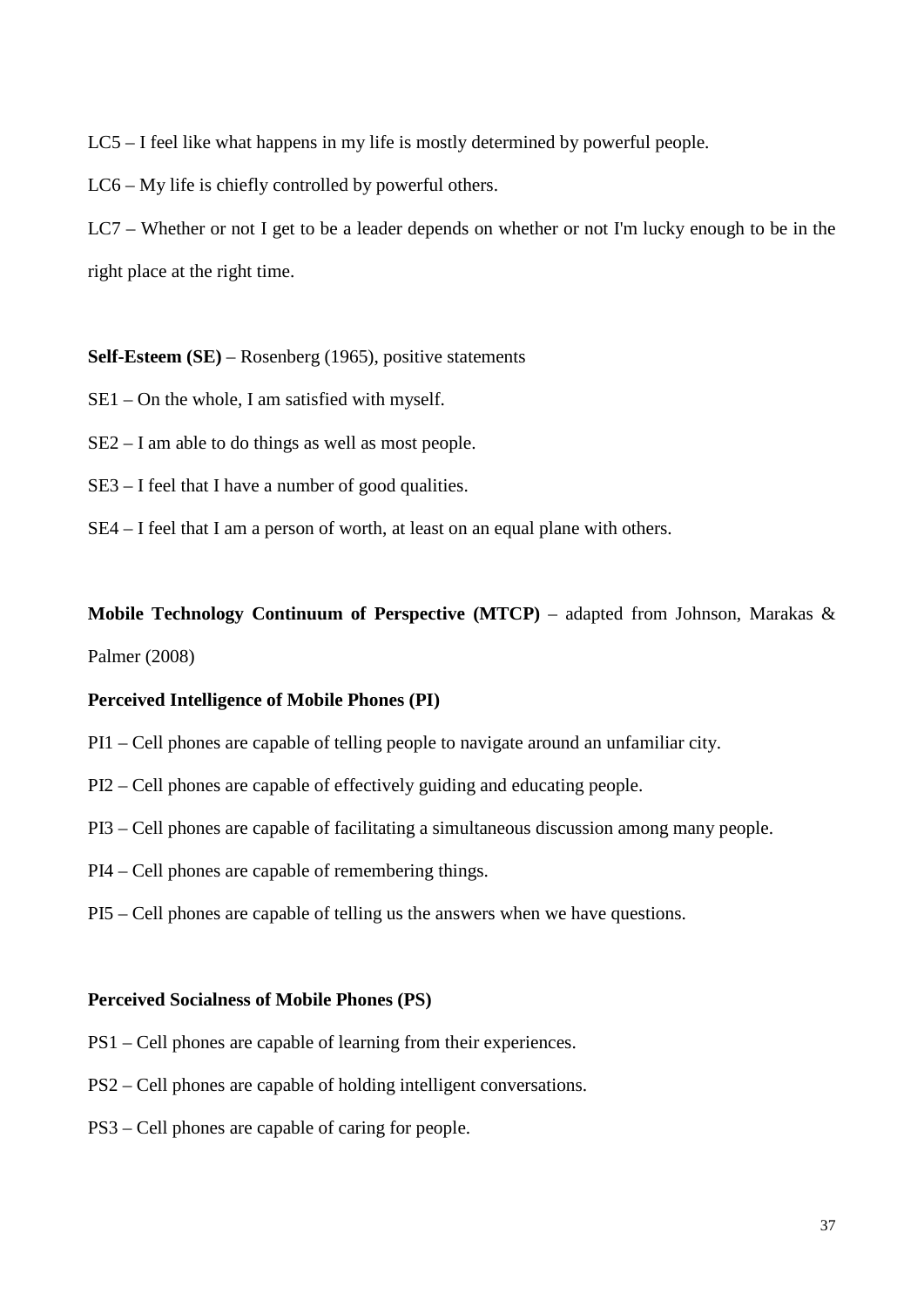## **Perceived Control of Mobile Phones (PC)**

- PC1 Cell phones are capable of infringing on personal rights and freedom.
- PC2 Cell phones are capable of invading privacy.

**Mobile Phone Use for Travel (MU)** – Adapted from Tussyadiah and Zach (2012)

- MU1 Using mobile maps for navigation and way-finding.
- MU2 Using mobile apps to search for information regarding attractions, restaurants, etc.
- MU3 Using mobile guides or destination apps to learn more about the place.
- MU4 Using mobile social media to find and share recommendation.
- MU5 Recording travel experiences by taking pictures, videos, etc.

## **Social Roles of Mobile Phones in Travel (SR)** – self-developed

- SR1 When I travel, I see my cell phone as my friend. It accompanies me to experience places.
- SR2 When I travel, I see my cell phone as my personal guide. It guides me to experience places.
- SR3 When I travel, I see my cell phone as my personal assistant. It assists me to experience places.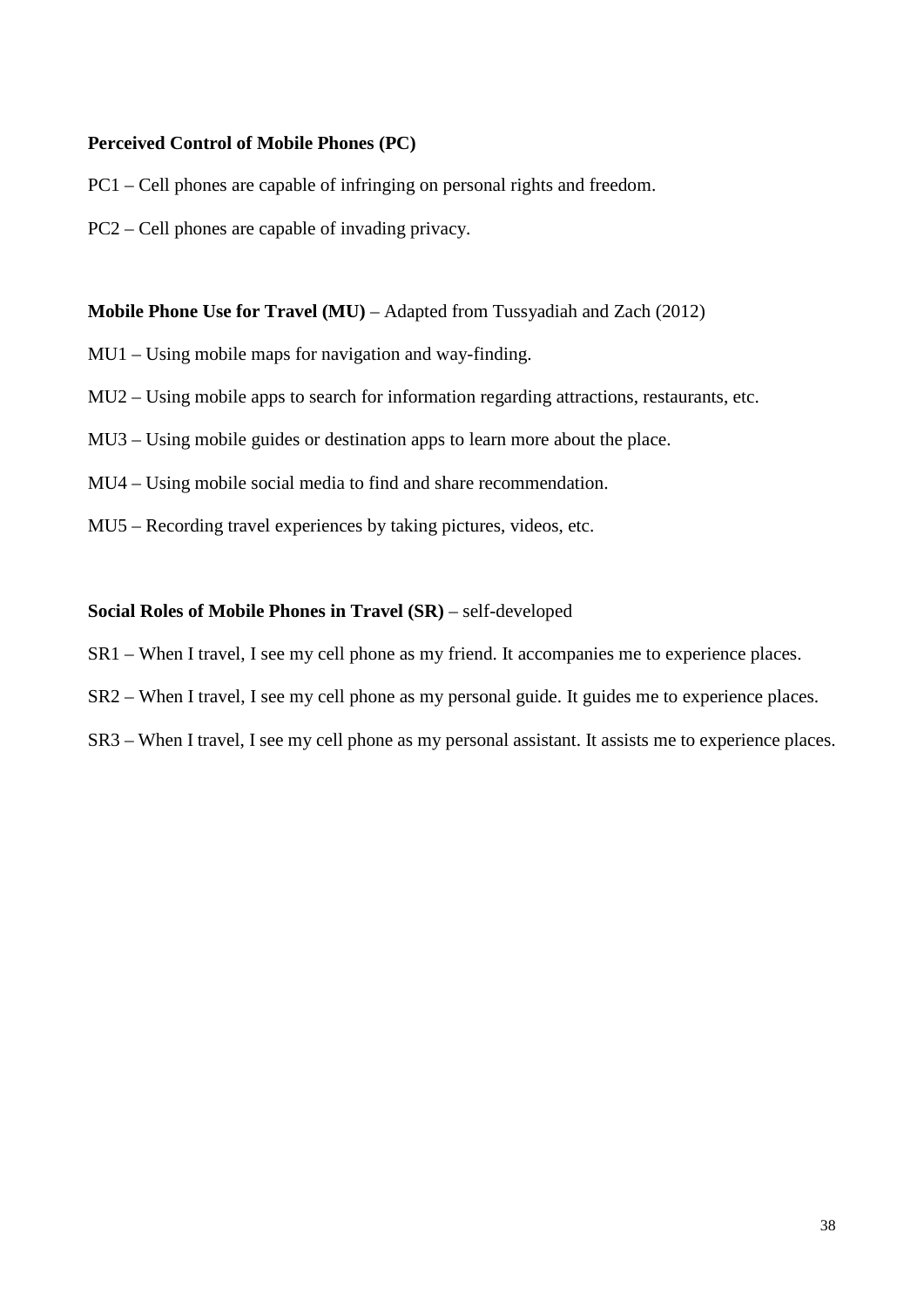| <b>Construct</b>            | Number of<br><b>Items</b> | Mean (SD)  | Chronbach's<br><b>Alpha</b> | <b>CR</b> | <b>AVE</b> |
|-----------------------------|---------------------------|------------|-----------------------------|-----------|------------|
| Perceived Intelligence      | 5                         | 3.59(0.80) | .84                         | .85       | .53        |
| <b>Perceived Socialness</b> | 3                         | 2.17(0.98) | .86                         | .86       | .68        |
| Perceived Control           | 2                         | 3.00(1.24) | .87                         | .88       | .78        |
| <b>Negative Characters</b>  | 7                         | 1.81(0.90) | .98                         | .98       | .90        |
| <b>Positive Characters</b>  | 7                         | 2.20(1.03) | .96                         | .96       | .79        |
| Neuroticism                 | 8                         | 2.25(0.85) | .91                         | .91       | .56        |
| <b>MTSE</b>                 | 5                         | 3.63(0.92) | .92                         | .92       | .64        |
| Locus of Control            | 5                         | 2.16(0.75) | .86                         | .88       | .53        |
| Self-Esteem                 | 7                         | 4.25(0.57) | .81                         | .82       | .55        |
| Mobile Use for Travel       | 4                         | 2.45(1.22) | .92                         | .92       | .70        |
| Social Roles in Travel      | 3                         | 2.75(1.19) | .88                         | .89       | .73        |

**Table 1.** Internal Consistency, Composite Reliability and Average Variance Extracted

**Table 2.** Correlations and Square Roots of AVE

| <b>Construct</b>            |     | 2   | 3      | $\boldsymbol{4}$ | 5      | 6      | 7      | 8      | 9      | 10  | 11  |
|-----------------------------|-----|-----|--------|------------------|--------|--------|--------|--------|--------|-----|-----|
| (1) Perceived Intelligence  | .73 |     |        |                  |        |        |        |        |        |     |     |
| (2) Perceived Socialness    | .30 | .82 |        |                  |        |        |        |        |        |     |     |
| (3) Perceived Control       | .23 | .16 | .88    |                  |        |        |        |        |        |     |     |
| (4) Negative Characters     | .03 | .21 | .33    | .95              |        |        |        |        |        |     |     |
| (5) Positive Characters     | .22 | .55 | .26    | .49              | .89    |        |        |        |        |     |     |
| (6) Neuroticism             | .00 | .07 | .11    | .09              | .06    | .75    |        |        |        |     |     |
| $(7)$ MTSE                  | .23 | .06 | .01    | $-.06$           | .13    | $-.07$ | .80    |        |        |     |     |
| (8) Locus of Control        | .01 | .14 | .16    | .15              | .15    | .20    | $-.06$ | .73    |        |     |     |
| (9) Self-Esteem             | .07 | .02 | $-.01$ | $-.11$           | $-.04$ | $-.11$ | .12    | $-.08$ | .74    |     |     |
| (10) Mobile Use for Travel  | .33 | .24 | .02    | .03              | .33    | $-.04$ | .46    | .02    | .03    | .84 |     |
| (11) Social Roles in Travel | .38 | .44 | .09    | .14              | .46    | .05    | .28    | .09    | $-.01$ | .74 | .85 |

Note: the diagonal represents square roots of AVE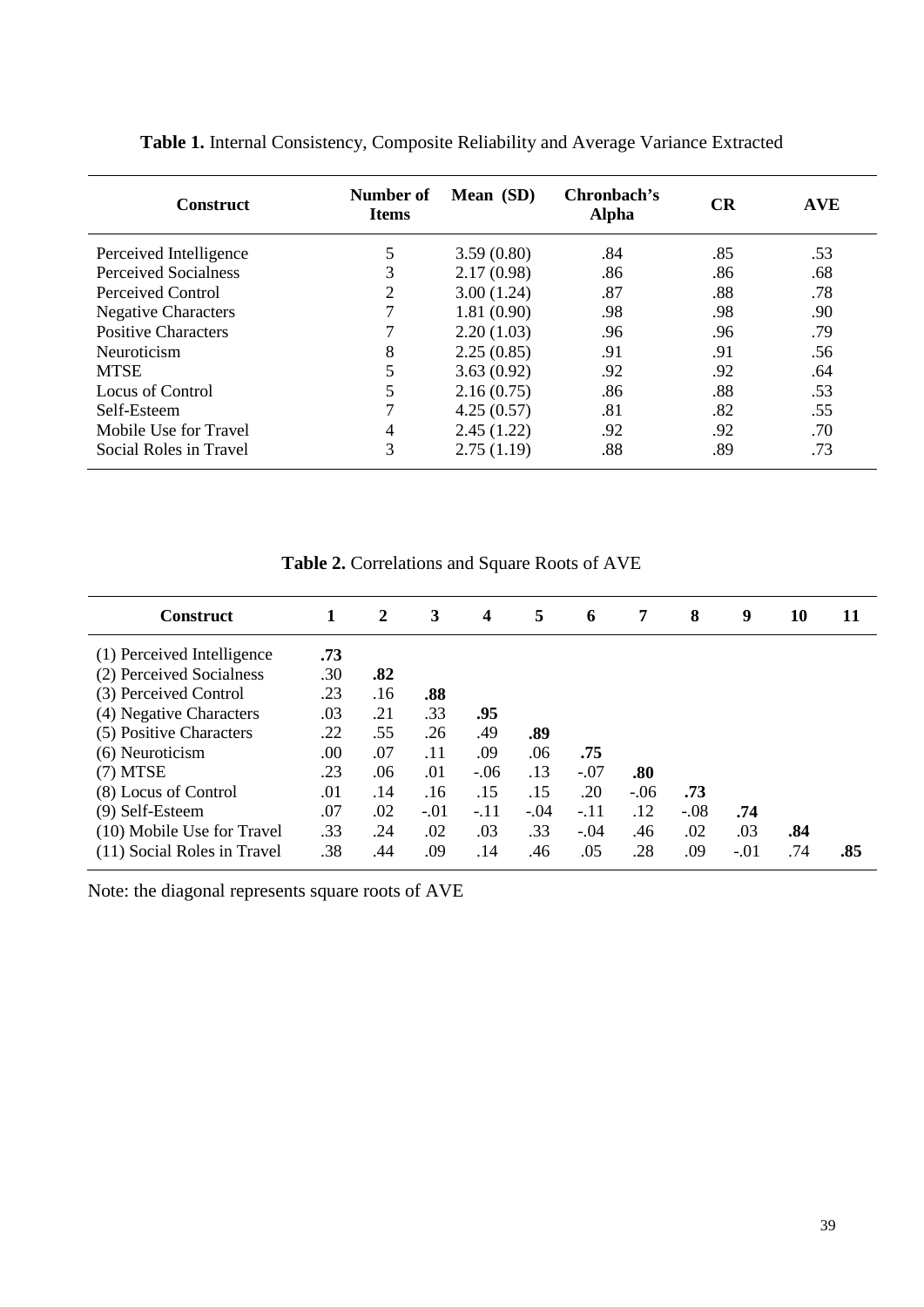|                    | Age of Respondents       |                             |               |  |  |  |
|--------------------|--------------------------|-----------------------------|---------------|--|--|--|
| <b>Constructs</b>  | $<$ 45 y.o.<br>$N = 113$ | $\geq$ 45 y.o.<br>$N = 241$ | t(Sig.)       |  |  |  |
|                    | Mean $(s.d.)$            | Mean $(s.d.)$               | $df = 352$    |  |  |  |
| <b>Neuroticism</b> | 2.50(.91)                | 2.12(.80)                   | $-3.99(0.00)$ |  |  |  |
| <b>MTSE</b>        | 4.01(.71)                | 3.45(.95)                   | $-3.56(.00)$  |  |  |  |
| Locus of Control   | 2.17(.70)                | 2.09(0.77)                  | n.s.          |  |  |  |
| Self-Esteem        | 4.18(.51)                | 4.27(.60)                   | n.s.          |  |  |  |

# **Table 3.** Independent-Samples t-test for Respondents' Core Self-Evaluation

**Table 4.** Independent-Samples t-test for Mobile Technology Continuum of Perspective

|                             | Age of Respondents                                      |                       |              |  |  |  |
|-----------------------------|---------------------------------------------------------|-----------------------|--------------|--|--|--|
| Constructs                  | $<$ 45 y.o.<br>$\geq$ 45 y.o.<br>$N = 113$<br>$N = 241$ |                       | t(Sig.)      |  |  |  |
|                             | Mean $(s.d.)$                                           | Mean $(s.d.)$         | $df = 352$   |  |  |  |
| Perceived Intelligence      | 3.75(.74)                                               | 3.51(.82)             | $-2.66(.01)$ |  |  |  |
| <b>Perceived Socialness</b> | 2.16(.95)                                               | 2.16(.98)             | n.s.         |  |  |  |
| Perceived Control           | 3.00(1.21)                                              | 3.00(1.26)            | n.s.         |  |  |  |
|                             | <b>Types of Mobile Phones</b>                           |                       |              |  |  |  |
|                             | <b>Smart Phones</b>                                     | <b>Feature Phones</b> |              |  |  |  |
| Constructs                  | $N = 186$                                               | $N = 158$             | t(Sig.)      |  |  |  |
|                             | Mean $(s.d.)$                                           | Mean $(s.d.)$         | $df = 342$   |  |  |  |
| Perceived Intelligence      | 3.76(.70)                                               | 3.38(.87)             | 4.48(.00)    |  |  |  |
| Perceived Socialness        | 2.30(.98)                                               | 2.04(.97)             | 2.38(.02)    |  |  |  |
| Perceived Control           | 3.03(1.23)                                              | 2.93(1.26)            | n.s.         |  |  |  |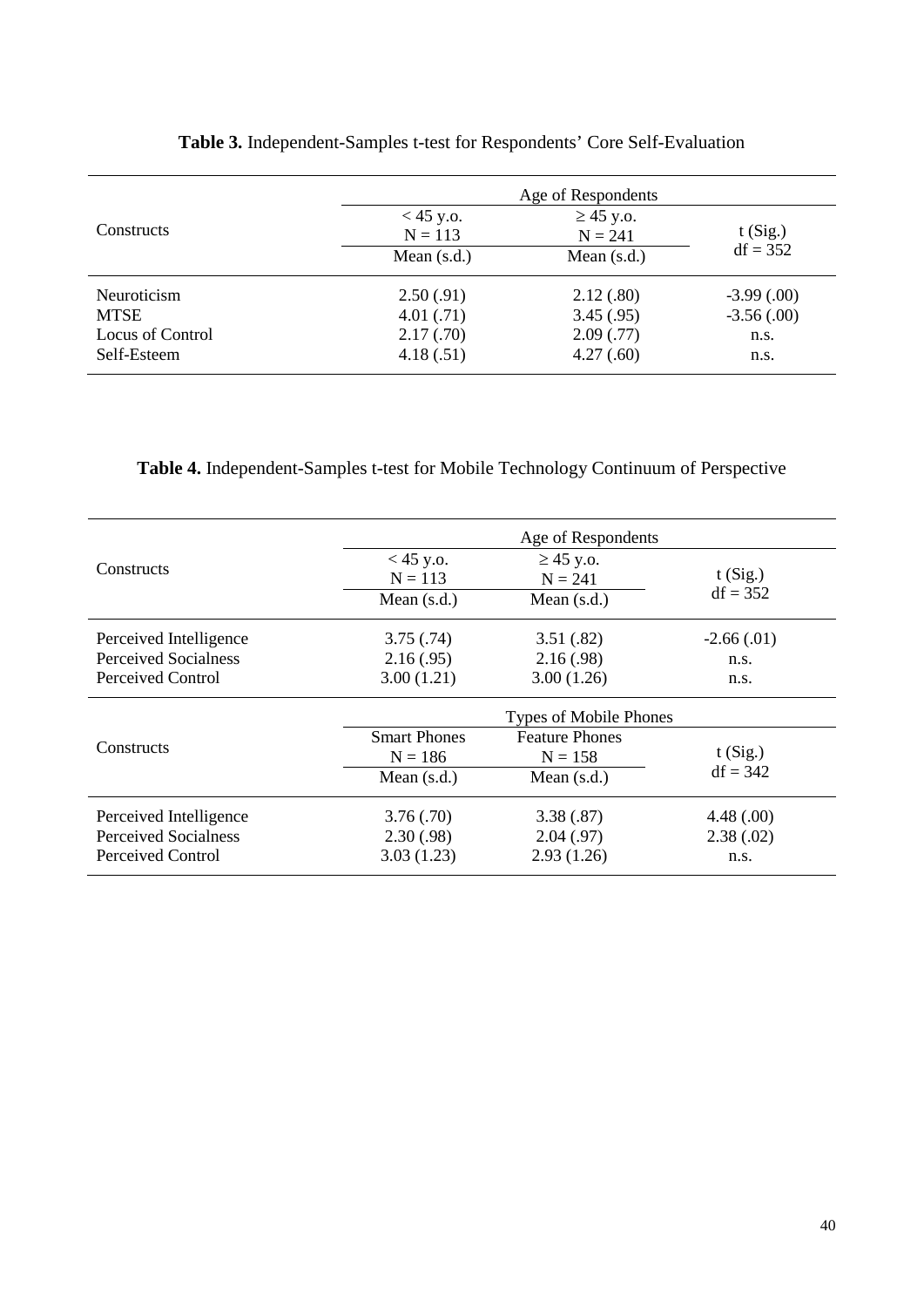|                                                                                            | Age of Respondents       |                             |                       |  |  |  |  |
|--------------------------------------------------------------------------------------------|--------------------------|-----------------------------|-----------------------|--|--|--|--|
| <b>Items</b>                                                                               | $<$ 45 y.o.<br>$N = 113$ | $\geq$ 45 y.o.<br>$N = 241$ | t(Sig.)<br>$df = 352$ |  |  |  |  |
| Using mobile maps for navigation<br>and way-finding.                                       | 3.04(1.44)               | 2.02(1.30)                  | $-6.62$ (.00)         |  |  |  |  |
| Using mobile apps to search for<br>information regarding attractions,<br>restaurants, etc. | 3.08(1.44)               | 2.15(1.44)                  | $-5.63(0.00)$         |  |  |  |  |
| Using mobile guides or destination<br>apps to learn more about the place.                  | 2.58(1.30)               | 1.97(1.32)                  | $-4.12(0.00)$         |  |  |  |  |
| Using mobile social media to find<br>and share recommendations.                            | 2.70(1.49)               | 1.70(1.18)                  | $-6.63(0.00)$         |  |  |  |  |
| Recording experiences by taking<br>pictures, videos, etc.                                  | 3.85(1.13)               | 2.98(1.40)                  | $-5.75(.00)$          |  |  |  |  |

**Table 5.** Independent-Samples t-test for the Intensity of Use of Mobile Phones for Travel

|                                                                                            |                     | <b>Types of Mobile Phones</b> |             |
|--------------------------------------------------------------------------------------------|---------------------|-------------------------------|-------------|
| <b>Items</b>                                                                               | <b>Smart Phones</b> | <b>Feature Phones</b>         | t(Sig.)     |
|                                                                                            | $N = 186$           | $N = 158$                     | $df = 342$  |
| Using mobile maps for navigation<br>and way-finding.                                       | 3.29(1.21)          | 1.23(0.68)                    | 19.06(.00)  |
| Using mobile apps to search for<br>information regarding attractions,<br>restaurants, etc. | 3.52(1.19)          | 1.25(.74)                     | 20.84(.00)  |
| Using mobile guides or destination<br>apps to learn more about the place.                  | 3.03(1.21)          | 1.20(.66)                     | 17.00(.00)  |
| Using mobile social media to find<br>and share recommendations.                            | 2.81(1.41)          | 1.15(.55)                     | 13.93(0.00) |
| Recording experiences by taking<br>pictures, videos, etc.                                  | 3.95(1.02)          | 2.47(1.30)                    | 11.77(.00)  |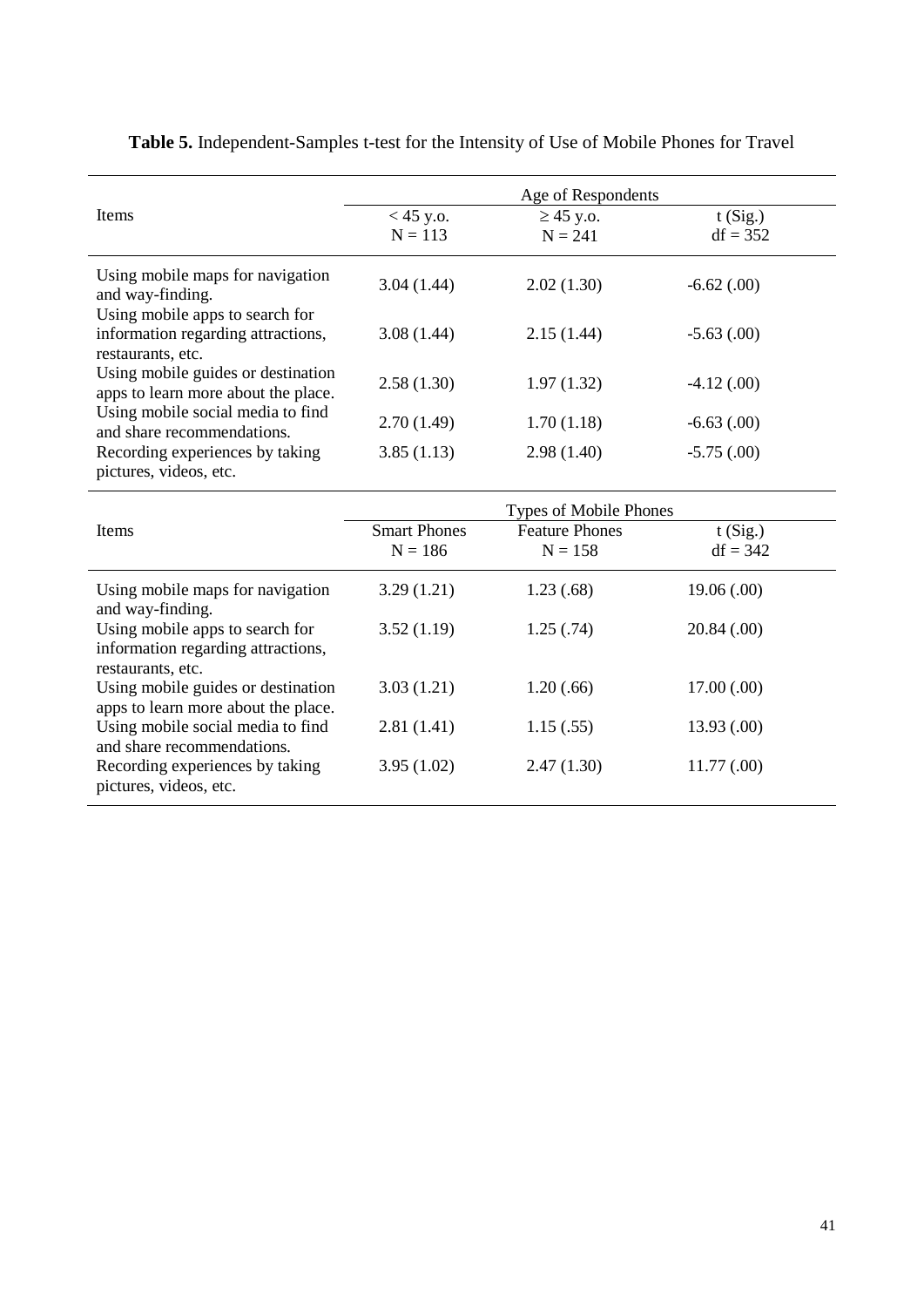|                                                                                                           | <b>Positive Characters</b>                                                       |                                                                                               | <b>Negative</b><br><b>Characters</b>                                             |                                                                                   | <b>MTSE</b>                                                                      |                                                                                                                  | Neuroticism                                                                                  |                                                           | <b>Locus of Control</b>                                                          |
|-----------------------------------------------------------------------------------------------------------|----------------------------------------------------------------------------------|-----------------------------------------------------------------------------------------------|----------------------------------------------------------------------------------|-----------------------------------------------------------------------------------|----------------------------------------------------------------------------------|------------------------------------------------------------------------------------------------------------------|----------------------------------------------------------------------------------------------|-----------------------------------------------------------|----------------------------------------------------------------------------------|
| Item                                                                                                      | Loading                                                                          | Item                                                                                          | Loading                                                                          | Item                                                                              | Loading                                                                          | Item                                                                                                             | Loading                                                                                      | Item                                                      | Loading                                                                          |
| PC <sub>1</sub><br>PC <sub>2</sub><br>PC <sub>3</sub><br>PC4<br>PC <sub>5</sub><br>PC <sub>6</sub><br>PC7 | $.92***$<br>$.85***$<br>$.94***$<br>$.88***$<br>$.86***$<br>$.91***$<br>$.87***$ | NC <sub>1</sub><br>NC <sub>2</sub><br>NC3<br>NC4<br>NC <sub>5</sub><br>NC <sub>6</sub><br>NC7 | $.95***$<br>$.92***$<br>$.94***$<br>$.96***$<br>$.94***$<br>$.98***$<br>$.94***$ | MT1<br>MT <sub>2</sub><br>MT <sub>3</sub><br>MT4<br>MT5<br>MT <sub>6</sub><br>MT7 | $.77***$<br>$.76***$<br>$.85***$<br>$.83***$<br>$.75***$<br>$.81***$<br>$.80***$ | NE <sub>1</sub><br>NE <sub>2</sub><br>NE3<br>NE <sub>4</sub><br>NE5<br>NE <sub>6</sub><br>NE7<br>NE <sub>8</sub> | $.67***$<br>$.70***$<br>$.84***$<br>$.71***$<br>$.76***$<br>$.75***$<br>$.77***$<br>$.76***$ | LC1<br>LC <sub>2</sub><br>LC3<br>LC4<br>LC5<br>LC6<br>LC7 | $.58***$<br>$.73***$<br>$.73***$<br>$.70***$<br>$.80***$<br>$.80***$<br>$.73***$ |
|                                                                                                           | <b>Self-Esteem</b>                                                               |                                                                                               | P. Intelligence                                                                  |                                                                                   | <b>P.</b> Socialness                                                             |                                                                                                                  | P. Control                                                                                   |                                                           |                                                                                  |
| Item                                                                                                      | Loading                                                                          | Item                                                                                          | Loading                                                                          | Item                                                                              | Loading                                                                          | Item                                                                                                             | Loading                                                                                      |                                                           |                                                                                  |
| SE <sub>1</sub><br>SE <sub>2</sub><br>SE3<br>SE4                                                          | $.56***$<br>$.60***$<br>$.86***$<br>$.90***$                                     | PI <sub>1</sub><br>PI <sub>2</sub><br>PI3<br>PI4<br>PI <sub>5</sub>                           | $.77***$<br>$.83***$<br>$.72***$<br>$.67***$<br>$.64***$                         | PS <sub>1</sub><br>PS <sub>2</sub><br>PS3                                         | $.83***$<br>$.89***$<br>$.73***$                                                 | PC <sub>1</sub><br>PC <sub>2</sub>                                                                               | $.91***$<br>$.84***$                                                                         |                                                           |                                                                                  |

**Table 6.** Item-to-Construct Loadings for Model 1

**Table 7.** Item-to-Construct Loadings for Model 2

|                                                                                                                       | <b>Positive Characters</b>                                                       |                                                                                                           | <b>Negative</b><br><b>Characters</b>                                             |                                                                                   | <b>MTSE</b>                                                                      |                                                                                                      | <b>Neuroticism</b>                                                                           |                                                           | <b>Locus of Control</b>                                                                      |
|-----------------------------------------------------------------------------------------------------------------------|----------------------------------------------------------------------------------|-----------------------------------------------------------------------------------------------------------|----------------------------------------------------------------------------------|-----------------------------------------------------------------------------------|----------------------------------------------------------------------------------|------------------------------------------------------------------------------------------------------|----------------------------------------------------------------------------------------------|-----------------------------------------------------------|----------------------------------------------------------------------------------------------|
| Item                                                                                                                  | Loading                                                                          | Item                                                                                                      | Loading                                                                          | Item                                                                              | Loading                                                                          | Item                                                                                                 | Loading                                                                                      | Item                                                      | Loading                                                                                      |
| PC <sub>1</sub><br>PC <sub>2</sub><br>PC <sub>3</sub><br>PC <sub>4</sub><br>PC <sub>5</sub><br>PC <sub>6</sub><br>PC7 | $.92***$<br>$.85***$<br>$.95***$<br>$.88***$<br>$.86***$<br>$.91***$<br>$.87***$ | NC1<br>NC <sub>2</sub><br>NC <sub>3</sub><br>NC <sub>4</sub><br>NC <sub>5</sub><br>NC <sub>6</sub><br>NC7 | $.95***$<br>$.92***$<br>$.94***$<br>$.96***$<br>$.94***$<br>$.98***$<br>$.94***$ | MT1<br>MT <sub>2</sub><br>MT <sub>3</sub><br>MT4<br>MT5<br>MT <sub>6</sub><br>MT7 | $.76***$<br>$.76***$<br>$.85***$<br>$.83***$<br>$.75***$<br>$.82***$<br>$.80***$ | NE1<br>NE <sub>2</sub><br>NE3<br>NE <sub>4</sub><br>NE5<br>NE <sub>6</sub><br>NE7<br>NE <sub>8</sub> | $.67***$<br>$.70***$<br>$.84***$<br>$.71***$<br>$.76***$<br>$.75***$<br>$.77***$<br>$.76***$ | LC1<br>LC <sub>2</sub><br>LC3<br>LC4<br>LC5<br>LC6<br>LC7 | $.58***$<br>$.73***$<br>$.73***$<br>$.70***$<br>$.80^{\ast\ast\ast}$<br>$.80***$<br>$.73***$ |
|                                                                                                                       | Self-Esteem                                                                      |                                                                                                           | P. Intelligence                                                                  |                                                                                   | <b>P.</b> Socialness                                                             |                                                                                                      | <b>Mobile Use</b>                                                                            |                                                           | <b>Social Roles</b>                                                                          |
| Item                                                                                                                  | Loading                                                                          | Item                                                                                                      | Loading                                                                          | Item                                                                              | Loading                                                                          | Item                                                                                                 | Loading                                                                                      | Item                                                      | Loading                                                                                      |
| SE1<br>SE <sub>2</sub><br>SE <sub>3</sub><br>SE <sub>4</sub>                                                          | $.56***$<br>$.60***$<br>$.86***$<br>$.90***$                                     | PI1<br>PI <sub>2</sub><br>PI3<br>PI4<br>PI <sub>5</sub>                                                   | $.77***$<br>$.83***$<br>$.72***$<br>$.67***$<br>$.64***$                         | PS1<br>PS <sub>2</sub><br>PS3<br>PC1<br>PC <sub>2</sub>                           | $.83***$<br>$.90***$<br>$.73***$<br>P. Control<br>$.92***$<br>$.83***$           | MU1<br>MU2<br>MU <sub>3</sub><br>MU <sub>4</sub><br>MU <sub>5</sub>                                  | $.87***$<br>$.96***$<br>$.93***$<br>$.78***$<br>$.62***$                                     | SR1<br>SR <sub>2</sub><br>SR <sub>3</sub>                 | $.79***$<br>$.94***$<br>$.84***$                                                             |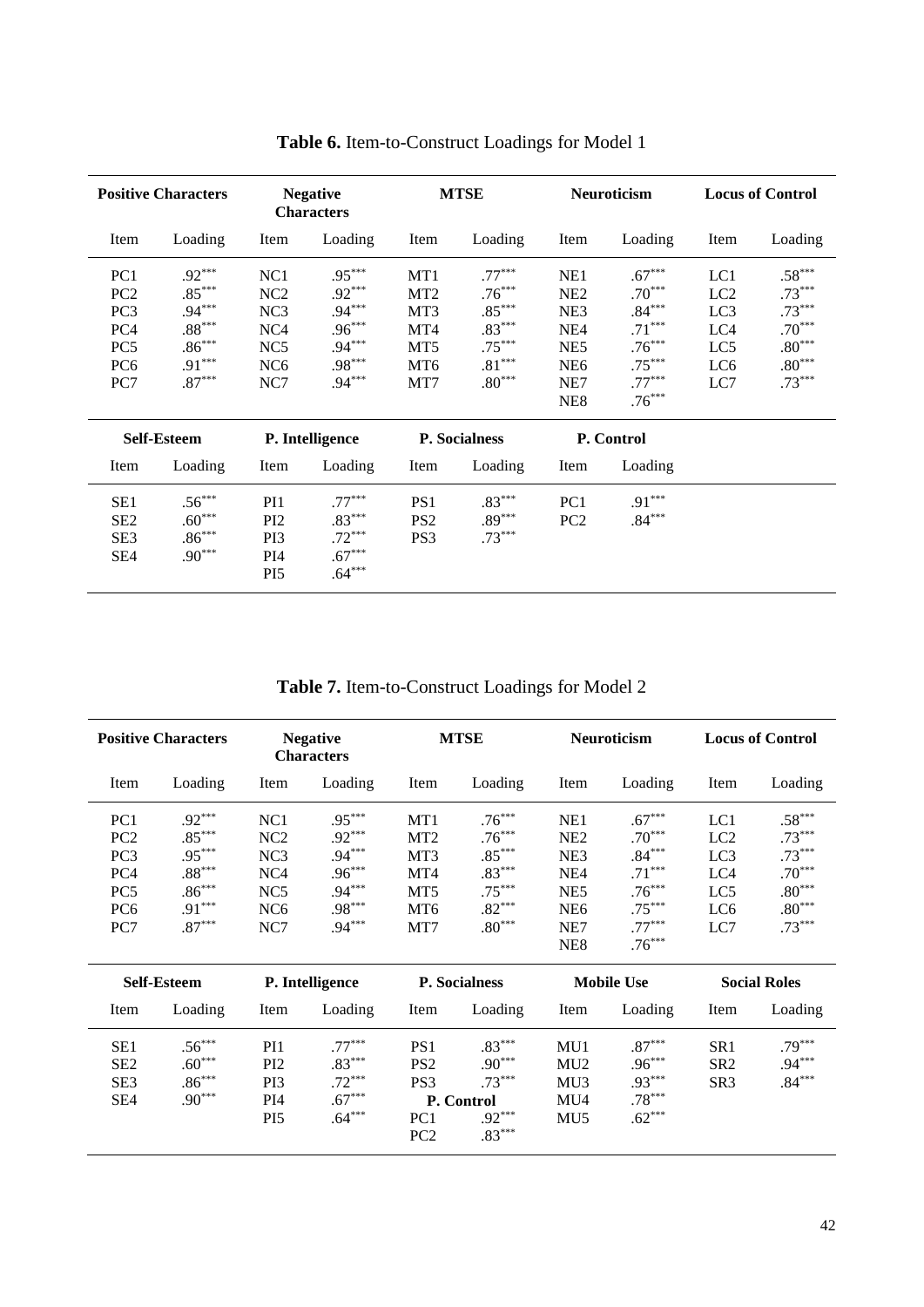

**Figure 1.** Model 1: Social Actor Attribution of Mobile Phones

Note: χ*2 =* 2569.58*, df =* 1139*, p* = .000, *CFI =* .91*, TLI =* .90*, RMSEA =* .06, *SRMR* = .05, *N* = 355, β or *r* was statistically significant at  $\gamma p < 0.05$ ,  $\gamma p < 0.01$ ,  $\gamma p < 0.001$ , non-significant relationships are not pictured for legibility.